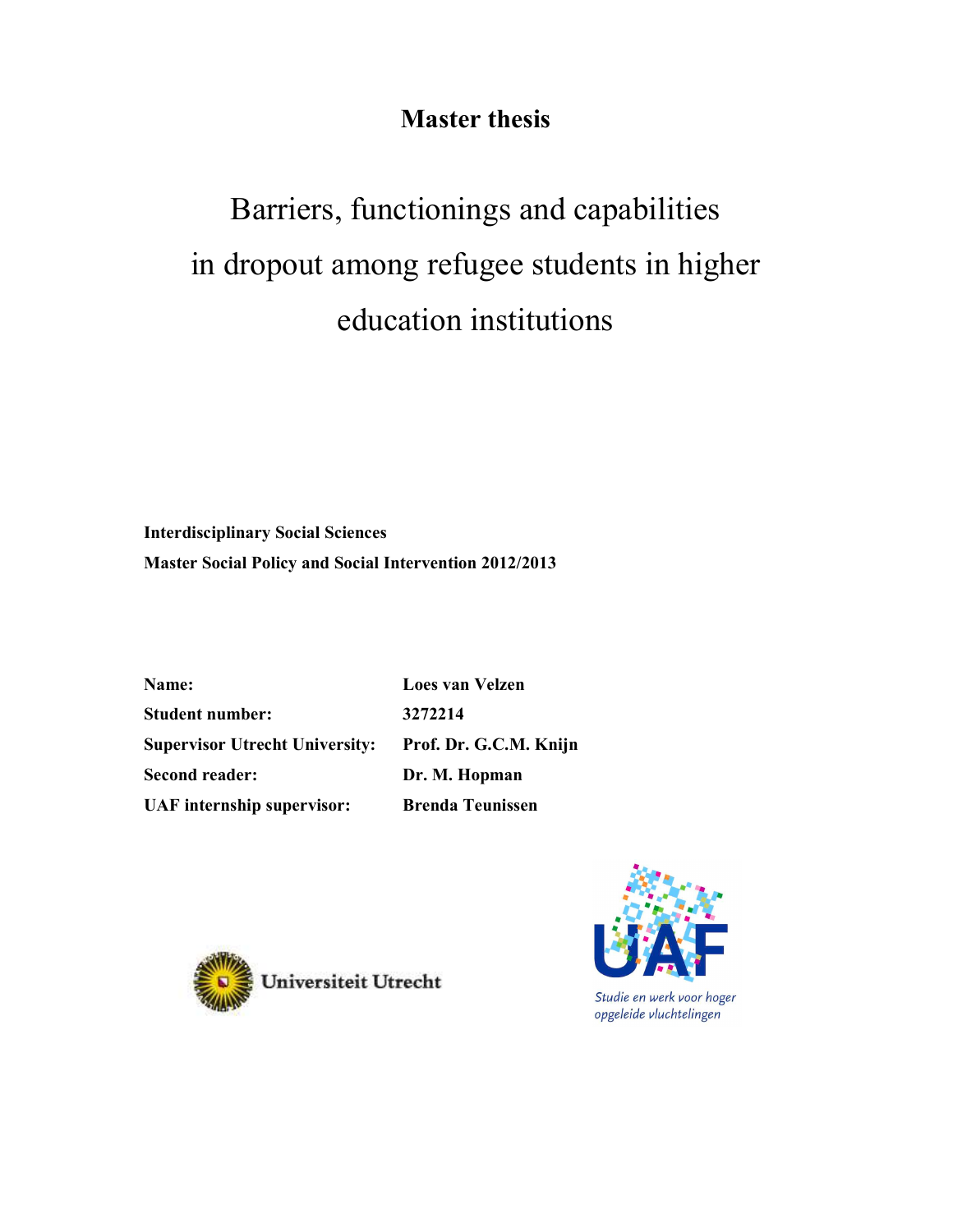## **Preface**

In February 2013, the time had come to finish my Master and student life with the final thesis. After a long search for an interesting internship to do my Master research at, I could start at the University Assistance Fund (UAF). I would like to thank my supervisor prof. dr. G.C.M. Knijn for her help with finding this interesting organization. I am glad I could do my research for an organization that supports a minority group in the Netherlands in a non-profit manner. I support their goals and believes and with this research I hope to contribute to improvements of their policies. The UAF had four different areas in which they wanted research and I chose to research dropout in higher education institutions, because of my interest in the higher education system.

 During the five months I spent carrying out my research and writing my thesis I learned a lot. The interviews with the refugee students put my own study period in a different perspective. Most of their stories were very inspiring and I would like to thank them for their time and openness. During the research process, I experienced some setbacks as well. It was very difficult to gather enough refugee students who dropped out for the interviews and some ideas I had for the research did not work out in the end. The interviews with the employees of the higher education institutions, on the other hand, were easily arranged and at every institution I found employees who were willing to talk openly about the visions of their institution and their experiences with refugee students. I would like to thank all of them as well for their time and openness.

 Next to my supervisor from the university and the participants, I would like to thank Brenda Teunissen, my supervisor from the UAF for her time and help with finding participants for this research. Also, I would like to thank my fellow students who did their internship at the UAF, especially Marieke van der Burg with whom I spent many hours figuring out our methods and analyses. And most of all, I would like to thank my friends and parents for their endless support during the whole process. Also, Miriam Frantzen, my parents and my brother Freek van Velzen for checking and adding improvements to the final version of my thesis. Lette van den Berg, Sandra Muis, Hélène Phoa and my most reliable study partner, Jeanine van Dijk, for their motivation and willingness to spend many days with me in the library writing our theses. I could not have done it without all of you.

Loes van Velzen Utrecht, June 2013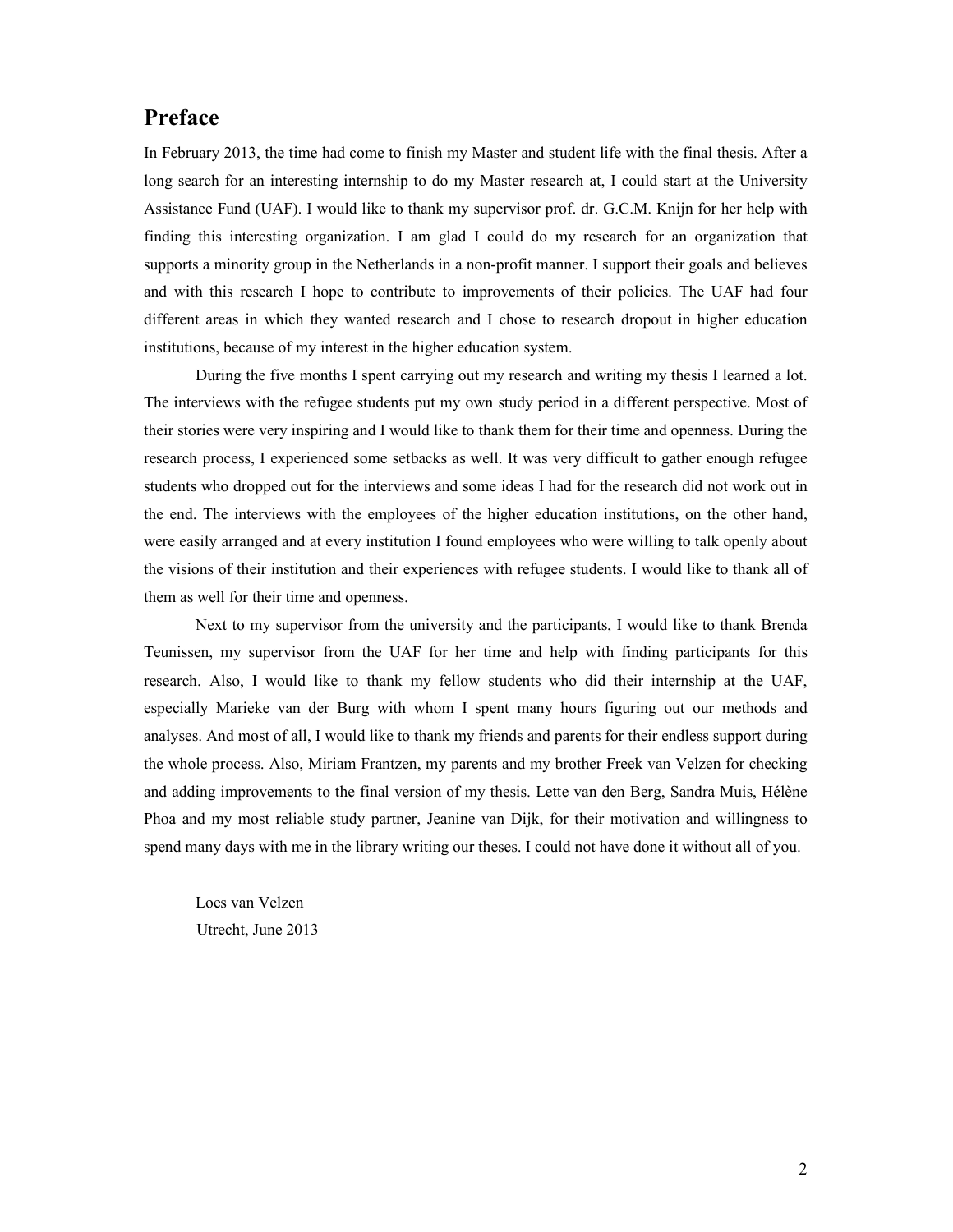## **Abstract**

In the Netherlands refugees request asylum every year, in 2011 the amount of requests was 11.590 (Vluchtelingenwerk, 2012). Among these refugees, there are individuals that pursue a degree in the higher education. For refugees it is often difficult to enter and stay in the Dutch education system, due to factors related to their refugee status. Therefore, the University Assistance Fund (UAF) helps refugees, because they believe that higher educated refugees can be of added value for the Dutch society. Due to specific barriers refugees encounter, dropout among this group is high and happens for different reasons than dropout among native Dutch students. The goal of this research is to find which constraints refugee students encounter in certain higher education institutions, in order to be able to decrease the dropout rate.

 The research question is: How do specific barriers, functionings and capabilities lead to dropout among refugee students in four Dutch higher education institutions? The four institutions are the Vrije Universiteit Amsterdam, the Hogeschool van Amsterdam, the Universiteit Utrecht and Fontys Hogeschool Eindhoven. To answer the question an integrated theoretical framework, combining Sen's capability approach (1979) and Bean and Metzner persistence theory (1985) has been used. The methods used are in-depth interviews with several employees from the four institutions and with twelve refugee students who have dropped out at one of these institutions.

The results of the interviews have been analyzed by applying the theoretical framework and is based on Boeije's coding method for qualitative research (2005). The results of the interviews with the employees provide the vision on refugee students and diversity of every institution. Due to the embedded core values of the institutions, the VU has a diversity policy and the HvA has arrangements for refugee students. The UU is a large university with a relatively small non-western and refugee student population. Therefore, they do not deem it necessary to provide special arrangements. Fontys has a decentralized way of policy-making. Only for the most important values they have policies on the institution level and refugee students are a too small group to make policies for.

The interviews with the dropouts show a diversity in reasons for dropout and opinions about arrangements at the institutions. The main reasons for dropout were care responsibilities, language problems and lack of counseling at institutions. Refugee students indicate the need for extra arrangements, but on the other hand refugee students say that it is their own responsibility to succeed in their study. It turns out that at least part of the refugee students would benefit from special arrangements.

 The recommendations of this study are mainly for the UAF, because the UAF, sometimes in cooperation with institutions, can provide the best resources for refugee students. The organization of an introduction day for new refugee students at an institution, in collaboration with the UAF, is considered useful. Meeting fellow refugee students and knowing where to find help is something the interviewees missed. Better communication between the institutions and the UAF can lead to better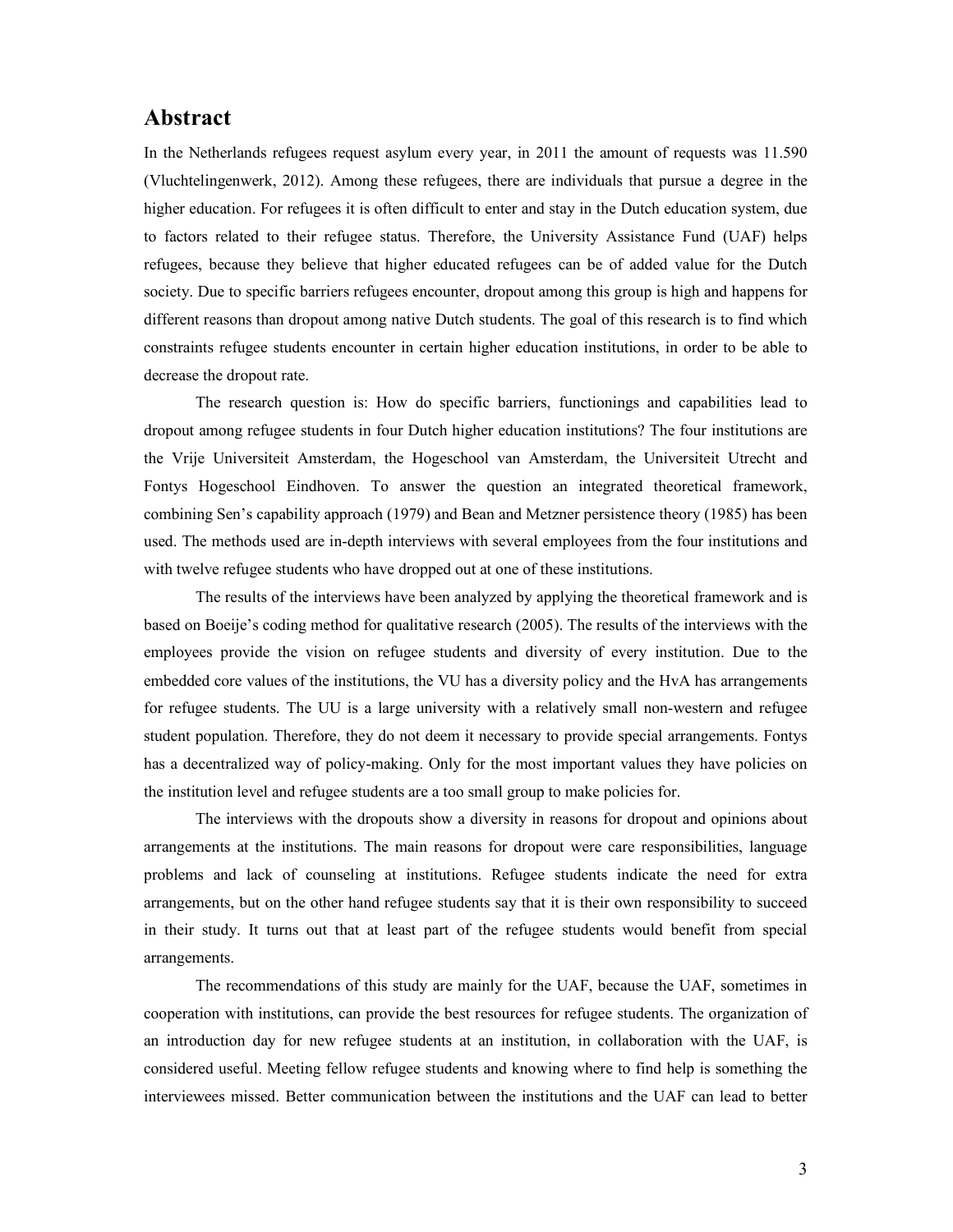organized activities for refugee students at institutions. Also, a mentor system were older UAF students help new students with adjusting to the new institution and prevent them from the mistakes they might have made is considered useful. Furthermore, keeping better track of their dropout students and the reasons for dropping out are the main recommendations for the UAF to decrease the dropout rate among their students.

**Keywords:** Refugee students; higher education institutions; dropout; diversity policy; UAF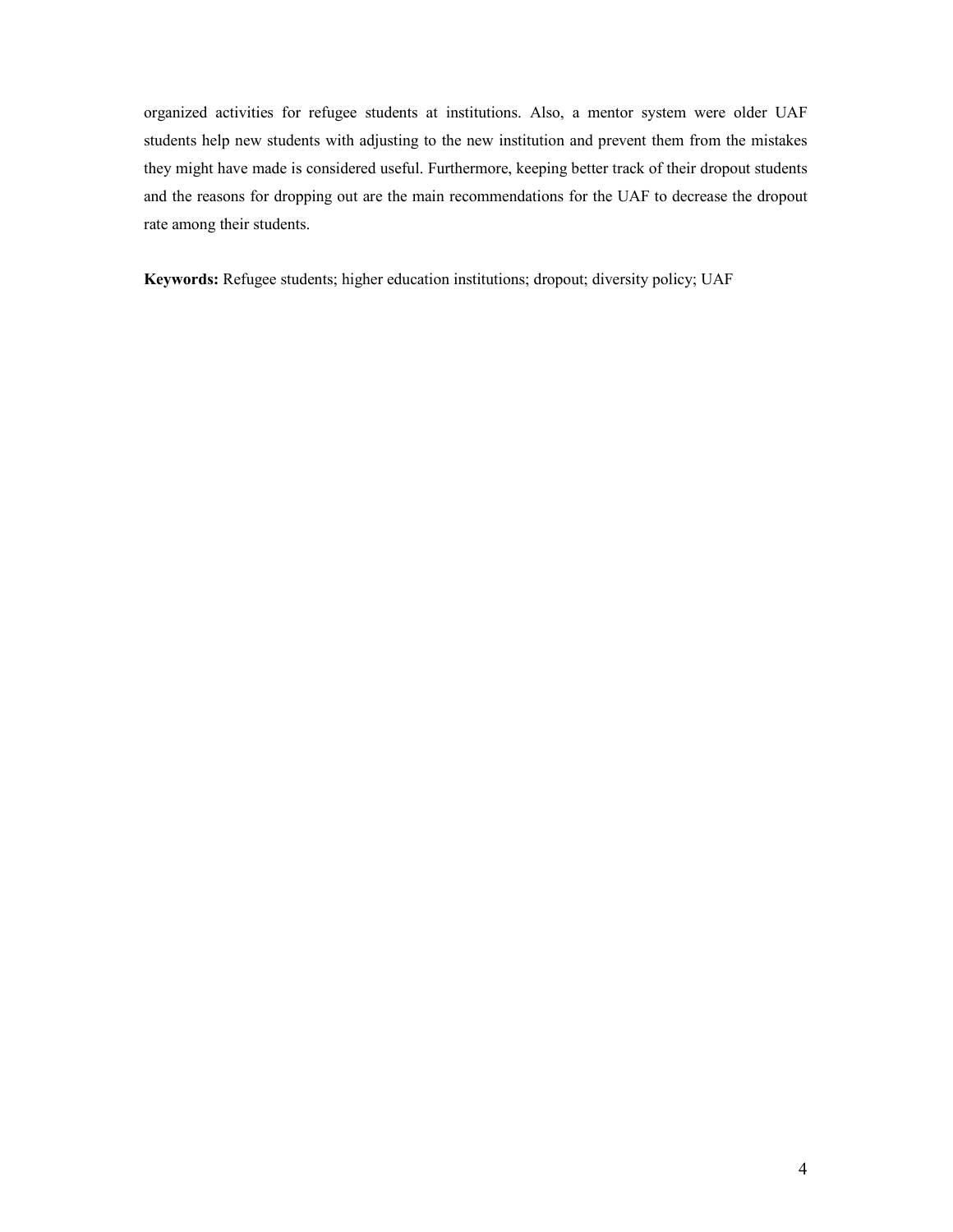## **Table of contents**

|    |                          |                                                        | Page |
|----|--------------------------|--------------------------------------------------------|------|
| 1. | Introduction             |                                                        | 7    |
|    |                          | 1.1 Refugees and asylum seekers                        | 7    |
|    |                          | 1.2 Education and dropout                              | 7    |
|    |                          | 1.3 Diversity policies                                 | 8    |
|    |                          | 1.4 Current research                                   | 9    |
| 2. |                          | <b>Theoretical approach</b>                            | 10   |
|    |                          | 2.1 Higher education persistence and dropout theories  | 10   |
|    |                          | 2.2 The capability approach                            | 11   |
|    |                          | 2.3 Previous research                                  | 13   |
|    | 2.3.1                    | General dropout in the Dutch higher educational system | 13   |
|    | 2.3.2                    | Dropout among non-western immigrants                   | 13   |
|    | 2.3.3                    | Dropout among refugee students                         | 14   |
|    | 2.3.4                    | Diversity policies                                     | 14   |
|    | 2.4 Conclusion           |                                                        | 15   |
| 3. | <b>Research question</b> |                                                        | 19   |
|    | 3.1 Expectations         |                                                        | 19   |
| 4. | <b>Research design</b>   |                                                        |      |
|    | 4.1 Methods              |                                                        | 20   |
|    | 4.1.1                    | Website analysis                                       | 20   |
|    | 4.1.2                    | In-depth interviews at higher education institutions   | 20   |
|    | 4.1.3                    | In-depth interviews with dropout refugee students      | 21   |
|    |                          | 4.2 Participants and participant selection             | 22   |
|    | 4.2.1                    | Employees at higher education institutions             | 22   |
|    | 4.2.2                    | Dropped out refugee students                           | 22   |
|    | 4.3 Main question        |                                                        | 23   |
| 5. | <b>Results</b>           |                                                        |      |
|    | 5.1 Sub question 1       |                                                        |      |
|    | 5.2 Sub question 2       |                                                        |      |
|    | 5.3 Sub question 3       |                                                        |      |
|    | 5.4 Sub question 4       |                                                        |      |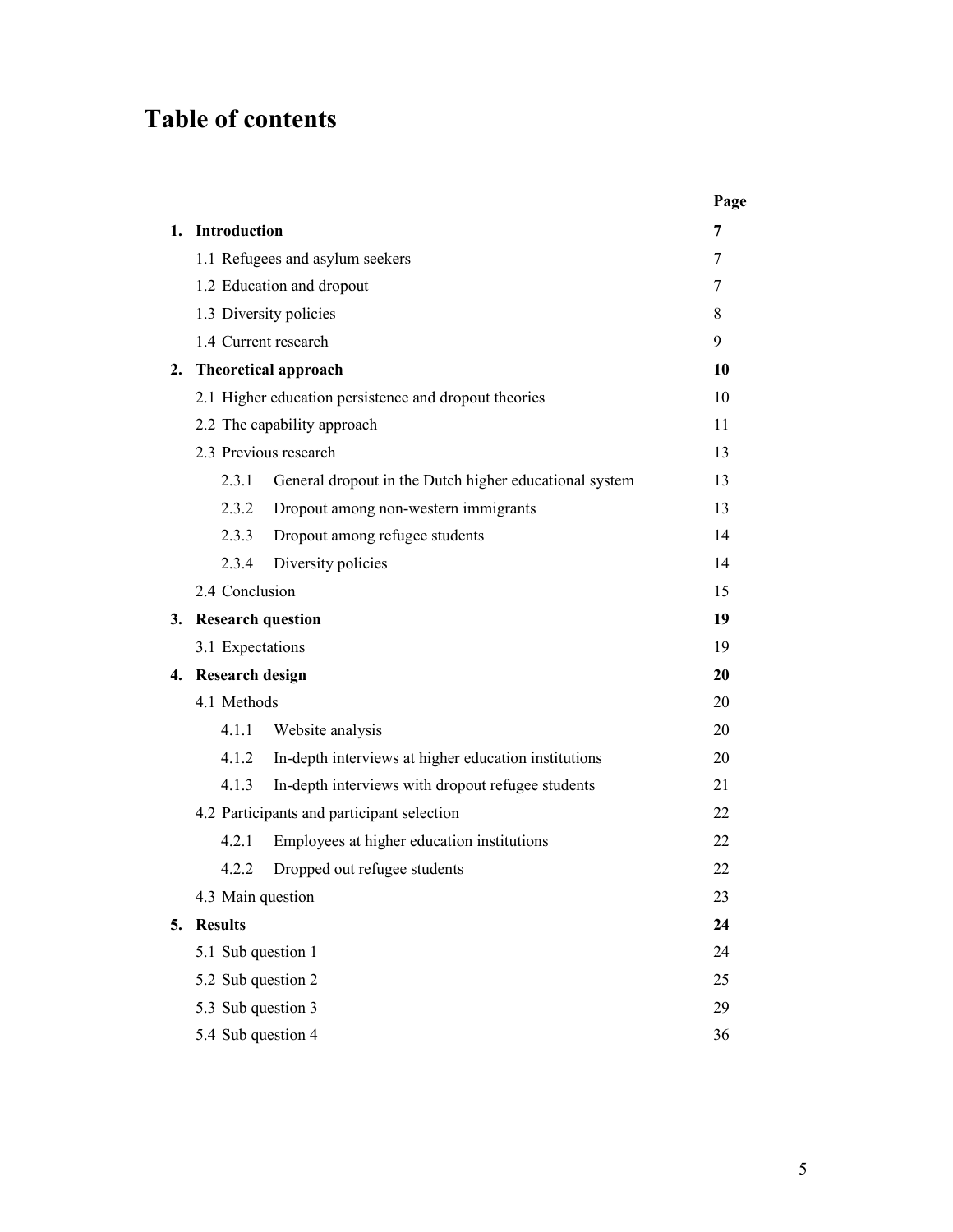| 6. Conclusion                                                     | 39 |  |
|-------------------------------------------------------------------|----|--|
| 6.1 Discussion                                                    | 42 |  |
| 6.2 Recommendations                                               | 42 |  |
|                                                                   |    |  |
| <b>References</b>                                                 | 44 |  |
| <b>Annexes</b>                                                    | 47 |  |
| Annex 1. Topic list interviews at higher education institutions   | 47 |  |
| Annex 2. Interview checklist for refugee student dropouts and the | 48 |  |
| corresponding questions per label                                 |    |  |
| Annex 3. Questionnaire for language teachers at Fontys Eindhoven  | 51 |  |
| Annex 4. E-mail to dropouts for participation in the interviews   |    |  |
| Annex 5. Features of the student participants                     |    |  |
| Annex 6. Website analyses                                         | 54 |  |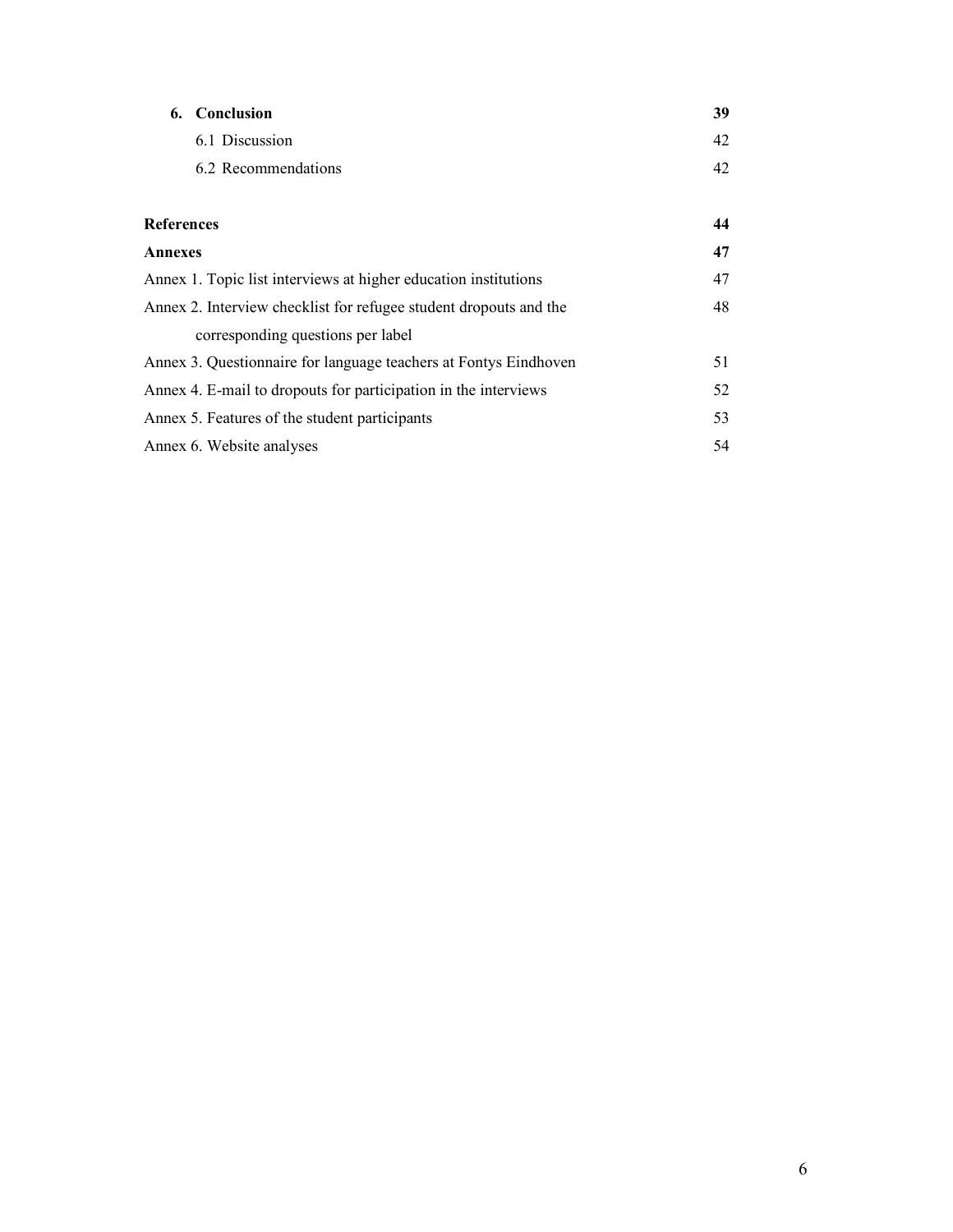## **1. Introduction**

#### **1.1 Refugees and asylum seekers**

In the Netherlands in 2011, 11.590 refugees requested asylum. This number is 4,2% of the total amount of requests in the EU27 in 2011. 42% of these requests were granted and 58% were denied (Vluchtelingenwerk, 2012). According to the definition of the United Nations High Commissioner for Refugees (UNHCR), asylum seekers are individuals who are seeking international protection because it is unsafe to stay in their own countries for different reasons. Their request for asylum has not yet been granted or rejected by the country in which the request is submitted. Not every asylum seeker will be recognized as a refugee, but every refugee has initially been an asylum seeker (UNHCR, 2006). The definition of a refugee is "a person who is outside their own country and is unable or unwilling to return due to a well-founded fear of being persecuted because of their race, religion, nationality, membership of a particular social group or political opinion." (UNHCR, 1967).

Among the groups of asylum seekers and refugees there are higher educated individuals, or individuals who want to pursue a higher educational degree. Due to factors such as the different language and cultural habits in the Netherlands and their often traumatic flight experiences, it is complicated for these individuals to pursue their goals without help. Therefore, in the Netherlands, the University Assistant Fund (UAF) supports motivated asylum seekers and refugees by helping them to find and finance their studies and to find work after their studies. The UAF is the oldest refugee organization in the Netherlands and has been established following the take down of student demonstrations in Prague in 1948, which caused uproar in the Netherlands. The original goal of the UAF was to support 50 Czech students to study in the Netherlands. In 1956, during the folk uprising in Hungary, many Hungarian students fled to the Netherlands where they were supported by the UAF as well. In the following years, the UAF changed their goals from only supporting university students, to their current goals of including all students who want to participate in the higher education and helping them with finding a job. The UAF believes it is important that higher educated talent does not get lost, and therefore helps refugees to get a diploma (UAF-1, 2013; UAF-2, 2013).

#### **1.2 Education and dropout**

Regardless of cultural or ethnical background, education is important for everyone to create better opportunities and to participate in society (Sociaal Cultureel Planbureau, 2012). Several factors play a role in the achievable education level of an individual. Intelligence and motivation play a role on the individual level and the social-economical status of the family on group level. The cultural and economical factors in the country of origin are also important, but most important are the quality of and access to education (SCP, 2012).

In every higher education institution in the Netherlands students drop out, of which the highest amount drops out during the first year. The term dropout means students who do not have a diploma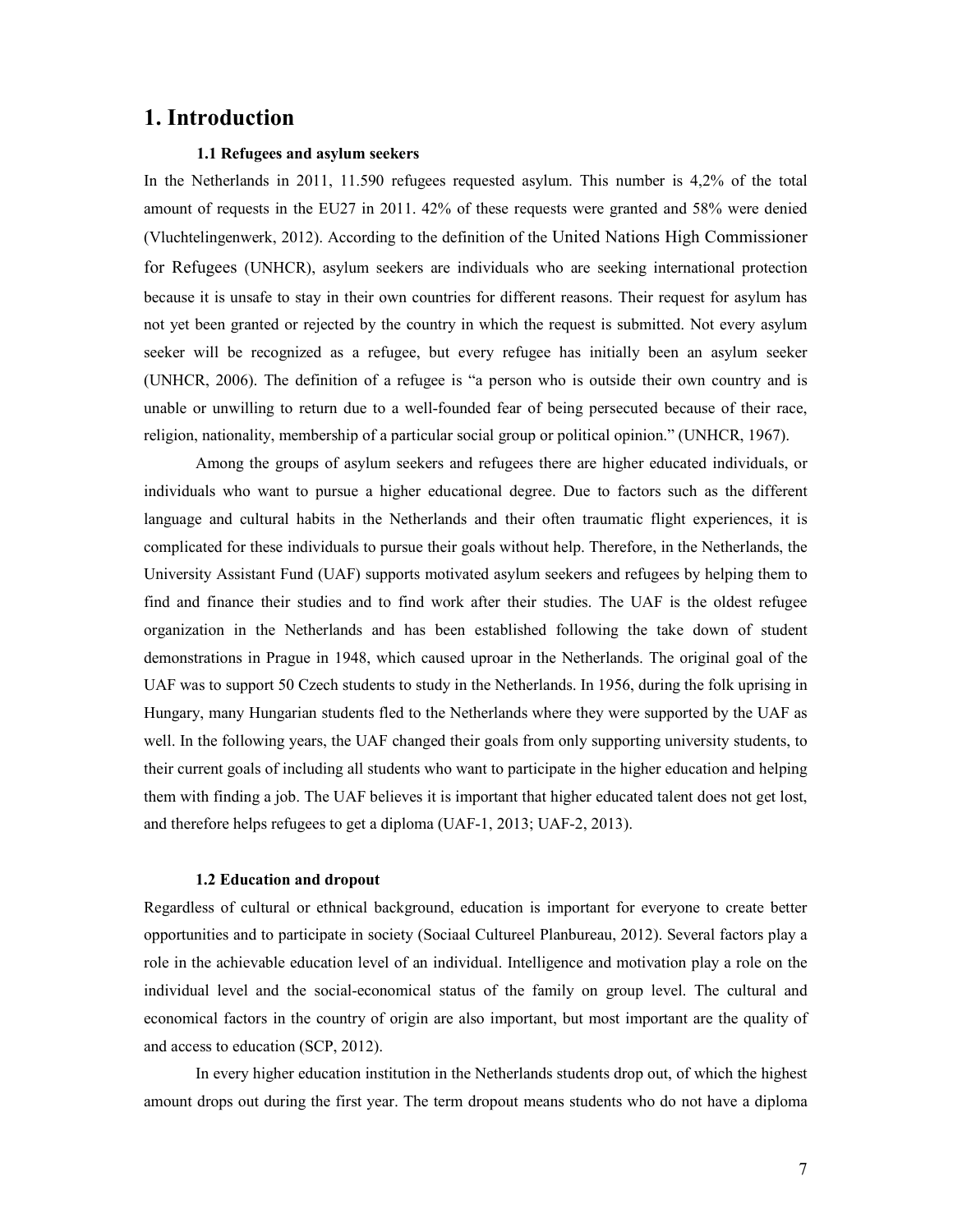and are not signed in for a new study program the next study year. The rate of early school leavers of 18 to 25 year olds in the Netherlands is 9.1%. Compared to the European average, which is 13.5%, the Netherlands scores well. The guidelines provided by the European commission, the Europe 2020 education targets, state that early school leaving rates should be less than 10%. Already in 2011 the Netherlands met these standards (European Commission, 2012).

The dropout rate among UAF students is higher than the 9.1%. Although UAF students are not directly comparable with the total population of 18 to 25 year olds, because UAF students are generally older than 25 when they start studying, the rates do show a difference. In the preparation phase 50% drops out. This preparation phase is a trajectory provided by the UAF in which students acquire basic skills and knowledge and gain specific skills to meet the entry requirements to study. The dropout rate among refugees who actually started studying is 30% (UAF, 2012).

After evaluation of the four year policy plan of the UAF 2009-2012, it showed that the general dropout rate has not decreased, the rate in the preparation phase actually increased. Partly due to external factors, such as the widening of the admission criteria and the higher demands of higher education institutions, the UAF could not decrease the percentage of dropouts. In their yearly report of 2011, the UAF mentions the development of a learning ability test to decrease dropout. For the UAF it is important to reduce dropout, not only because their goal is to help refugee students finish their studies, but also because the UAF receives money from donators, which they want to spend as efficiently and effectively as possible. Since dropouts cost money and do not provide results, reducing dropout is a way to accomplish this goal (UAF, 2011).

In their new four year plan, 2013-2016, the UAF sets reducing dropout among refugee students as one of their top priorities. A sharper selection procedure, together with implementing other arrangements, such as investing more in language courses, should reduce dropout from 50% to 20% in the preparation phase. This procedure is an internal process. By putting higher demands on the motivation and commitment of refugee students the UAF wants to decrease the dropout rate in the study period from 30% to 25% (UAF, 2012). To reduce dropout among clients who already started studying, the UAF also depends on external factors, such as whether higher education institutions have diversity policies or special help for refugee students.

#### **1.3 Diversity policies**

Considering the demographic changes in society, the student population in the Netherlands will increasingly become more culturally diverse. The Dutch Central Bureau of Statistics expects a fifth of the Dutch citizens to be of non-western origin in 2050. This development asks for different means to handle the demands of a society that becomes more and more diverse (Severiens, Wolff & Rezai, 2006).

 Diversity can be defined as "referring to all thinkable differences that can exist between people living together in our society, in the area of gender, skin colour, social background, sexual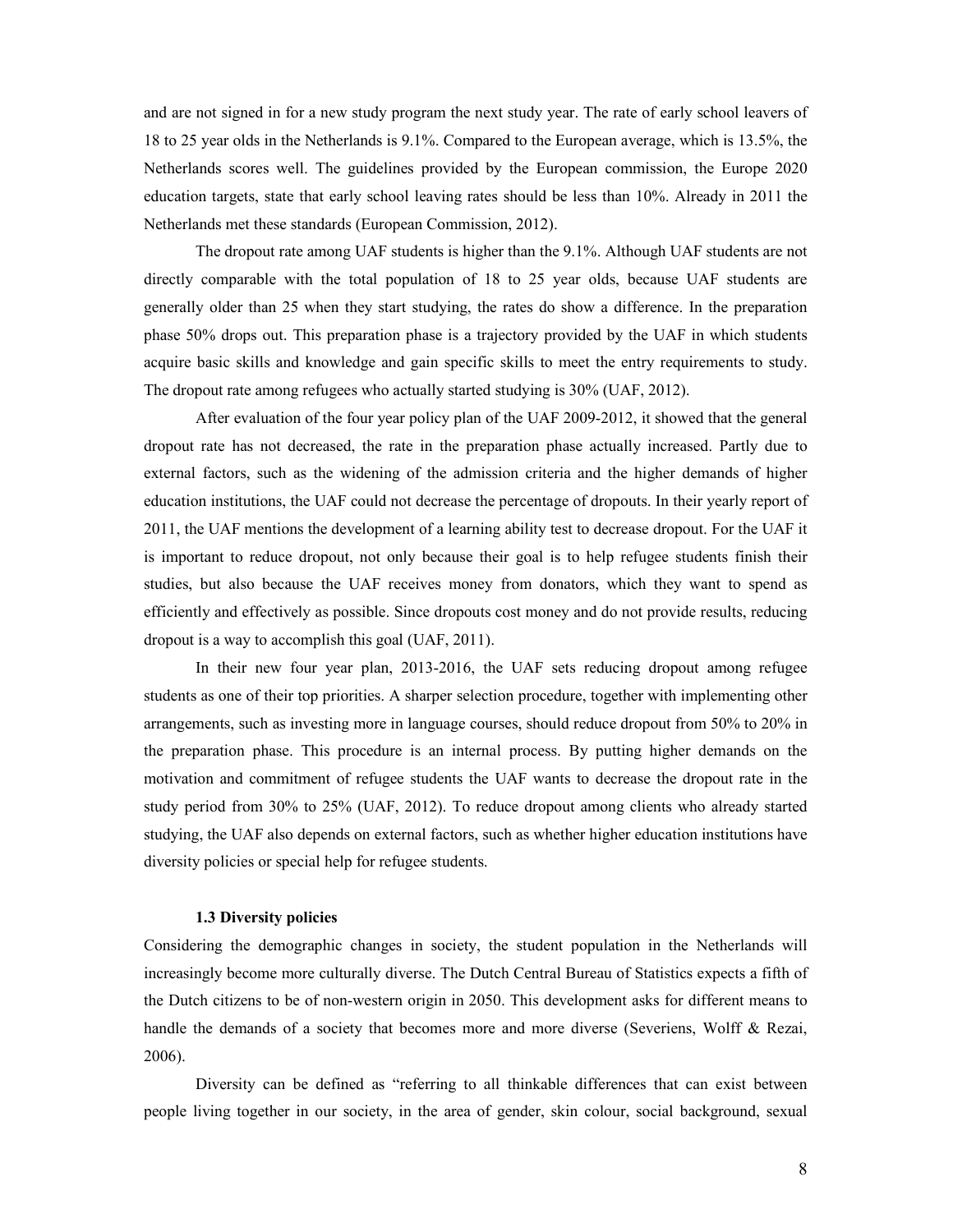preference, physical and mental possibilities, religion, ideologies, age, demographic features, etc. Except all possible differences, diversity also refers to processes of renewal and ways of coping with difference, equality and equivalence" (van Remoortere, Simons, de Graef & Bastiaens, 2009, p.17-18).

In 2008, the Organization for Economic Cooperation and Development (OECD) stated that the Netherlands needs "to lift educational and social achievement among immigrant "non-western" populations" (Marginson, Weko, Channon, Luukkonen & Ober, 2008, p.104). Non-western immigrants need extra attention when it comes to education and integration. Their partaking in the higher education system and their study success are important factors in integration and in utilizing their knowledge and work potential (Marginson, et al., 2008). Furthermore, in 2007 and 2009, the Dutch education inspection concluded that at most institutions diversity policies were lacking. It is deemed necessary that attention for non-western immigrants form a structural part of the policy of all higher education institutions (Inspectie van het Onderwijs, 2007; 2009).

The focus of the recommendations from the OECD and the Dutch education inspection lies on non-western immigrants. However, according to others (Henderikse, van Doorne-Huiskes & Schippers, 2007; Hellemans & Merckx, 2004, Waterval & Meziani, 2009), the basic idea of diversity policies is that individuals are different from each other, the differences are taken into account but do not differentiations between groups are made. The purpose of a diversity policy is to accept, understand and appreciate the differences and to implement arrangements of which everyone will benefit. Diversity policies should focus on study success for all students (Henderikse et al., 2007; Hellemans & Merckx, 2004; Waterval & Meziani, 2009).

The Dutch Inspection of Education (2009), provided five guidelines for higher education institutions that explain what diversity policies are and should contain. First, general measures focused on binding are important. An individual approach, good contact between students and teachers and good study-career counseling are important for study success. Second, general measures focussing on bottlenecks for different students, such as extra language lessons, will contribute to study success. Third, study success can be increased by responding to the needs and wishes of students and by positively valuing diversity. Fourth, commitment from the Executive board, the general institution policy and policy on faculty level are important. Fifth, more insight in study success related to certain background variables, such as age, sex, ethnicity and preschool education, should be available. If this is available, an institution can see which effect their policies have on different students and adjust them in order to help every student successfully finish the study (Inspectie van het Onderwijs, 2009).

#### **1.4 Current research**

Up until now, not much research exists regarding dropout among refugee students in higher education institutions. Also, among UAF students, little research exists about dropout reasons. Therefore, this research will focus on both relevant policies at higher education institutions and UAF dropouts. By knowing the situation and reasons for dropping out, the UAF, together with the higher education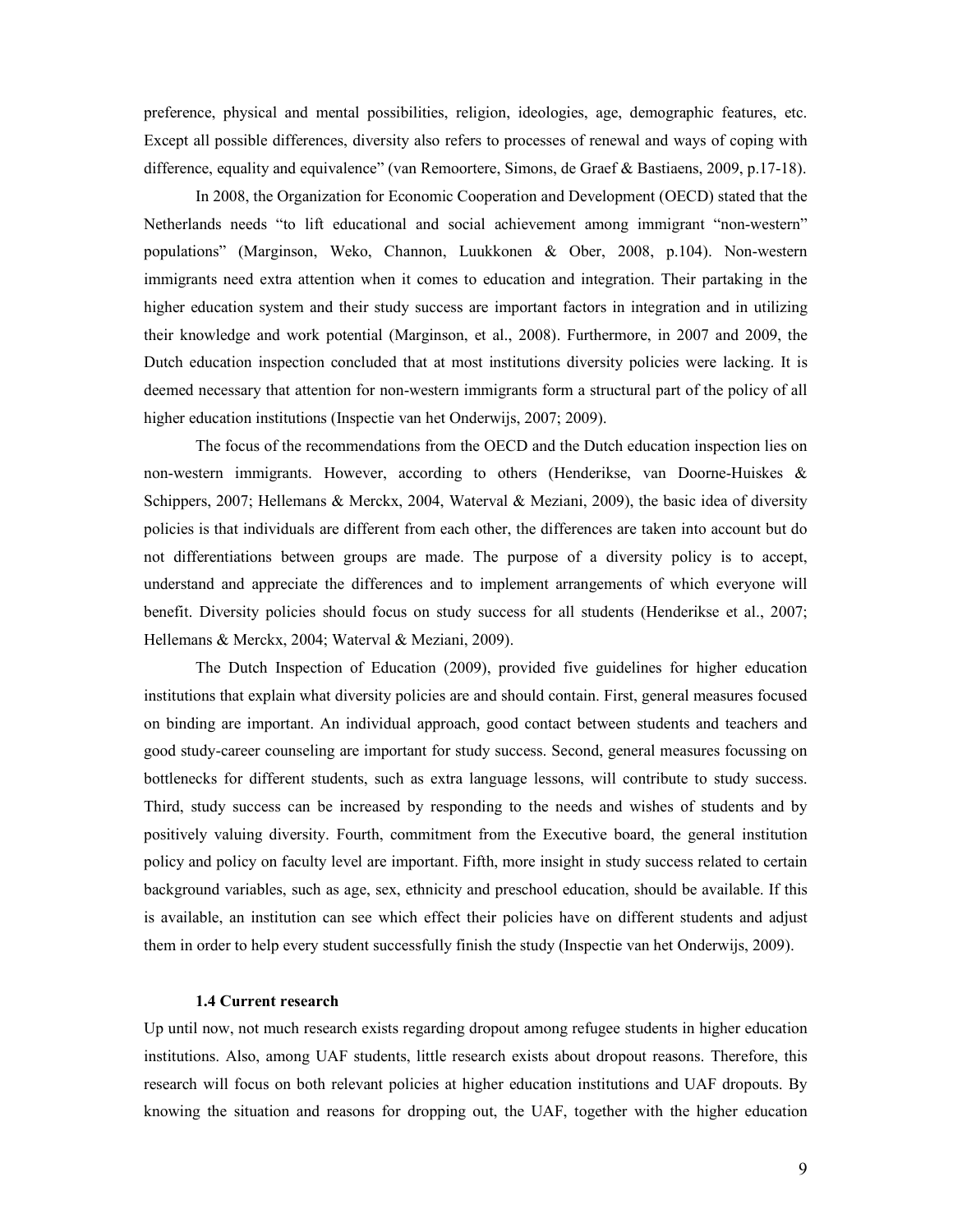institutions will be able to adjust their policies and cooperate better, which will lead to better integration of refugee students and give them better opportunities in their lives. This research includes dropouts in the study phase and will not include dropouts in the preparation phase, because, as mentioned before, the UAF tries to improve this with internal policies.

 In the current research, the target group is refugee students. However, research on dropout among refugee students is scarce. Research on dropout among non-western immigrants is carried out more often. An assumption of this research is that similarities and differences exist in the problems non-western immigrants and refugee students experience while studying in the Netherlands. For example, the Dutch language and culture are different from the language and culture of both groups. Furthermore, both groups lack a network in the Netherlands, non-western immigrants because they are usually first generation students (students whose parents did not study) and refugee students because they often had to leave their family and friends behind. Differences can be found in that refugee students often have a traumatic flight background, are generally older and are usually not first generation students (UAF, 2008). Because more research is available on non-western immigrants, and overlap on important features exists, research on non-western immigrants will be included.

## **2. Theoretical approach**

#### **2.1 Higher education persistence and dropout theories**

An influential model of the persistence process in the higher education is developed by Tinto (1975). He stated that successful persistence can be determined by first, experiences prior to attending higher education and individual student characteristics and second, by experiences at higher education institutions (Rovai, 2003). Tinto's model can be applied to the average undergraduate student. Bean and Metzner (1985), therefore, added factors to explain persistence for the so called 'non-traditional' student. These students are generally older and followed different paths into higher education than 'traditional' students who entered straight after high school. According to Bean and Metzner (1985), the factors that affect persistence are: academic variables, background and defining variables, environmental variables, academic outcomes and psychological outcomes (Figure 1.).

The model can be interpreted as following: when both environmental and academic factors are positive, students will most likely not dropout. When they are both unfavorable, students will probably dropout. When academic variables are favorable, but environmental factors are not, the positive effects of academic factors on student goal attainment are attenuated or suppressed. When students perceive low levels of satisfaction, goal commitment or utility, or experience high stress levels, they may drop out, despite strong academic performance (Henry & Smith, 1993).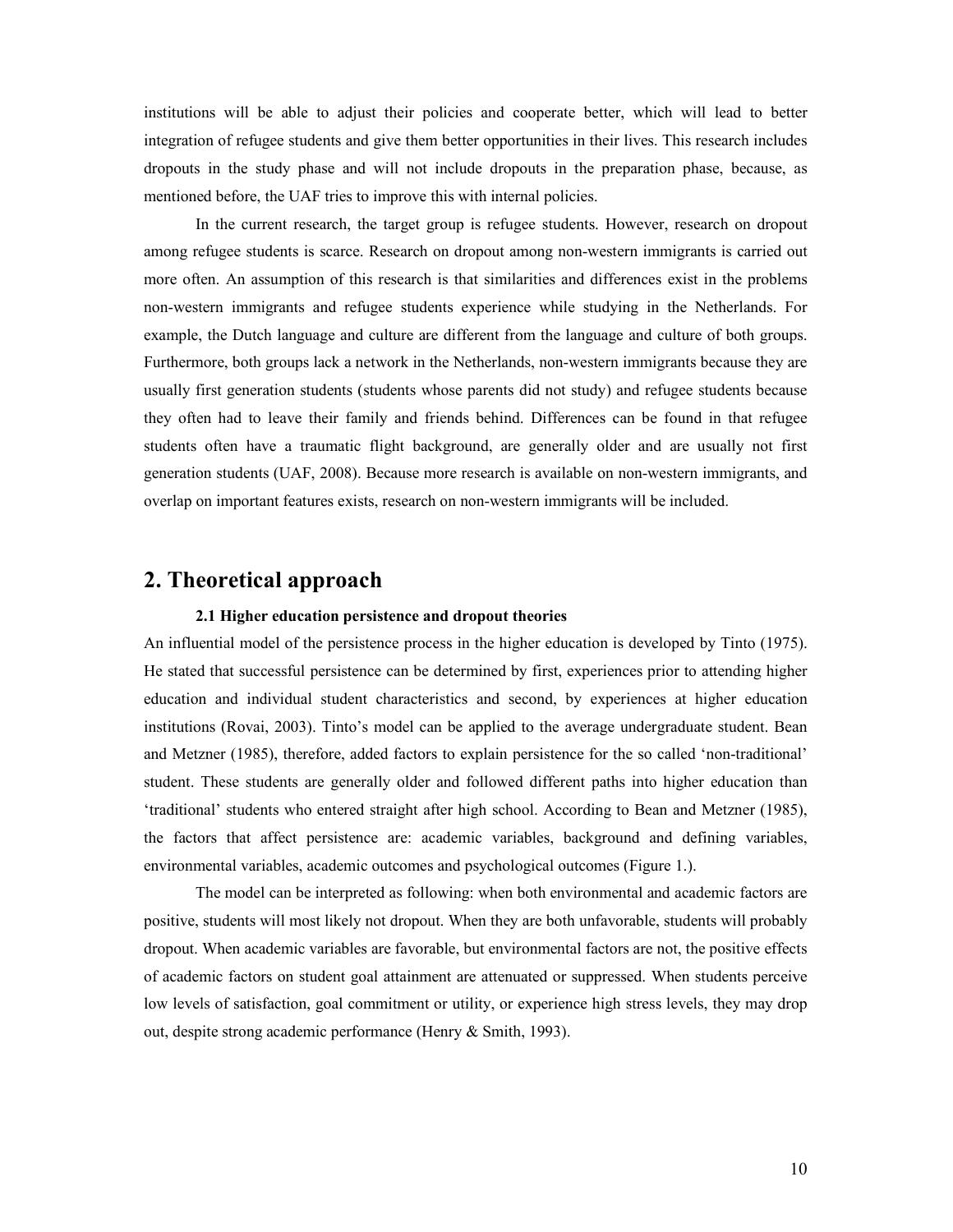

Figure 1. Persistence model of Bean and Metzner.

#### **2.2 The capability approach**

Together with the persistence theory, Sen's capability approach (1979) will be used to form an integrated theoretical framework. The capability approach provides a framework for evaluating and assessing individual well-being and social arrangements (Robeyns, 2005). Sen states that real freedom to live the life an individual wants is based on the right set of resources, functionings and capabilities. Resources are the things that are available to a person, for example: education, income and health. Functionings are the actual 'beings and doings', in other words, the states and activities that constitute an individual's well-being. For example, being healthy and having self-esteem are functionings (Séverine & Shahani, 2009).

The freedom, or choice, to enjoy different functionings is called capability. "The various combinations of functionings (beings and doings) that the individual can achieve. Capability is, thus, a set of vectors of functionings, reflecting the person's freedom to lead one type of life or another… to choose from possible livings" (Sen, 1992, p. 40). In other words, capabilities are the real freedom an individual has to lead the life he or she wants (Séverine & Shahani, 2009). Figure 2. explains the approach in a model. Conversion factors are social structures, in this stage of the approach, the structural effects have to be included to determine which and how resources can be turned into functionings (Goerne, 2010). Conversion factors are seen as external structures, while the concept of choice refers to internal limitations. Internal constraints can be, for example, lack of desire to attain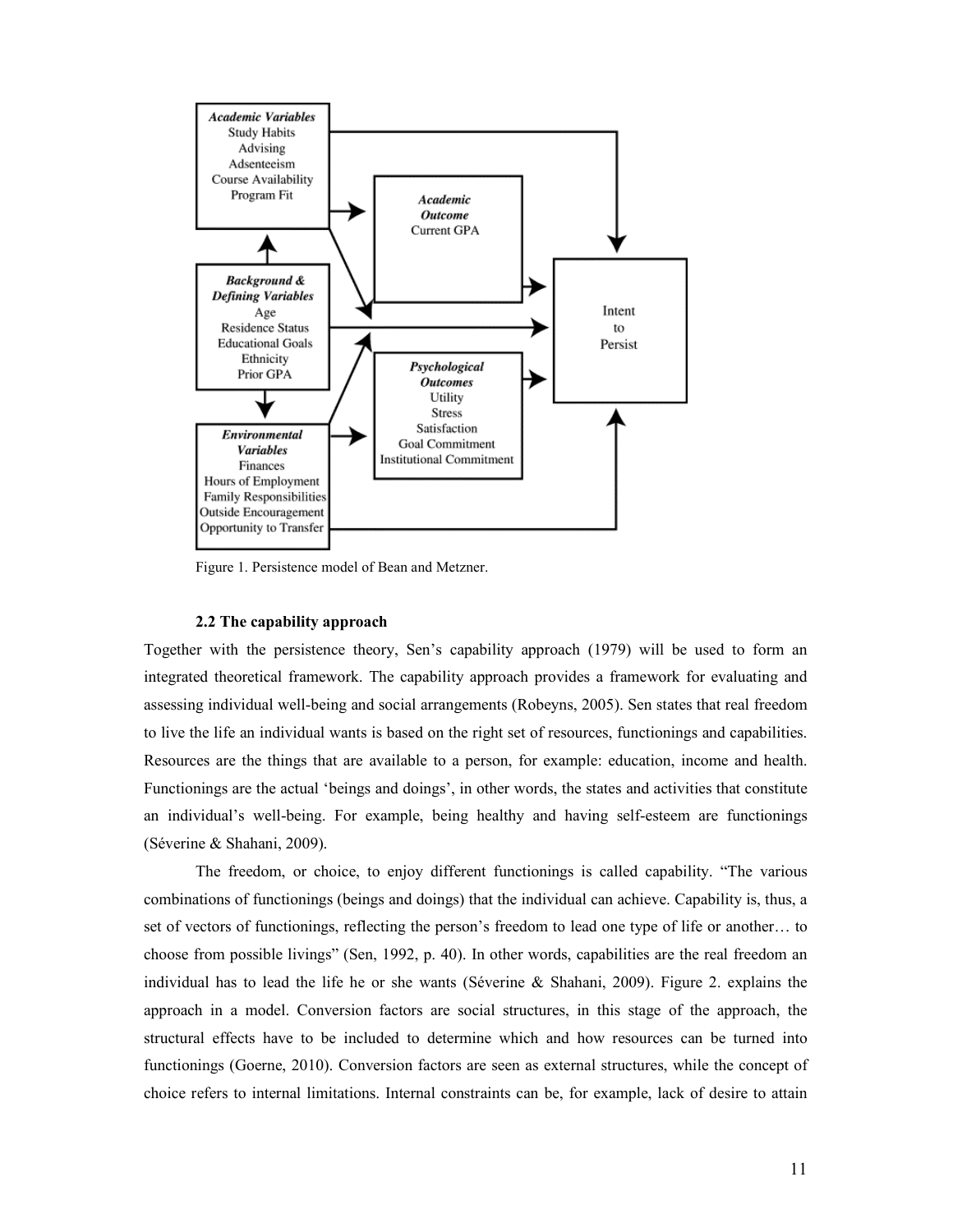certain functionings. This is called the 'adaptive preference formation' and means that "individuals living in situations of deprivation or oppression often adjust their expectations downwards" (Goerne, 2010, p. 8).

The capability approach explains why two individuals with the same set of means can have different opportunities (Sen, 2005). For example, a refugee living in the Netherlands can have less opportunities to study than a native Dutch individual, both having equal intellectual capacities. Their set of means is equal, but they do not have the same opportunities to accomplish their goals, because refugees encounter more barriers which might prevent them from finishing.



Figure 2. Model Capability Approach

Several empirical researches have applied the capability approach. Robeyns (2003), conducted research about how the capability approach can be applied to conceptualize and assess gender inequality in Western societies. Sen (2005) argues that capabilities should be context depended, because the application of the capability approach can vary. Robeyns (2003), agrees and proposed criteria to select relevant capabilities. She started with unconstrained brainstorming, then engaged with already existing literature on socio-economics and debates on gender inequality. Next, the list, which was generated after the first two steps, was compared with existing lists. Finally, the list was debated at several conferences, feminist activist networks etc. The comments she got on the list led to several revisions and will continue to do this in the future (Robeyns, 2003).

Furthermore, Robeyns (2003) argued that the starting position when looking at inequalities in groups should be that achieved functionings mirror inequalities in functionings, "unless there is a good reason to expect one group to systematically choose different functionings from its capability set relative to another group." (Robeyns, 2003, p. 87). In her 2005 research, Robeyns links the capability approach to education. She argues that "being knowledgeable and having access to an education that allows a person to flourish is generally argued to be a valuable capability" (Robeyns, 2005, p. 78). Also, this capability can be important for the development of other capabilities.

Van Wel, Knijn, Abma and Peeters-Bijlsma (2012) applied the capability approach in their research about partially disabled employees in the Netherlands. They provide a theoretical framework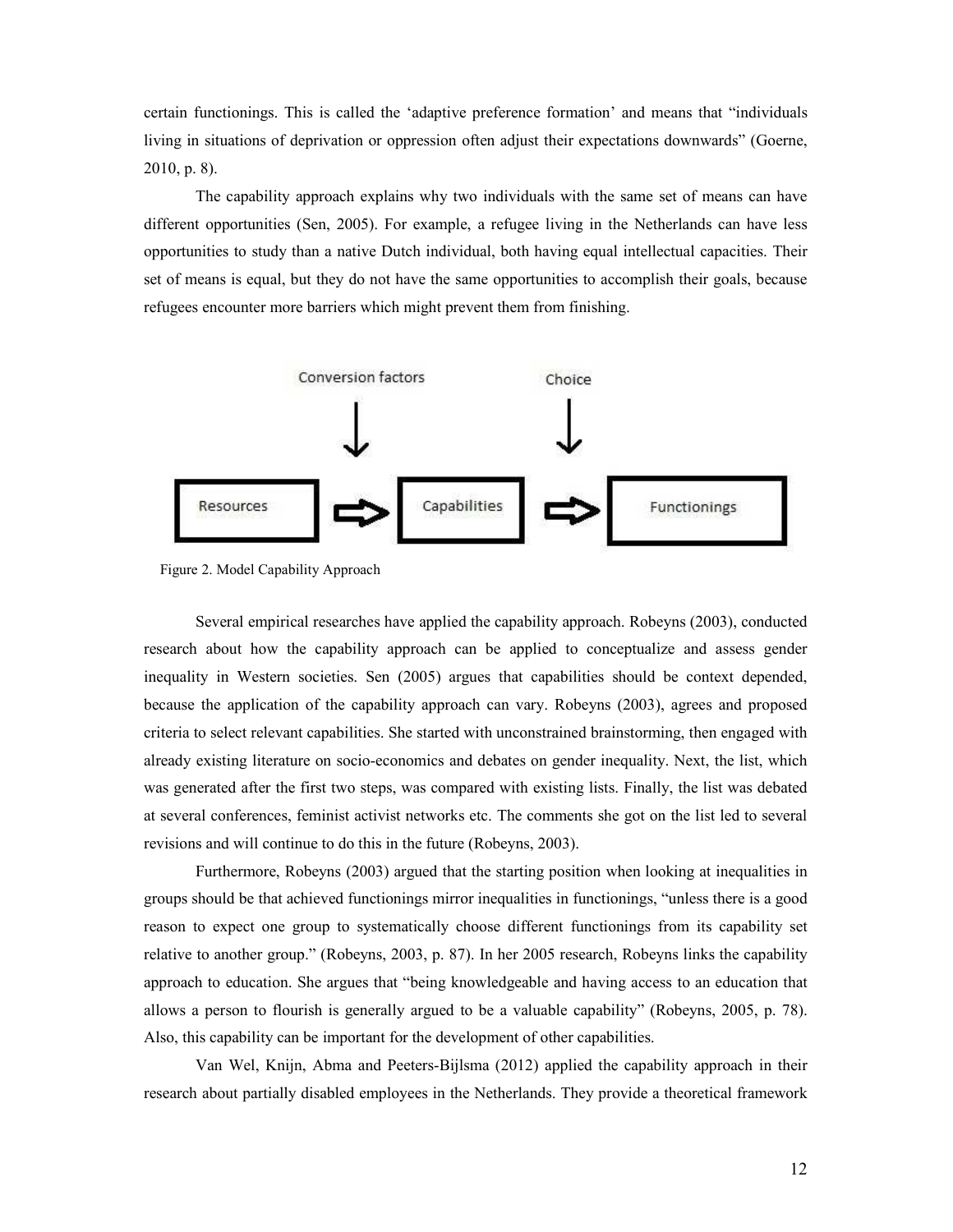which assumes that "it is an individual's experience of being free to choose that influences his or her return to work" (van Wel, et al., 2012, p. 91.). According to their earning capacity, partly disabled workers will be able to work if social and/or institutional support is experienced, if there is acceptance of their disability, if they can cope with having a job while being partly disabled and if they feel that they are recognized as having the capacities to work. If this is the case, according to Sen (1999), it is a practical choice for them to use their specific combination of capabilities. In line with Sen's approach, social support, chance to return to work and the capability to work positively influenced well-being the most. Besides institutional support, a combination of institutional pressure and financial compensation for the assessed degrees of sickness also contributes to the participation of the respondents on the labour market. Finally, they found that next to perceived health and low disability status, acceptance of institutional pressure and experienced support for reintegration contributes to the capability to work (van Wel, et al., 2012).

#### **2.3 Previous research**

*In this section research is included related to general dropout in the Netherlands, dropout among nonwestern immigrants, dropout among refugee students and diversity policies.* 

#### *2.3.1 General dropout in the Dutch higher education system*

In their research about dropout in the Dutch higher education, Wartenbergh and van der Broek (2008), found that students with a low socio-economic background, first generation students and nonwestern immigrants are at higher risk to drop out. The main reasons to dropout were personal circumstances, lack of motivation and displeasure with the institution (Wartenbergh  $\&$  van der Broek, 2008). Furthermore, students who enter the higher education through non-traditional routes drop out more often (Crul, Pasztor & Lelie, 2008). Non-western immigrants and refugee students enter through non-traditional routes more often than native Dutch students (Hulsker, 2001; Marginson, et al., 2008).

#### *2.3.2 Dropout among non-western immigrants*

Next to studies on general dropout, several studies on the performance of non-western immigrants exist. These studies show that they drop out more often (Wolff, 2007) and gain less study progress in the first year (Severiens, Wolff & Rezai, 2006) than native Dutch students from the same age group or with the same background studies. The lack of a connection with the institution is an important reason among non-western immigrants to drop out. With the lack of a connection, it is meant that nonwestern immigrants do not feel comfortable or at home at their institution (Crul & Wolff, 2002). Furthermore, dropout among non-western immigrants at universities is lower than at UAS institutions, because the preparation of university students is generally better, the inflow is more homogenous and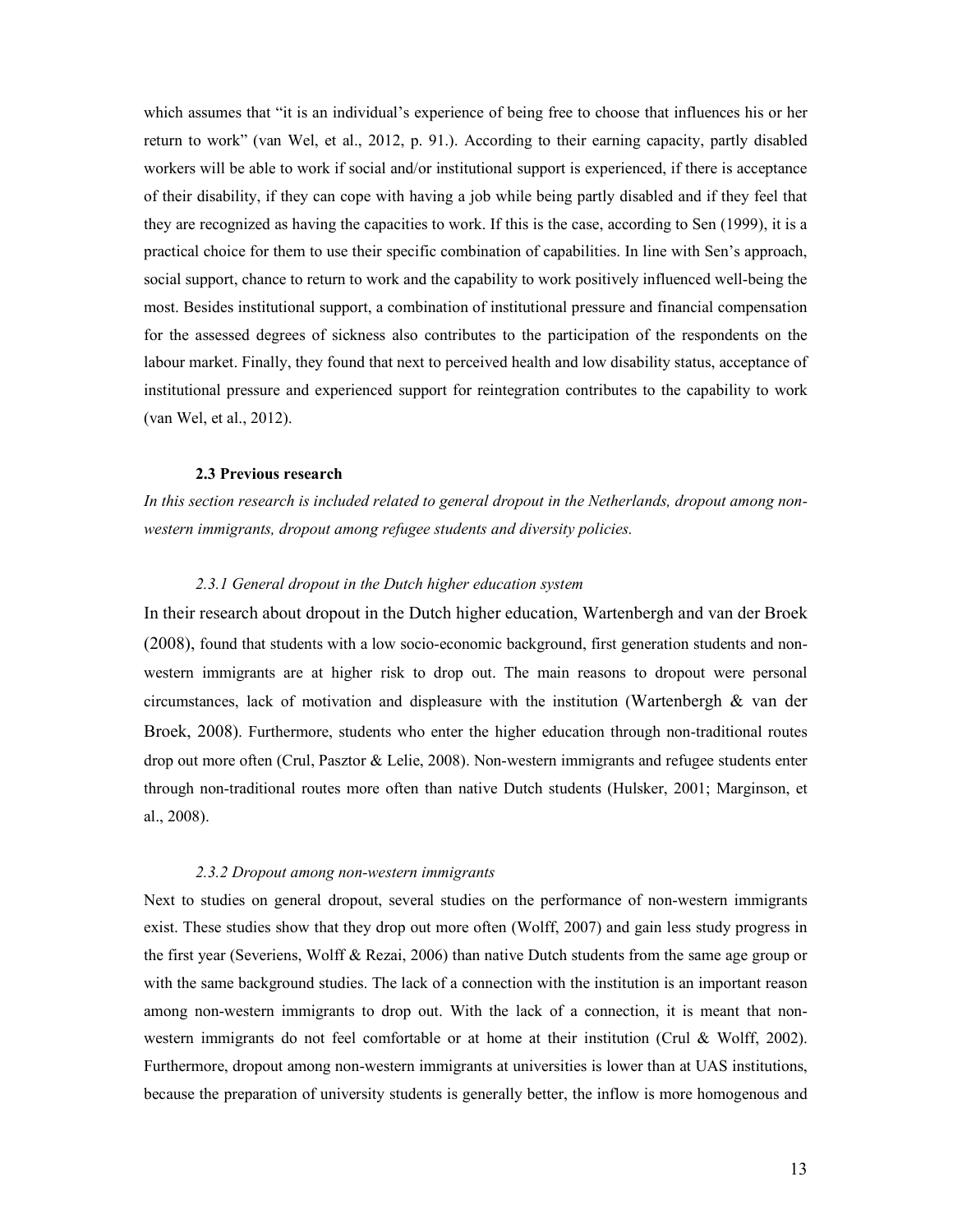the difference in age at universities is lower, which in turn leads to smaller differences in dropout (Wolff, 2007). Also, Severiens et al. (2006), found that native Dutch students gain a higher grade point average (GPA) than non-western immigrants. Their explanation lies in differences in starting position. More often non-western immigrants have lower educated parents, lower language skills, a distorted school career and find it more complicated to combine school and work. Also, more often a good and quiet study place is not available. It can be concluded that non-western immigrants are depending more on their learning environment, while native Dutch students have a more favourable starting position (Severiens, et al., 2006).

#### *2.3.3 Dropout among refugee students*

Research on dropout among refugee students in Great Britain shows that they experience several barriers while entering the higher education system. These barriers include their bad financial situation, lack of information and guidance, the often low language level, difficulties with the recognition of qualifications, care responsibilities and socio-cultural influences upon their attitudes and aspirations towards education. These barriers also relate to non-traditional students, as mentioned in Bean and Metzner's model (1985). Only the language level and recognition of previous qualifications are specific for refugee students (Banks & MacDonald, 2003).

Research including only UAF students (Hulsker, 2001; UAF, 2008), indicate that dropout among refugee students at universities is less than at UAS institutions. Dropout reasons turn out to be 'personal circumstances' including: the obligation for individuals above 30 to apply for jobs, the pressure from the Social Service, that is pushing these individuals to find a job, the combination of studying with work and/or care responsibilities, physical and mental problems and not being able to follow the study trajectory of choice. Problems with adaptation in the Netherlands, the language barrier and the study pace also play a role, but are not considered to be decisive (Hulsker, 2001; UAF, 2008).

#### *2.3.4 Diversity policies*

Several researches stress the importance of diversity policies at higher education institutions (Waterval & Meziana, 2009; Inspection of Education 2007; 2009). The majority of studies researched does not succeed in diminishing the gap in study success between non-western and Dutch students (Marginson, Weko, Channon, Luukkonen and Ober, 2008). According to Waterval & Meziana (2009), integral diversity policies are the only solution to diminish the gap and to establish a better connection for nonwestern immigrants with their institution.

The focus of the Inspection of Education (2007; 2009) is mainly on non-western immigrants, however, a diversity policy should help all students at a higher education institution to improve their study success and understanding of diversity (Waterval & Meziana, 2009). This statement indicates that diversity policies should help all kinds of students. Therefore, it can be expected that refugee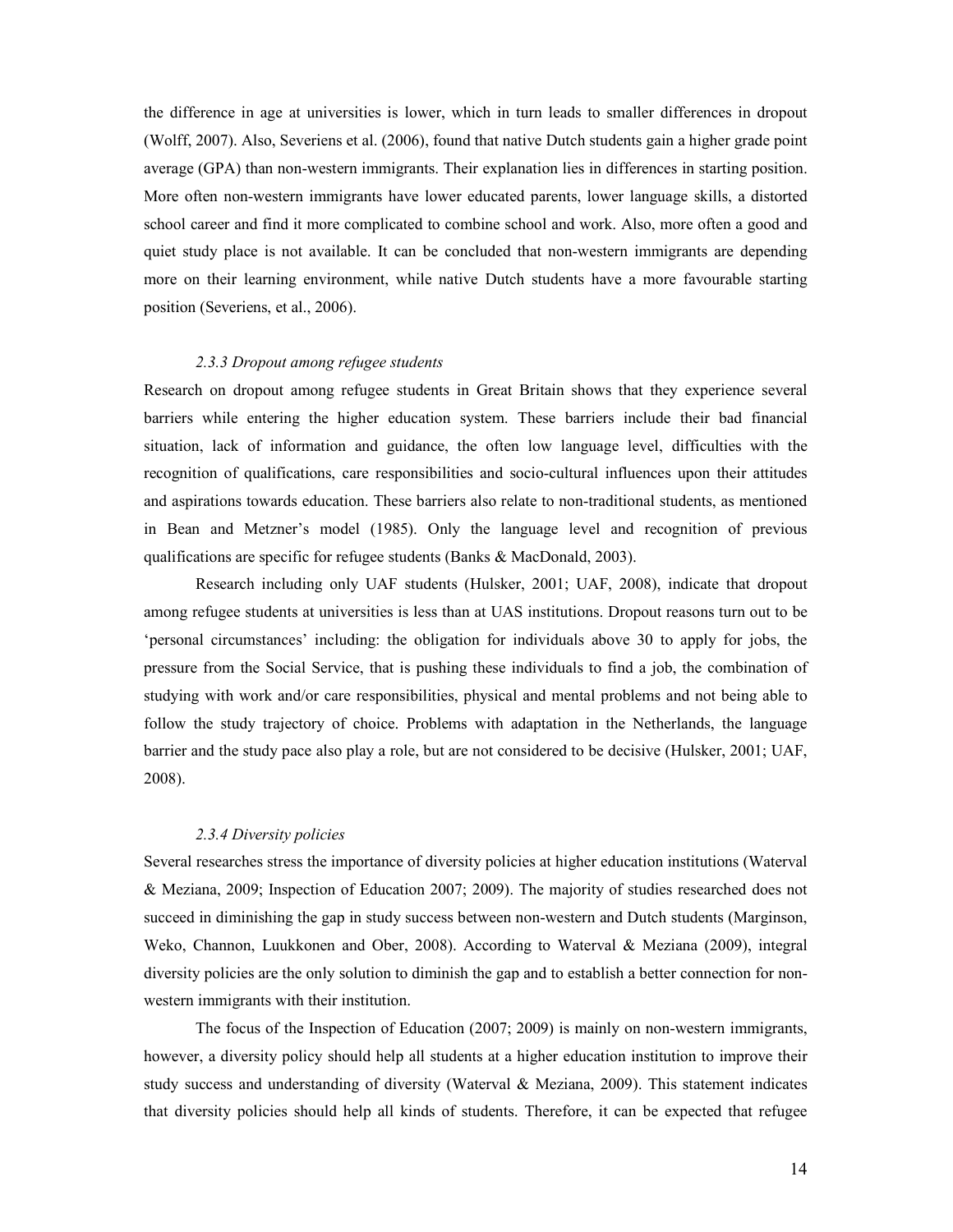students will also gain from diversity policies, not in the last place because of the previously mentioned similarities with non-western immigrants.

#### **2.4 Conclusion**

The theories and researches are combined in an integrated theoretical framework. By applying the persistence model (figure 1.) on the situation of refugee students and combining it with the capability approach (figure 2.), four categories and their including concepts that are expected to influence the intent to persist are defined and depicted (figure 3.). To every concept it is added whether it is a barrier, resource, functioning or capability.



Figure 3. The persistence model and the capability approach combined.

#### *1. Academic concepts*

Academic concepts include a student's study habits. Students who persist spend more time studying and report more satisfaction with their study habits than dropout students (Bean & Metzner, 1985).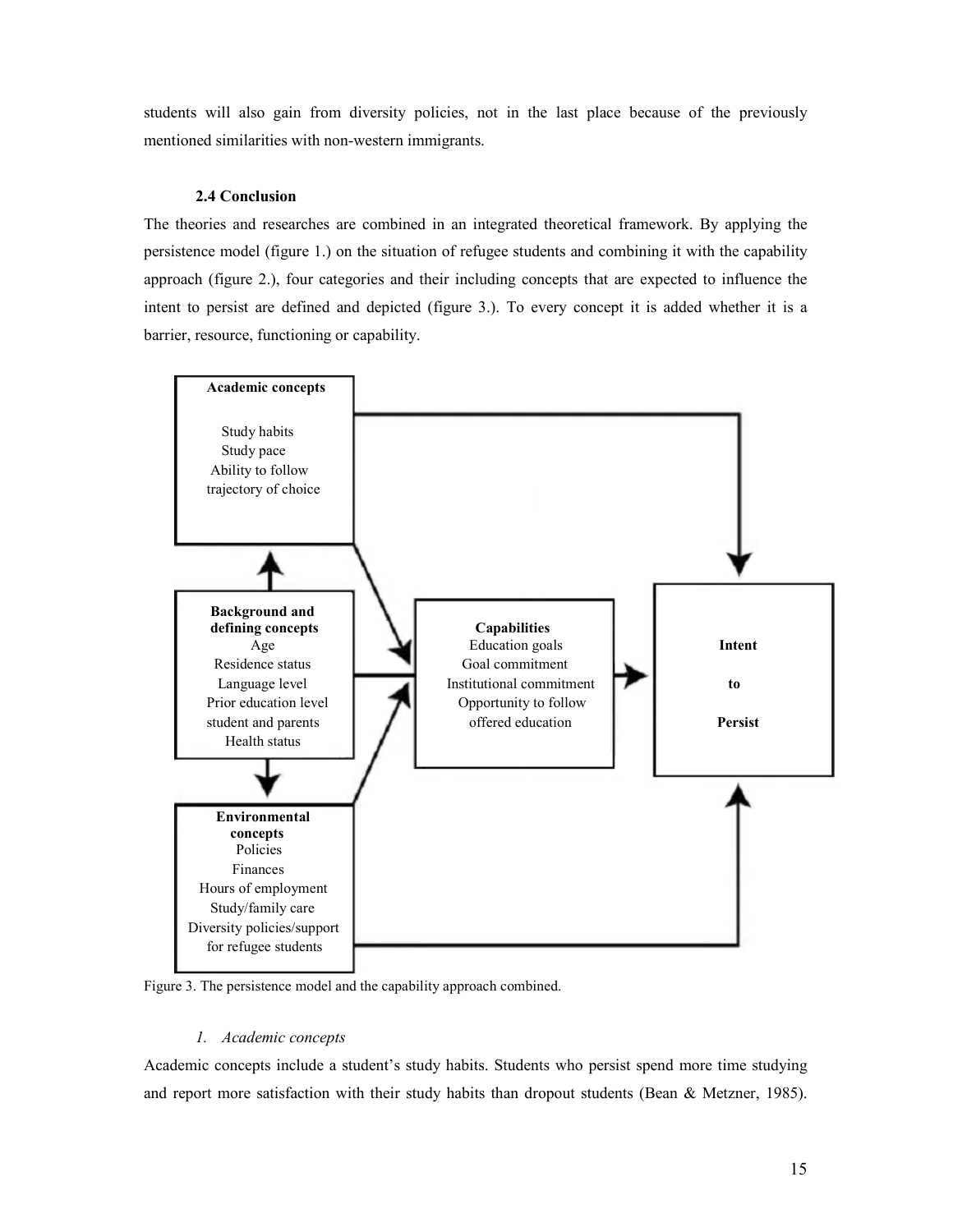Study habits are an example of a functioning, the actual beings and doings of a student. Study pace can be a barrier in persistence. The study pace can be either too fast or too slow, which both lead to less persistence. For refugee students, the pace is often too fast, because they are not used to the Dutch system, might have language problems etc. (Hulsker, 2001). The final important concept is the ability to follow the trajectory of choice. Refugee students who are more persistent usually feel as though they independently made their study choice and were not forced by family, friends or the UAF. Furthermore, when they choose independently, they feel a better study fit and more motivation to get their degree (Hulsker, 2001). This concept is an example of a capability, it shows the actual freedom of a student to lead the life he or she wants.

#### *2. Background and defining concepts*

Background and defining concepts include individual features that could influence persistence. The age and related responsibilities and feelings can be barriers. Refugee students generally start later than native Dutch students, often due to bureaucratic and policy related factors. Refugee students often have to start again, because their diploma is not valid here or because of long stays in asylum seekers centres where there is not always a possibility to study (Hulsker, 2001). Age is a barrier when refugee students feel they do not fit in with their fellow, younger, students. Furthermore, older students who were away from the formal learning system for a long time lack confidence in ability to succeed (Bean & Metzner, 1985).

The residence permit is a resource for refugee students. When they do not have a permanent permit, the doubt of whether they will receive this might lead to fear and stress which hinders the study. Furthermore, when refugee students do not receive a permit, they inevitably drop out, because they have to leave the country. Also, students without a valid permit are not allowed to follow an internship and without this, it is impossible to graduate from some institutions (Hulsker, 2001).

Furthermore, the language level can influence drop out. Refugee students have to take a Dutch language test before entering the higher education institute, but it turns out that students who pass this test can still have troubles with understanding the content of their study (Bean & Metzner, 1985; Hulsker, 2001). Language level falls in the resources category, because the availability of and access to language lessons is necessary to get the language on a higher level.

The prior education levels of both the student and the parents influence persistence. Refugee students can already have studied in their country of origin and a high prior education level is an indicator for persistence (Hulsker, 2001). Also, second generation student are more persistent in getting their degree. They often have grown up with the idea of going to college and are, therefore, better prepared (Bean & Metzner, 1985; Wartenbergh & van der Broek, 2008). These concepts are resources, because previous knowledge and knowledge about student life is expected to help refugee students succeed.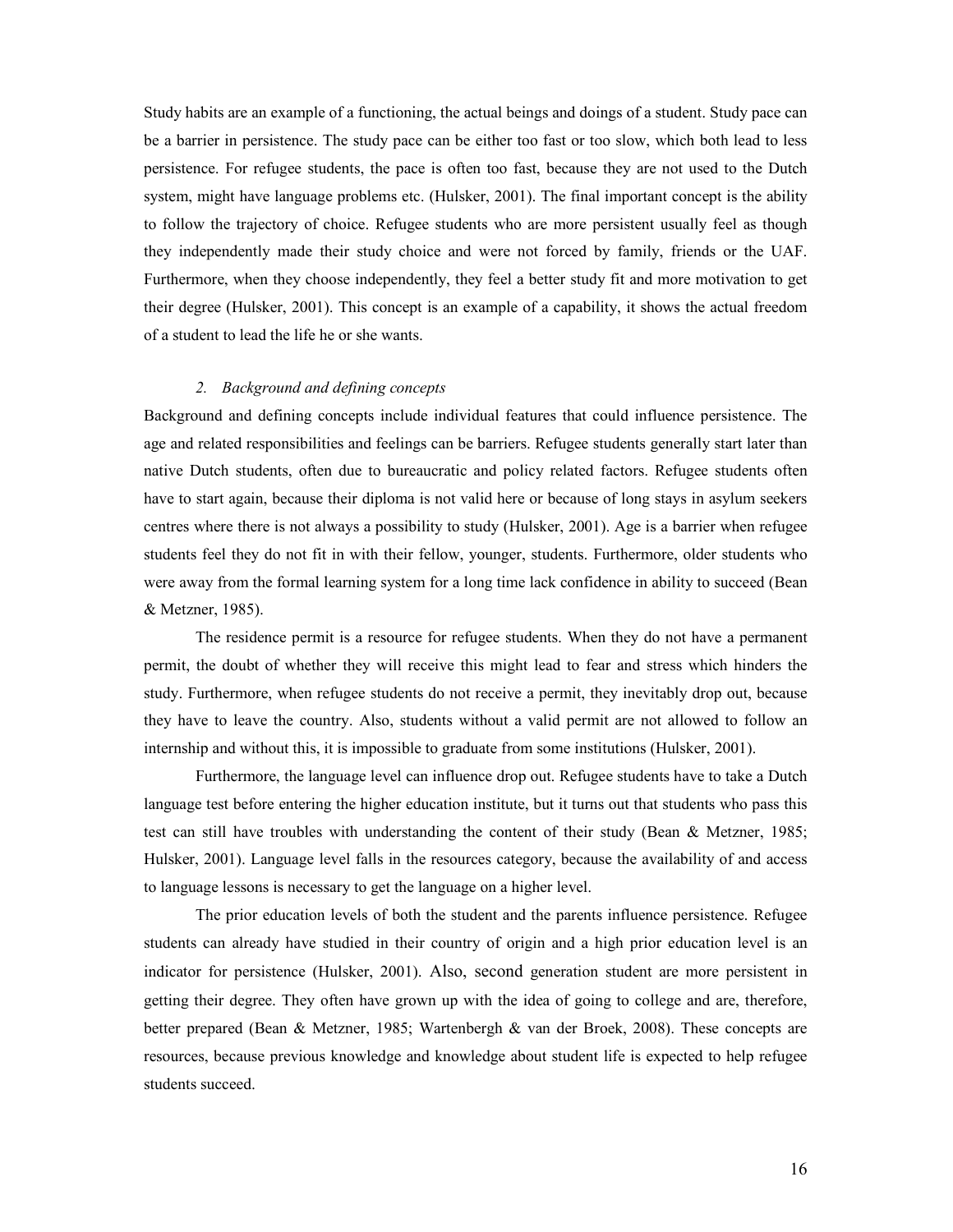Mental and physical problems in general are barriers for students. Refugee students can have more severe mental problems due to traumatic flight experiences (Hulsker, 2001). These health related problems are functionings, because it is a state that constitutes an individual's well-being. Feeling healthy is an important functioning in being able to finish a study.

#### *3. Environmental concepts*

Environmental concepts include non-academic concepts in the student's environment that might influence persistence. The Dutch application policy is an example. After a refugee student has a permanent residence permit and is older than 30 years, they have the obligation to apply for jobs and if they do not, the Social Services will pressure them to start. This obligation and pressure could lead to stress and less time for studying, and lead to a higher chance to dropout. Also, students in the Netherlands do not receive financial help from the government after they turn 30. Because refugee students are usually older, the chances are higher that this applies to them (Hulsker, 2001). Policies are an example of resources, they either help or form a barrier for refugee students.

Finances are another environmental concept. Refugee students often deal with a weak financial situation, because they had to leave everything behind during their flight and their parents are not able to help financially. The UAF helps financially, but do not cover everything. If a student is not able to get money from other sources, the chance of dropout increases (Hulsker, 2001; UAF, 2008). The finances are resources, because, to follow education, money is needed.

 Some refugee students work to finance their study and living costs. This often means there is less time for studying. The more hours a student works, the more likely a student drops out (Bean & Metzner, 1985; Hulsker, 2001). Work is a functioning, it is an actual 'doing' of a student.

 Family responsibilities form another problem. Sick family members or relatives who do not speak the language and need help with appointments at official institutions take up a lot of time. When a refugee student has to take care of the family, the chance of dropout increases (Hulsker, 2001; UAF, 2008). This concept can be seen as a functioning as well as a capability. The student is taking care, but on the other hand, the care for family members hinders the freedom to choose the life the student wants.

 Finally, diversity policies have shown to have a good influence on study success of nonwestern immigrants (Inspectie van het Onderwijs, 2007; 2009). Special support for refugee students is, therefore, expected to have a good influence on their study success. This concept is a resource, because it helps refugee students during their study period.

#### *4. Capabilities*

The fourth category includes the main capabilities that influence persistence. The previous concepts all might influence these capabilities.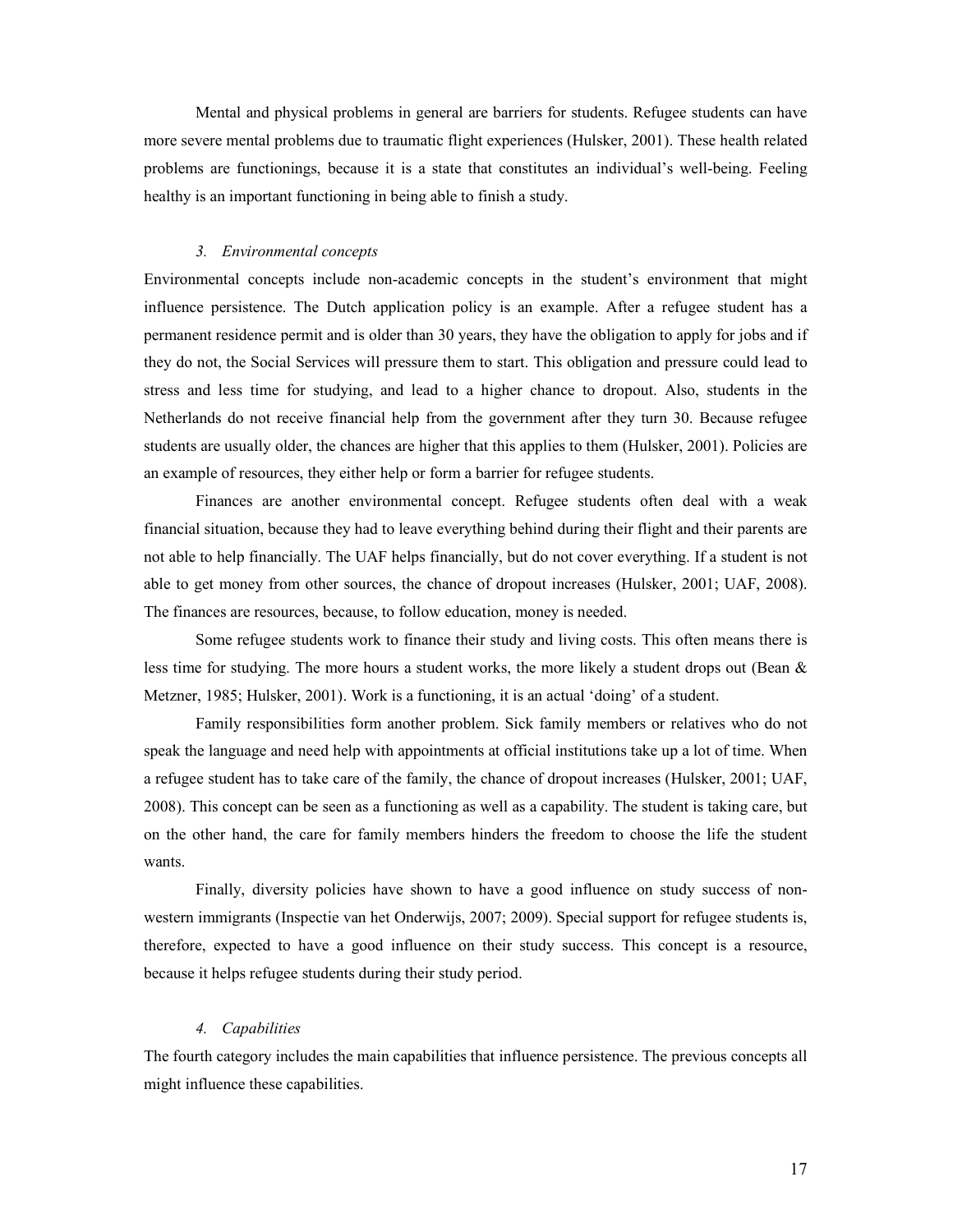Capabilities include education goals, goal commitment and institutional commitment. When students set high education goals, it means that they are motivated and determined to get a degree on the level they think is possible. If this is the case, the chances are higher that a student will graduate on this level. When a student starts studying with other intentions, such as pressure from the family, they do not experience the freedom to choose the study life they achieve and chances of dropout increase (Bean & Metzner, 1985). Refugee students are in general goal committed. In the Netherlands they get the opportunity to study, something they could not have done in their home country and without help (Hulsker, 2001). The previous mentioned concepts, however, could get in the way of their commitment. Institutional commitment is influenced by diversity policies, special arrangements and general counseling. When a student feels heard and helped at the institution, in other words, when a student is satisfied with the offered resources, chances are high that the student is committed to continue studying there. The commitment levels, influenced by the functionings, reflect the student's freedom to lead one type of life or another.

Finally the most important capability in this research is the opportunity to make use of the offered education. When refugee students have the right set resources and functionings to deal with the barriers they might encounter, it gives them the opportunity to follow the study path they want.

Several concepts from figure 1. are not used in the four categories. For example, the academic outcome is not relevant, because the model is used for dropouts whose current GPA is not always available. The concepts 'advising', 'absenteeism' and 'course availability' are combined to 'ability to follow trajectory of choice', because this is the overarching concept that consists of these sub concepts. 'Prior GPA' and 'Ethnicity' are removed, because the first is not applicable to all refugee students, because students who have not studied before do not have a prior GPA. The second concept is removed, because ethnicity in Bean and Metzner's (1985) model means whether a student is native or non-native and refugee students are all non-natives. 'Outside encouragement' is replaced by 'Diversity policies and special support at higher education institution', because this research focusses mostly on support from institutions. The concept 'Opportunity to transfer' is left out, because in the Netherlands, every student has the same opportunity to transfer from one institution to another on the same level. 'Satisfaction' is put under the concept 'Institutional commitment', because satisfaction with the institution is supposed to lead to commitment. The psychological outcomes are named capabilities and 'Utility' and 'Stress' are left out and replaced by 'Opportunity to follow offered education', because the utility and stress levels at the moment of dropout are too complex to measure and the opportunity to follow the offered education is an important capability for study success.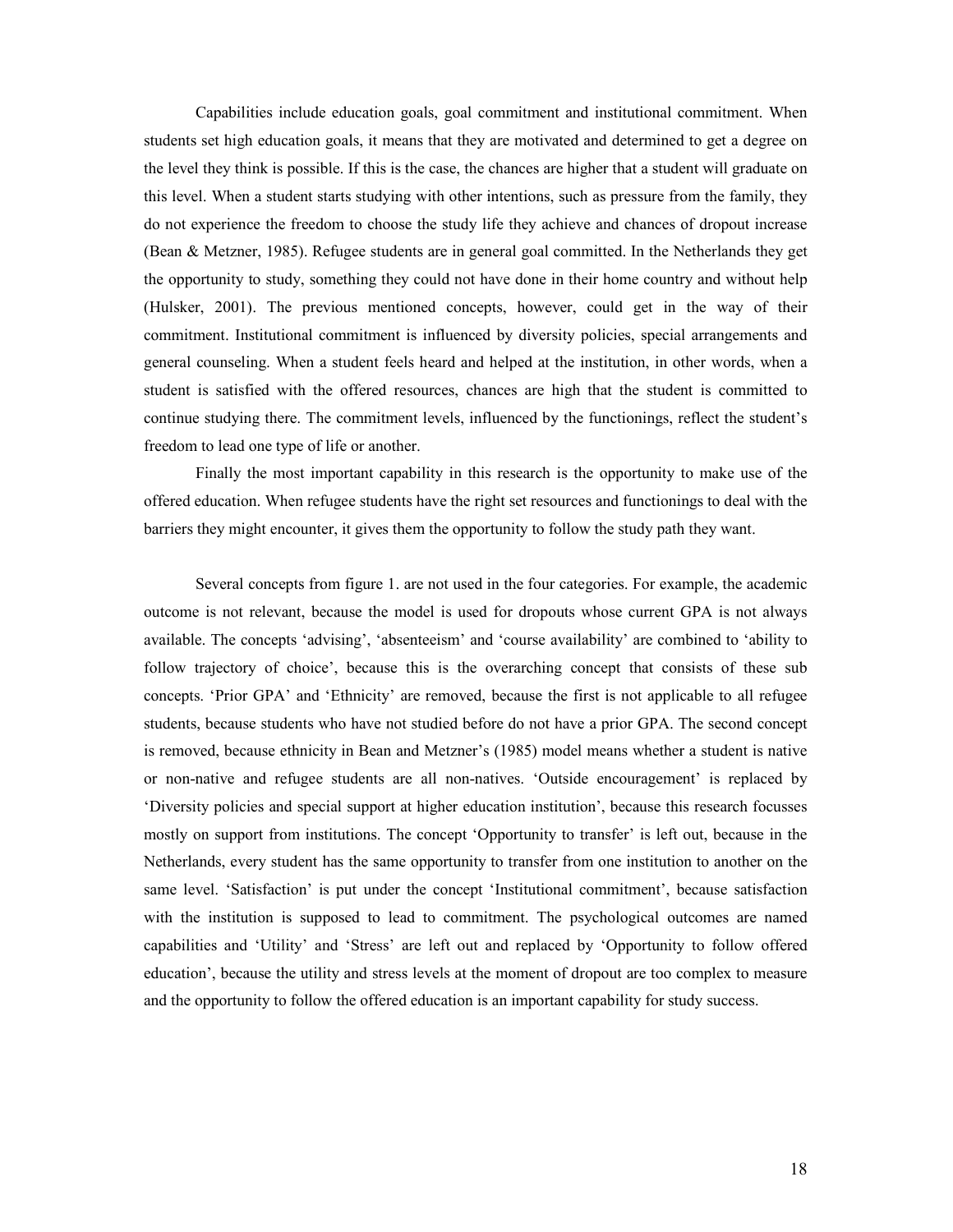## **3. Research question**

Based on the theoretical framework the following research question is formulated:

*How do specific barriers, functionings and capabilities lead to dropout among refugee students in four Dutch higher education institutions?* 

Based on Sen's capability approach, this research will be carried out to see whether refugee students face certain barriers on the one hand and have the right set of functionings to improve their capabilities on the other. No research has been carried out yet that has applied this approach to this topic. Therefore, this research is scientifically relevant, because it explores a new field of linking theory with explanations for dropout among refugee students and offers a new way to apply the capability approach.

The following sub questions will be used to answer the research question:

- *1. Do the four higher education institutions have diversity policies and/or arrangements for nonwestern immigrants and refugee students?*
- *2. What is the vision of the four higher education institutions on diversity and help for refugee students?*
- *3. What are the main reasons refugee students drop out?*
- *4. How satisfied were refugee student dropouts with the support at their higher education institution?*

#### **3.1 Expectations**

Derived from the theoretical framework and previous empirical studies, several expectations are made. Following Robeyns (2003), it is expected that the achieved functionings mirror inequalities in functionings between the group of refugee students and native Dutch students, because it is expected that refugee students do not have specific reasons to systematically choose different functionings from their capability set than native Dutch students. This is assumed because refugee students are expected to have the same motivation to accomplish their study, but that due to several barriers, they do not have the same starting position.

The barriers that could lead to dropout among refugee students are expected to be difficulties with language, lack of support from the higher education institution, the combination of studying with care and/or work responsibilities, policies regarding application obligations, physical and mental problems and not being able to follow the study trajectory of choice. Based on the adaptive preference formation (Goerne, 2010), it is expected that because of the barriers refugee students encounter while studying in the Netherlands, they adjust their expectations and aspirations downwards, which might explain the high dropout. Finally, diversity policies and other arrangements for refugee students are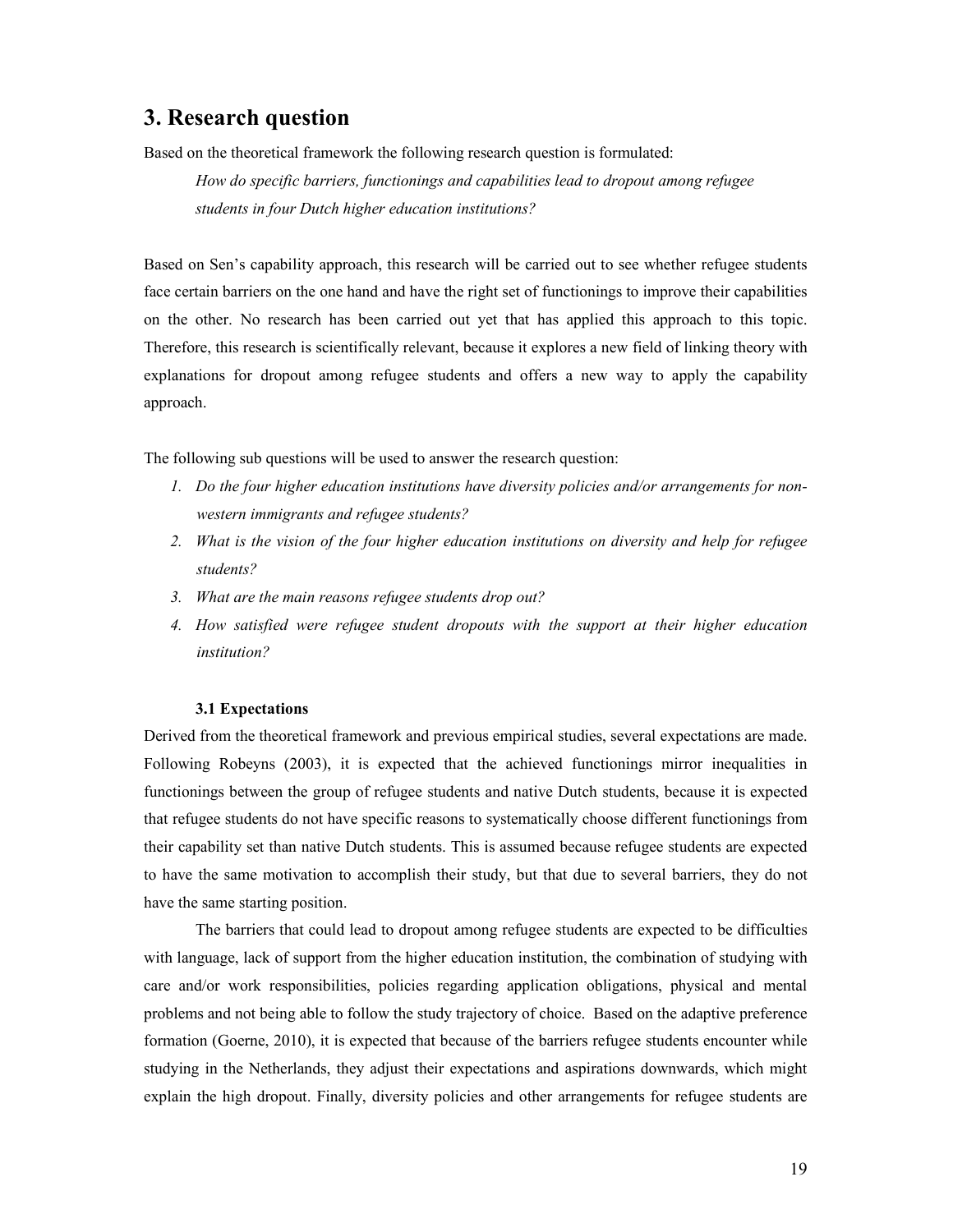expected to improve their functionings, which in turn leads to an increase in capabilities and a decrease in dropouts.

## **4. Research design**

*The results are based on website analyses and in-depth interviews. The higher education institutions are chosen in consultation with the UAF, based on their experiences. Two UAS institutions and two universities that either work well or less well with the UAF are chosen to be able to make a comparison between the situations the UAF encounters.* 

*The Hogeschool van Amsterdam (HvA) and the Vrije Universiteit (VU) are institutions that work well with the UAF. With Fontys Hogescholen, the UAF has less contact and at the Utrecht University (UU), communication is scattered and few UAF students go there. At this moment 66 UAF students are enrolled at the HvA, 36 at Fontys Eindhoven (from the different locations of Fontys, Eindhoven is chosen, because the largest number of UAF students are enrolled here), 19 at the UU and 49 at the VU.* 

#### **4.1 Methods**

#### *4.1.1 Website analysis*

To find the available diversity policies and/or arrangements for refugee students, the websites of the four institutions were analysed. The search terms were: 'diversity', 'immigrant', 'non-western immigrant', 'G5 project', 'UAF', 'refugee', and 'refugee student'. In the G5 project, the Dutch government provided funds for five Dutch universities to decrease the dropout rate among first generation students. Both the VU and the UU were participating in this project.

#### *4.1.2 In-depth interviews at higher education institutions*

To find both the vision on and the content of possible diversity policies and/or arrangements for refugee students, in-depth interviews with employees of the institutions were held.

The interviews were semi-structured and a topic list was used. The topics included the role of the interviewee at the institution, the availability and content of diversity policies, the availability and content of arrangements for refugee students, the vision of the institution on diversity and refugee students, the personal opinions of the interviewees and finally, topics about the implementation and improvements for policies and arrangements were included (annex 1).

The in-depth interviews were used because this enabled the interviewer to examine the interviewees thoroughly and decipher deeper motivations, feelings and ideas. By using a topic list, the interviewer is given enough freedom to analyse specific subjects that come up during the interview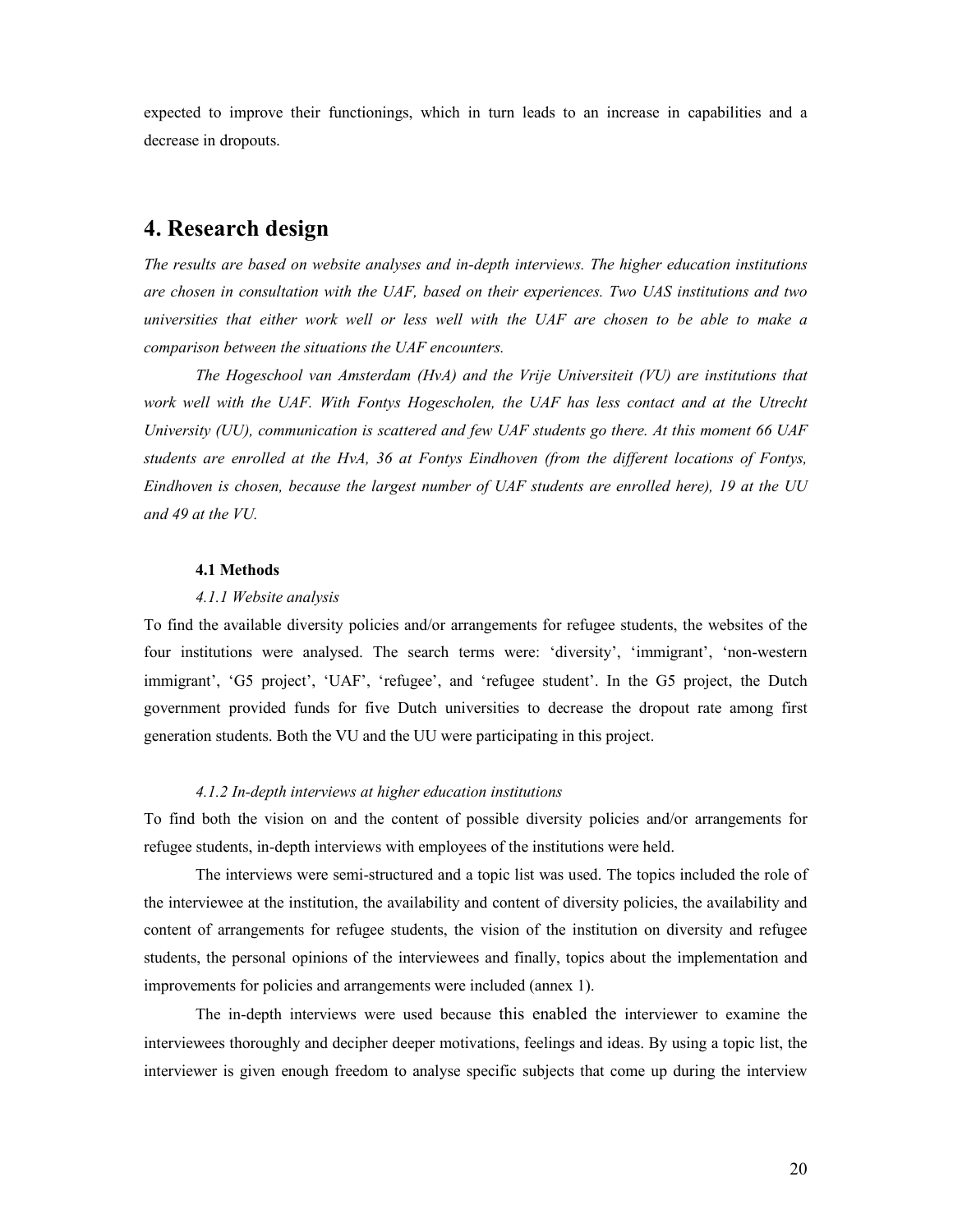more thoroughly, but it also provides a guideline with topics that need to be discussed at some point (Boeije, 2005).

At Fontys, an exception was made. Due to logistical matters, the four language teachers working with refugee students received a questionnaire about their experiences with and vision on refugee students and the policies at Fontys (annex 3.).

#### *4.1.3 In-depth interviews with dropout refugee students*

To find the main reasons for dropout and the satisfaction with the institution, in-depth interviews with dropout refugee students were held. The questions were based on the four categories (figure 3.) and the answers were labelled and named after the following concepts in each category (annex 2.):

- *Background and defining concepts:* The interviews started with background questions about the age, residence status, language level, prior education level of the interviewee and the parents, their health status, reasons to study in the Netherlands etc. The labels related to the questions in the category 'background and defining concepts' were: 'age'; 'residence status'; 'language level'; 'prior education'; 'education level parents'; 'health status'.

*- Academic concepts:* Questions about the time spent studying, the study habits, the study pace and the ability to follow the study trajectory of choice followed. The labels related to the questions in the category 'academic concepts' were: 'study habits'; 'study pace'; 'ability to follow trajectory of choice'.

*- Environmental concepts:* The interviewees were asked how they financed their studies, whether they worked and how many hours they worked next to their study, whether they had to take financial or health care of family members and how they experienced counseling at their institution. The labels related to the questions in the category 'environmental concepts' were: 'finances'; 'policies'; 'hours of employment'; 'family responsibilities'; 'diversity policies and special support at higher education institutions'.

*- Capabilities:* The capabilities were found by combining the answers on the previous questions and by asking questions about the motivation to study, the reasons to study at the particular institution and the satisfaction with the counseling at the institution. The labels related to the questions in the category 'capabilities' were: 'education goals'; 'goal commitment'; 'institutional commitment'.

 When the main reasons to drop out did not become clear, the interviewer asked for clarification. With all concepts, the personal opinion of the interviewee was important. For example, questions about the *perceived* language level were asked, because an interviewee can pass a language test, but can still experience problems due to, for example, study jargon. Because the interviewees had different stories, the questions were used as a guideline and enough room for personal stories was left. Furthermore, due to possible traumatic experiences, the questions were asked with extra care. If a participant was not willing to talk about certain topics, the participant was not pushed. This method has not led to information loss, because not all participants were willing to share everything, but all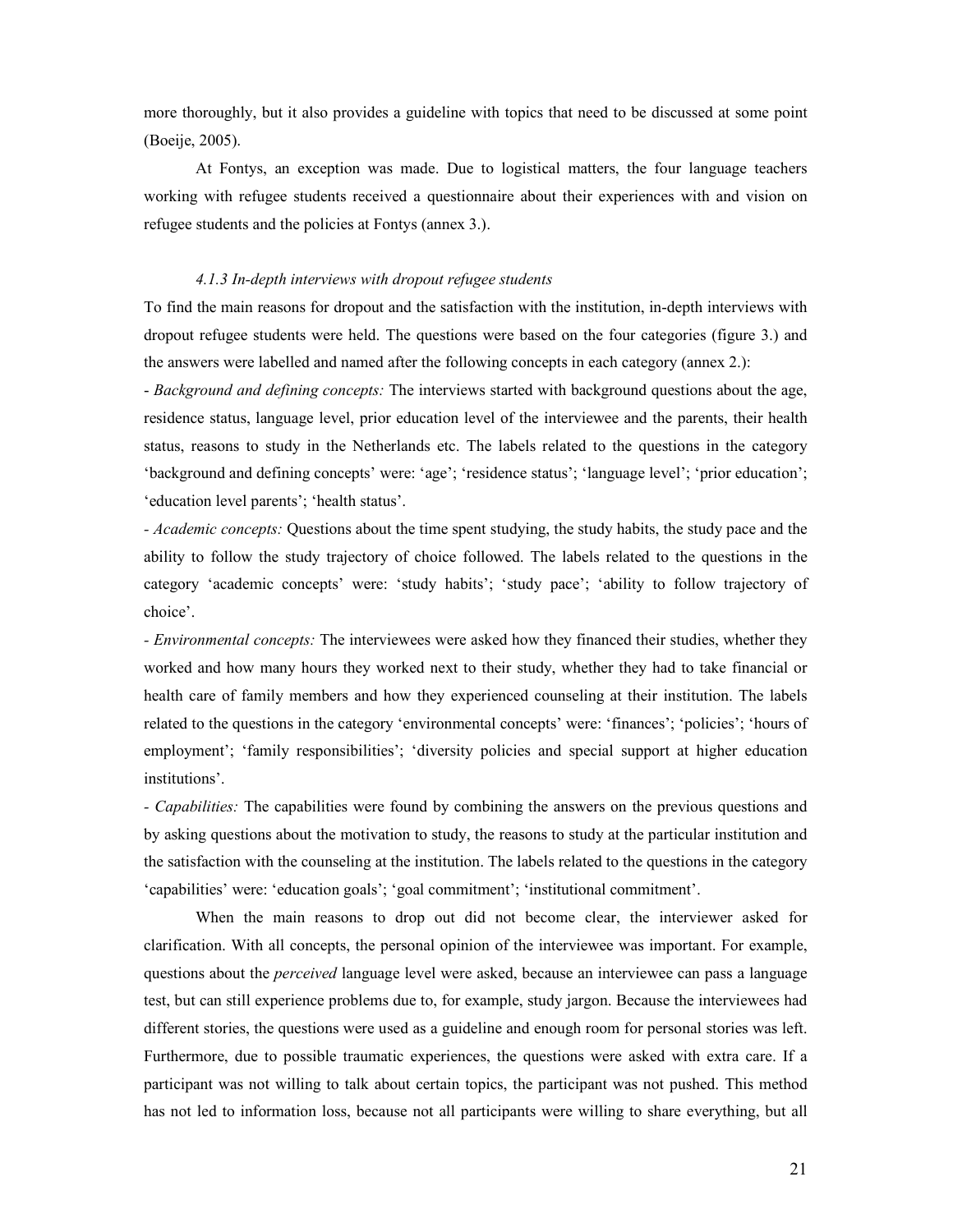answered the most important questions. To make sure that the interviewees understood the questions in the same way, the interviewer explained the questions when the participant did not understand it or when the interviewer got the impression that the participant did not understand it.

The interviews were typed out in Word and the answers coded under the labels explained above. This method is based on the coding method of Boeije (2005). Also, the dropout students were asked to give suggestions for improvements –if necessary- for higher education institutions. These suggestions were taken into account in the final recommendations.

#### **4.2 Participants and participant selection**

#### *4.2.1 Employees at higher education institutions*

The UAF provided contacts of two employees working with the UAF per institution. These eight employees received an e-mail asking whether they were willing to participate in an in-depth interview, whether their institution has policies or arrangements for non-western and/or refugee students and whether they could provide contact information of policymakers at their institution. Finally, six interviews took place and four employees at Fontys filled in a questionnaire.

At the VU, a student dean working with refugee students and the coordinator Diversity were interviewed. Both interviews took place at the VU and lasted respectively 40 minutes and 1 hour and 15 minutes. With the HvA, the UAF has a covenant. The covenant program coordinator and a colleague from the language department, who works with refugee students, were interviewed. Both interviews took place at the HvA and lasted 45 minutes. At the UU there are no policies or arrangements for non-western immigrants or refugee students. Therefore, an interview was planned with the head of the student counseling to find out the stand the UU takes regarding student counseling and why no policies and arrangements exist. The interview took place at the UU and lasted 30 minutes. At Fontys there is also no diversity policy or arrangements for refugee students, therefore, the consultant Internationalization from the department of Education & Research was interviewed. This interview lasted 30 minutes. A questionnaire was sent to four Dutch language teachers at Fontys, working with refugee students. The questions asked about their vision and experiences with refugee students (annex 3). All four returned the questionnaire.

#### *4.2.2 Dropped out refugee students*

The participants of the in-depth interviews with dropouts were selected based on three criteria. First, only dropouts from the four institutions were included. Second, students who dropped out more than five years ago have been excluded, because the chances of them wanting to participate were minimal and the contact information the UAF has is not up to date anymore. Third, the clients in the UAF database were checked on relevance for the current research, which means that students who dropped out for reasons such as graduation, (forced) move abroad, switch to a study offered at the workplace etc. have been left out. The UAF database did not contain information on dropout reasons of all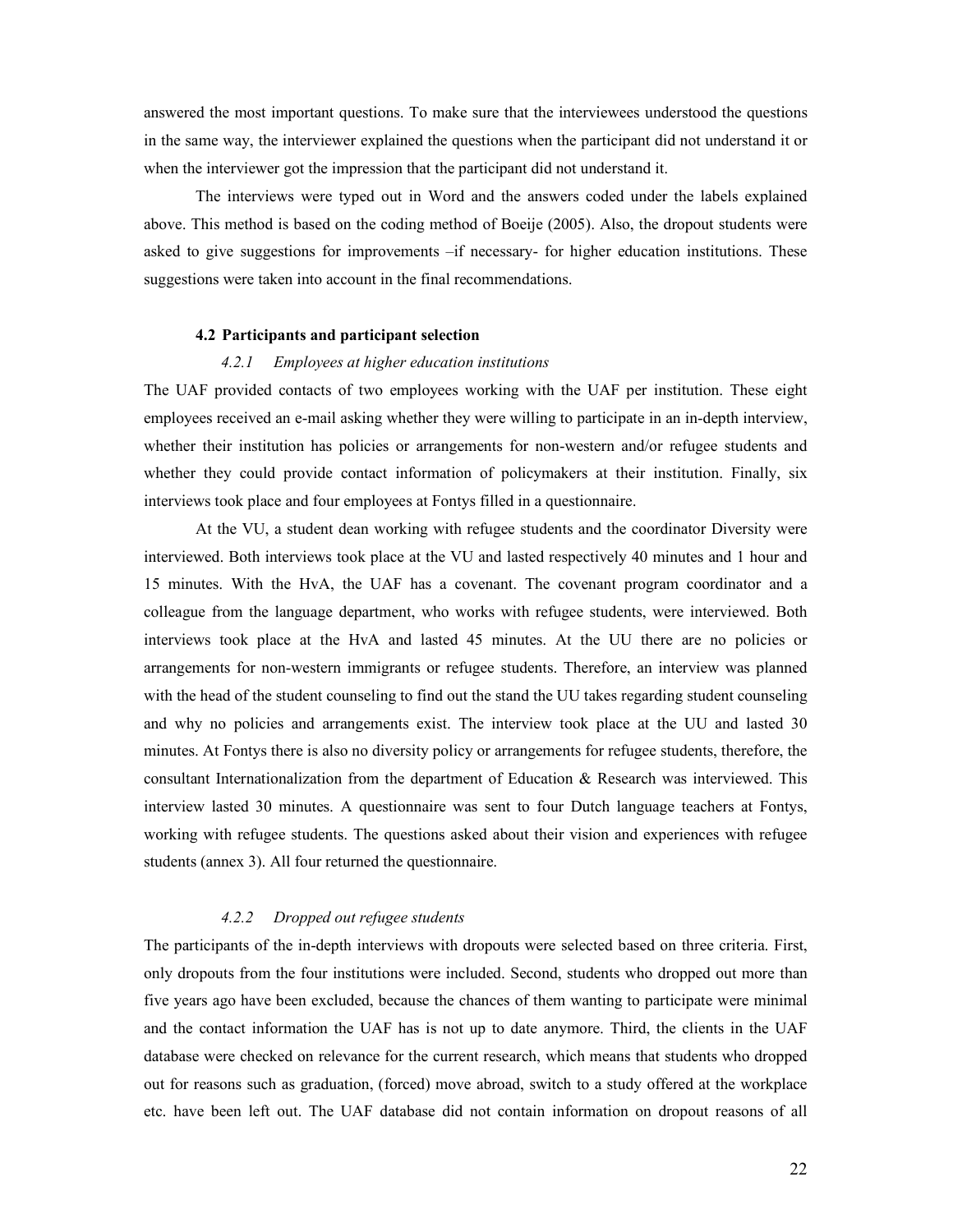clients, therefore, only clients with registered reasons were taken into account. Finally, 46 students met these criteria and were asked by e-mail to participate. The UAF does not provide contact information, therefore, a student counsellor from the UAF sent the e-mail (annex 4). Because the response was low, a reminder e-mail was sent a week later. Finally, nine students replied, of which five did not have time and four participated in an interview.

The four participants were asked to come to the UAF and get their travel costs reimbursed or to meet at a suitable other location. Three interviews took place at the UAF and one at the HvA. The interviews lasted 45-60 minutes. Because the response was low, the snowball method was used (Boeije, 2005). The participants were asked whether they knew other dropouts so they could be contacted. However, none of the participants knew other refugee students, let alone dropouts. Because the non-response was too high, students who did not reply were contacted by phone to participate in a telephonic interview. It was a disadvantage that two different interviewing methods had to be used, because this could lead to different results. However, the benefits of this method were that a larger group could participate in a short time. For the participants it was both easier and less time consuming to answer questions on the phone than to participate in an interview on location. This was also seen in the number of participants, more clients participated in the interviews by phone than replied to the emails. Finally, 35 students were called and eight participated. All interviews lasted around 30 minutes.

Finally, twelve interviews took place. Four students dropped out at the VU, four at the HvA, two at the UU and two at Fontys Eindhoven. The interviewees were given a code which was used in the data analyses (annex 5).

#### **4.3 Main question**

The barriers refugee students encounter, the satisfaction with their institution, together with the available policies and/or arrangements for refugee students and the vision of the institutions provided an answer to the main question: "How do specific barriers, functionings and capabilities lead to dropout among refugee students in four Dutch higher education institutions?". Because the research mainly consisted of in-depth interviews, the results are not generalizable to the whole refugee student population at the four institutions. However, the results explained the different visions on diversity and refugee students and the results from the interviews with dropouts showed their motivations, barriers, feelings and ideas of how refugee students should be treated in the higher education system.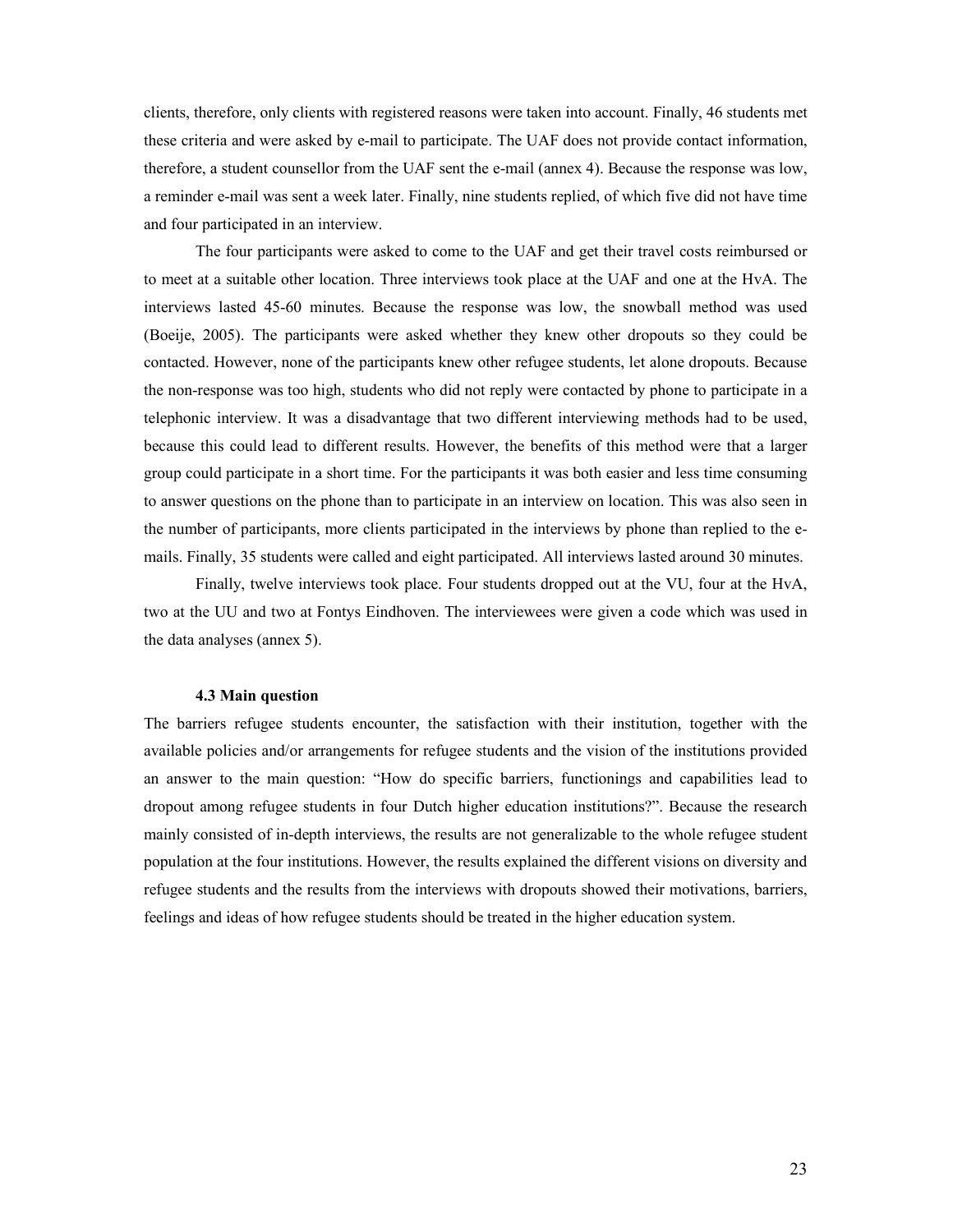## **5. Results**

#### **5.1 Sub question 1**

Do the four higher education institutions have diversity policies and/or arrangements for non-western immigrants and refugee students?

*From the website analysis (annex 6.), it turns out that the VU is the only institution with a diversity policy and the HvA is the only institution with arrangements for refugee students (VU-1, 2013; HvA-1, 2013). At the UU there used to be diversity policies, but currently only some faculties are working with diversity (UU-1, 2013). At Fontys Eindhoven, no diversity policies and/or arrangements for refugee students exist (Fontys, 2013). Therefore, Fontys is left out in this section. In this section, the content of the policies and arrangements are explained based on the online information and the interviews.* 

#### VU

The main concepts of the diversity policy at the VU are, first, a collaboration with the University of California, Los Angeles (UCLA). For 35 years, the UCLA has been developing their diversity policies. The VU uses their good practices to organize their own activities. Also, the collaboration led to exchange programs mainly for first generation students of the VU and UCLA. Second, a Summer course for first generation students is offered, in order to help them adjust at university more easily. Third, student involvement is important to establish a deeper understanding between students about their different backgrounds and religions. By including all students at the university, the VU tries to accomplish this. For example, at the Summer course, Dutch students are asked to become a buddy for a first generation student. Fourth, the joint research program 'Diversity in Higher Education', is an initiative of the VU, UCLA and two South-African universities. The faculty of Social Sciences functions as the precursor of the university-broad research program. And fifth, the VU On Campus, organizes several activities together with student organizations at the VU. These activities include sport-days and activities at the start and end of the college year (VU-2, 2013).

#### UU

The UU does not have diversity policies or arrangements for refugee students on the university level at the moment. In 2003, the UU started to develop diversity policies and in 2007 an evaluation was carried out among students. The results indicated that students with different backgrounds did not experience more problems than native Dutch students. Also, the majority of the UU students had the opinion that diversity policies were not necessary (Stichting Onderwijs Evaluatie Rapport, 2008).

The UU participated in the G5 project and, in light of this project, carried out research on differences between first and second generation students. Differences between the groups were found, but were not as large as expected. Both groups obtain the same amount of study points and struggle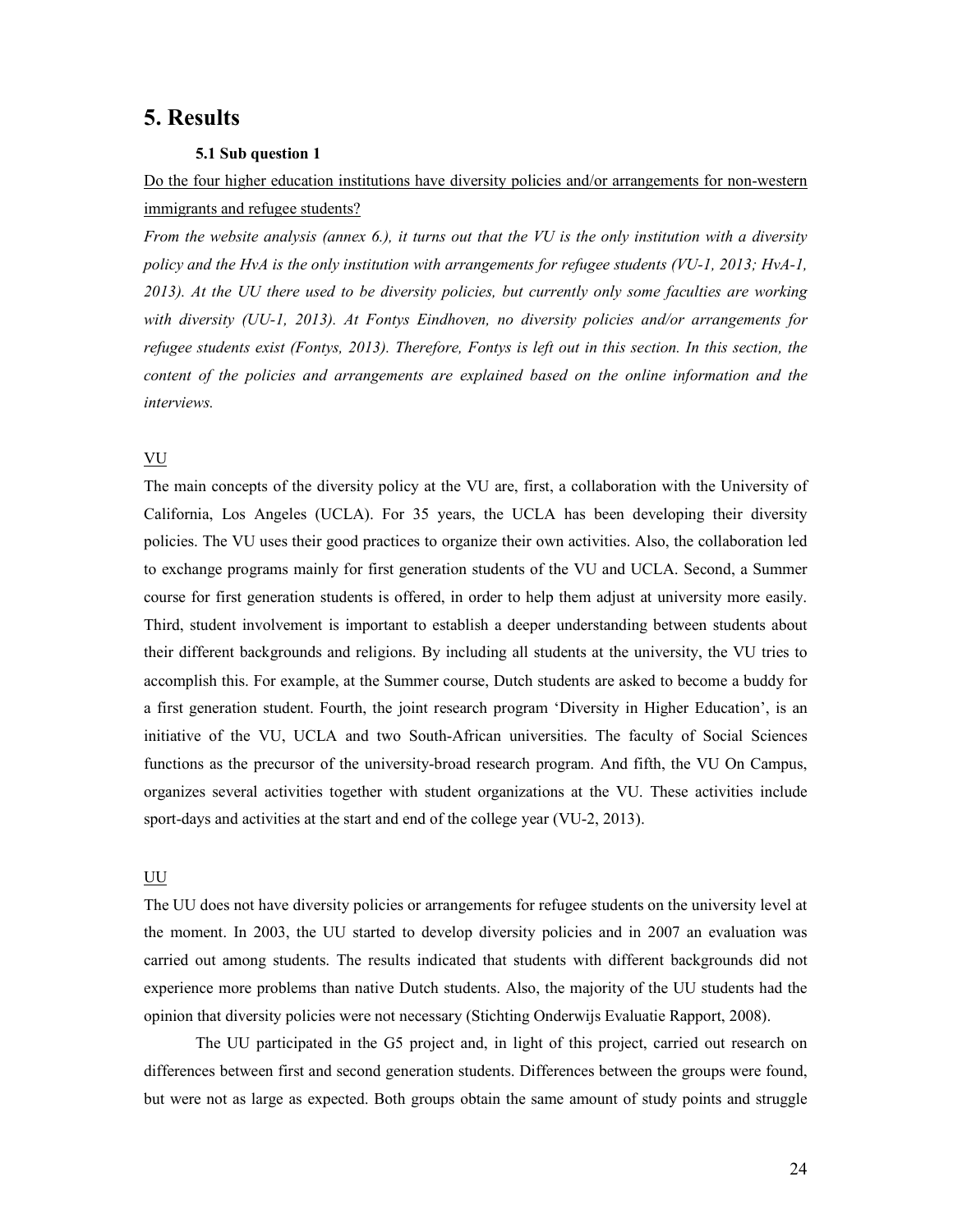with the same kind of problems regarding their study and motivation (Nooijens, Rietdijk  $\&$ Wijngaards-de Meij, 2013a,b,c).

Furthermore, a collaboration between the vocational education in Utrecht, the Utrecht UAS and the UU, called the 'Utrecht Bridge', was founded. This collaboration was supposed to help first generation students at all education institutions. In 2009, the project was canceled, because according to the head of the student counseling, the counseling cycle at the UU improved and there were no major problems found at the UU regarding first generation students.

At the moment there are no diversity policies at the UU. However, some faculties continue working with this theme, for example, the humanities faculty has a diversity advising group (UU-2, 2013).

#### **HvA**

At the HvA no diversity policies exist. However, it is the only institution with a covenant with the UAF. For around 20 years the HvA is working together with the UAF. Because the HvA believes in the good cause of the UAF, the collaboration became stronger. Since last year, a pilot with the name 'Students that matter' has started. This program contains three sub programs: education, research and learning to live together. During the past year activities are organized to help refugee students adjust to the different life, habits and language in the Netherlands (HvA-2).

 Based on the interviews about the covenant, it turns out that the number of participants in the activities has not been high. All refugee students were invited to an intake conversation. From the 75 students, 30 showed up and from these 30, about 25 liked to have more support. The low turnout could indicate that the majority of refugee students is not interested it could also mean that they are not aware of the available facilities. Most importantly, the HvA is willing to improve their services for refugee students. An official evaluation of the pilot year will be carried out and based on these results improvements will be made. For now they strive to at least have every refugee student come to the intake conversation, in order to find out why most refugee students do not participate in the activities.

#### **5.2 Sub question 2**

What is the vision of the four higher education institutions on diversity and help for refugee students? *In this section, the interviews with the employees of the institutions and the online information are combined to define the visions and reasons behind the visions of the four institutions.* 

## VU

The VU has a diverse student population, after the Erasmus University in Rotterdam, the VU has the highest percentage of non-western students. In their opinion, an excellent university can only be a diverse university. One of the three core values of the VU is "Openness for diversity in disciplines, nationalities, ideologies and societal convictions." (VU-3, 2013). From origin the VU is a university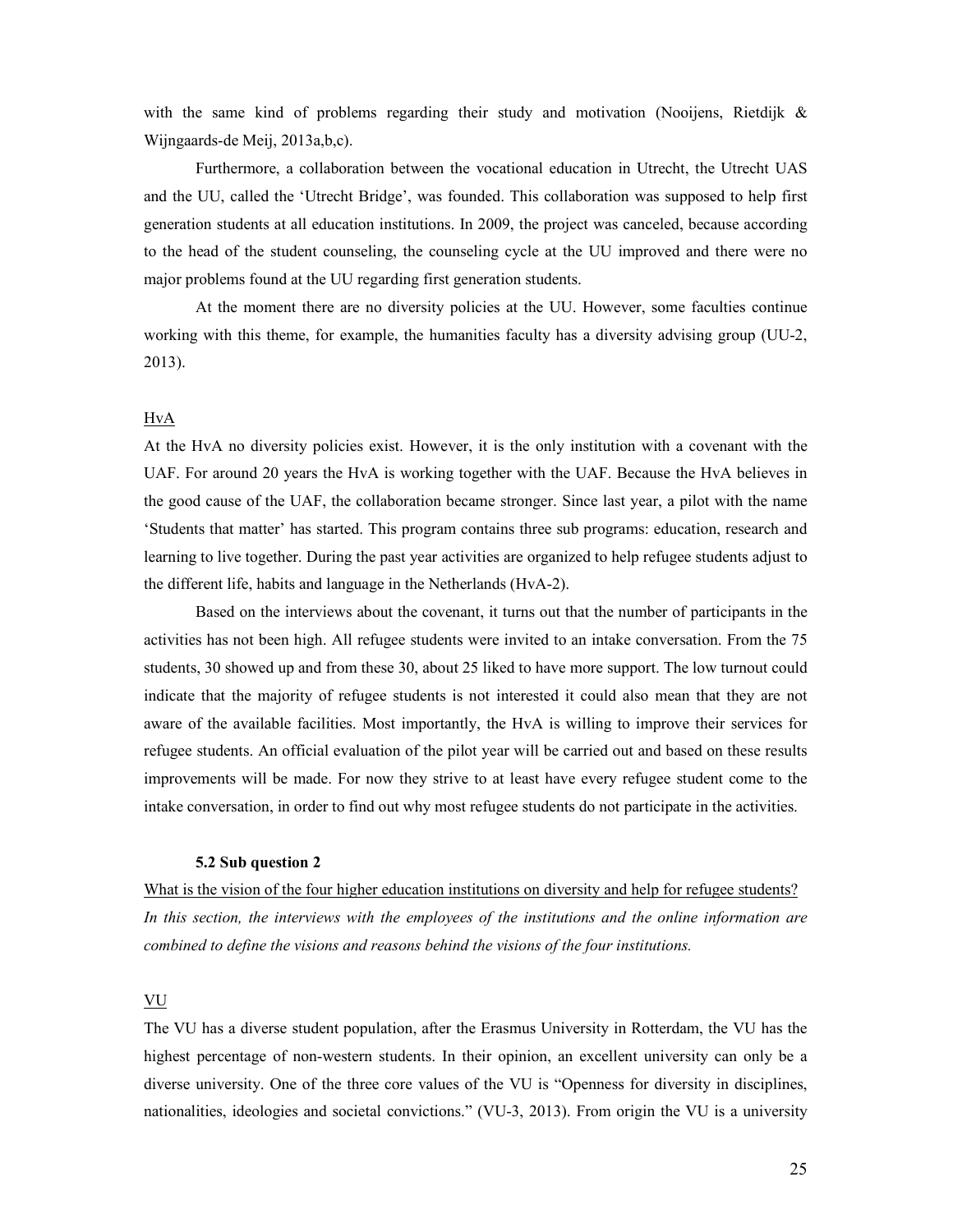with a Christian foundation. Together with the diversity in the student population of the VU these Christian values might be the reason for the extended diversity policies at the VU. Equality regardless of any characteristics is one of the goals the VU wants to achieve. Diversity is seen as a source of creativity and innovation and viewed as an enrichment for their university (VU-4, 2013).

When it comes to refugee students, the VU does not have specific policies. Their diversity policy does not focus on target groups, but should help all students in some way. The fundamental statement of the policy is that people can always look for differences, but can also look for similarities which can help all groups. Therefore, the VU considers refugee students as part of the student population that might need more help with, for example, language. But refugee students are not the only ones that might need help with the language, therefore, counseling exists for all students. The VU does have a student dean who is more involved in refugee students and knows about possible difficulties these students might encounter, for example traumatic experiences and language problems.

*"I know, for example, that refugee students are also part of the clientele of our student deans. So it is not the case that refugee students do not get any extra attention. It is just that it is not the primary goal of our diversity policy to hand this group special privileges."* 

The type of policies the VU applies are a combination of 'universalism' and 'selectivism' policies, not to be confused with the previously explained preference policies. In universalistic policies, the whole population benefits from arrangements as a basic right, while in selectivistic policies, social benefits are for the 'truly deserving' (Mkandawire, 2005). The diversity policy at the VU helps the whole student and employee population on the one hand, but also focusses on the non-western population.

#### UU

At the UU the opinions on diversity differ. The general opinion seems to be that preference policies for specific groups are undesirable. Because at the UU diversity policies are seen as a form of preference policies, these policies do not exist on university level.

*"(...) and I also think 'why would you help this small group more than other groups?'. Because, of course they have problems, and I'm not saying it is all so easy, but is it worse than a top sportsman who needs to reschedule exams because of an important match? Well, we also do not allow that."* 

Furthermore, the population of non-western and refugee students is small at the UU. Therefore, it is not deemed necessary to provide special arrangements for these groups on university level, because it would not contribute much to decrease the overall dropout. However, the university does want to use research to improve counseling for students. If it is known which groups might need extra help, the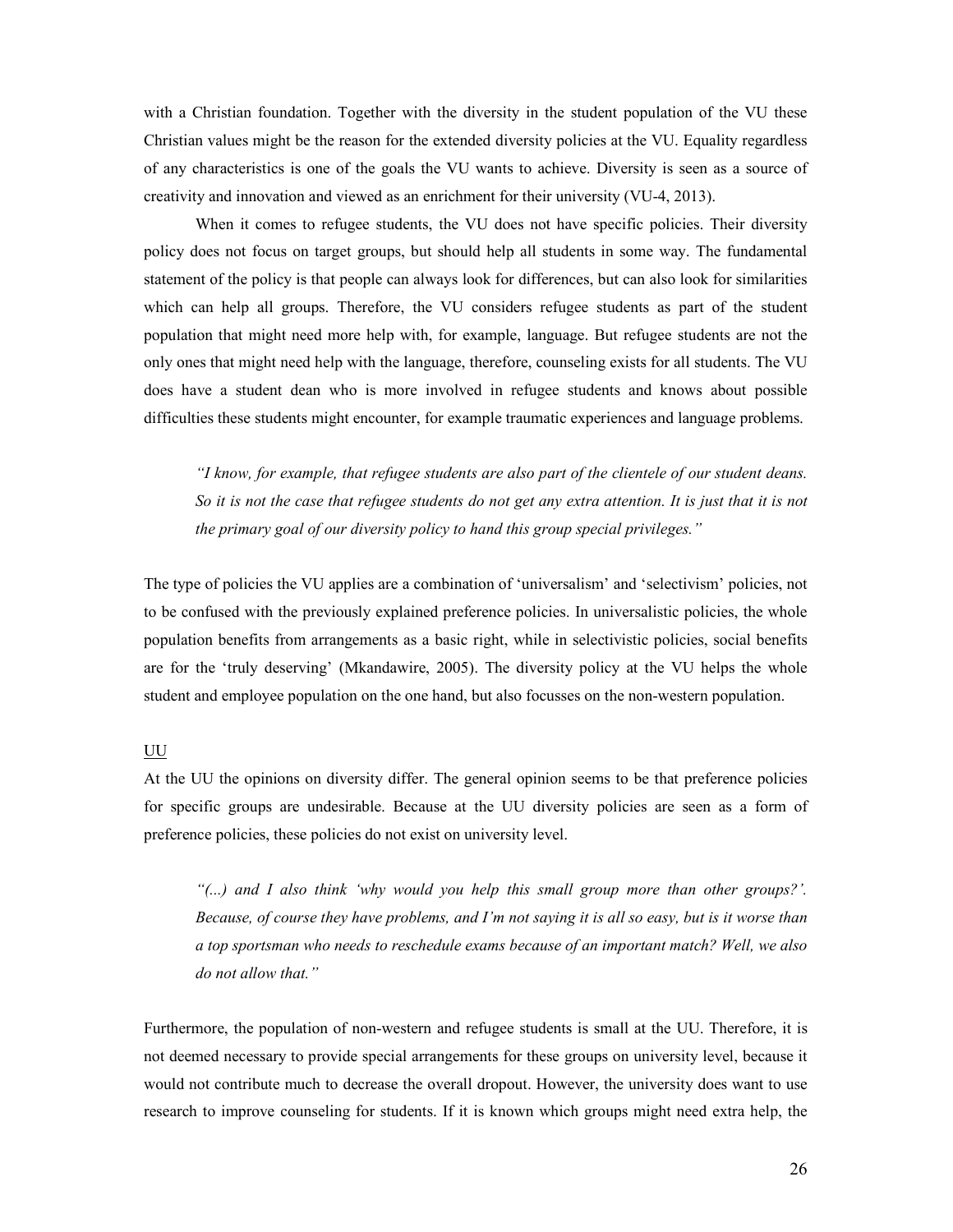university can focus on that. But since some groups are so diverse, specific counseling is not easy to develop.

 Also, the UU participated in the G5 project, which resulted in several activities on faculty level. These activities did not lead to diversity policies in the participating faculties, but at the moment a diversity advising group still exists at the humanities faculty (UU-2). It seems therefore, that on the general student counseling level, based on the interview with the head of the student counseling, special attention for minority groups is not deemed necessary. On the faculty level, on the other hand, there are employees who think that attention for diversity is important and the UU offers room for them to develop activities.

Furthermore, student counseling is seen as an important aspect to help all students graduate. The policies at the UU are, therefore, universalistic policies, because the whole population should benefit from it. The head of the student counseling has a very clear opinion that if a –refugee- student behaves professionally, help is available. Exceptions for refugees and other students with a nontraditional background are not made on a regular basis, they are treated the same way as all students.

*"It is about people. It is about that as you, as a student, come here and you behave professionally, we have professional counselors that can easily help you. We don't need policies for that, because these people go to their work every morning to do this."* 

#### **HvA**

At the HvA, the vision about refugee students is the most clear. Last year a covenant with the UAF was signed, declaring that they will provide extra help for refugee students by organizing several activities throughout the year. The collaboration started a long time ago, but up until now it was not so intensive. The student population at the HvA is getting more diverse and the HvA wants to stand out on this diversity theme. This is why the collaboration with the UAF was extended. It is seen as a good example to promote diversity. Furthermore, the HvA wants to help refugee students in different ways to succeed, but also awareness among the other students is a major part in their program.

For non-western immigrants, however, there are no special arrangements. The reason for this is because, in their opinion, within the non-western immigrant group it is too difficult to define who fits and who does not.

*"Refugee students have a more specific problem situation. Furthermore, there is an organization, the UAF, who specifically focusses on this group. This makes it easier to define and to help this group. It is a small group of students, but their problems can be found all over our society. Therefore, we also have the awareness program, all students at the HvA should be aware of who they are studying with and with whom they could end up working in a diverse city as Amsterdam. Also, refugee students are often seen as piteous people, but we want to*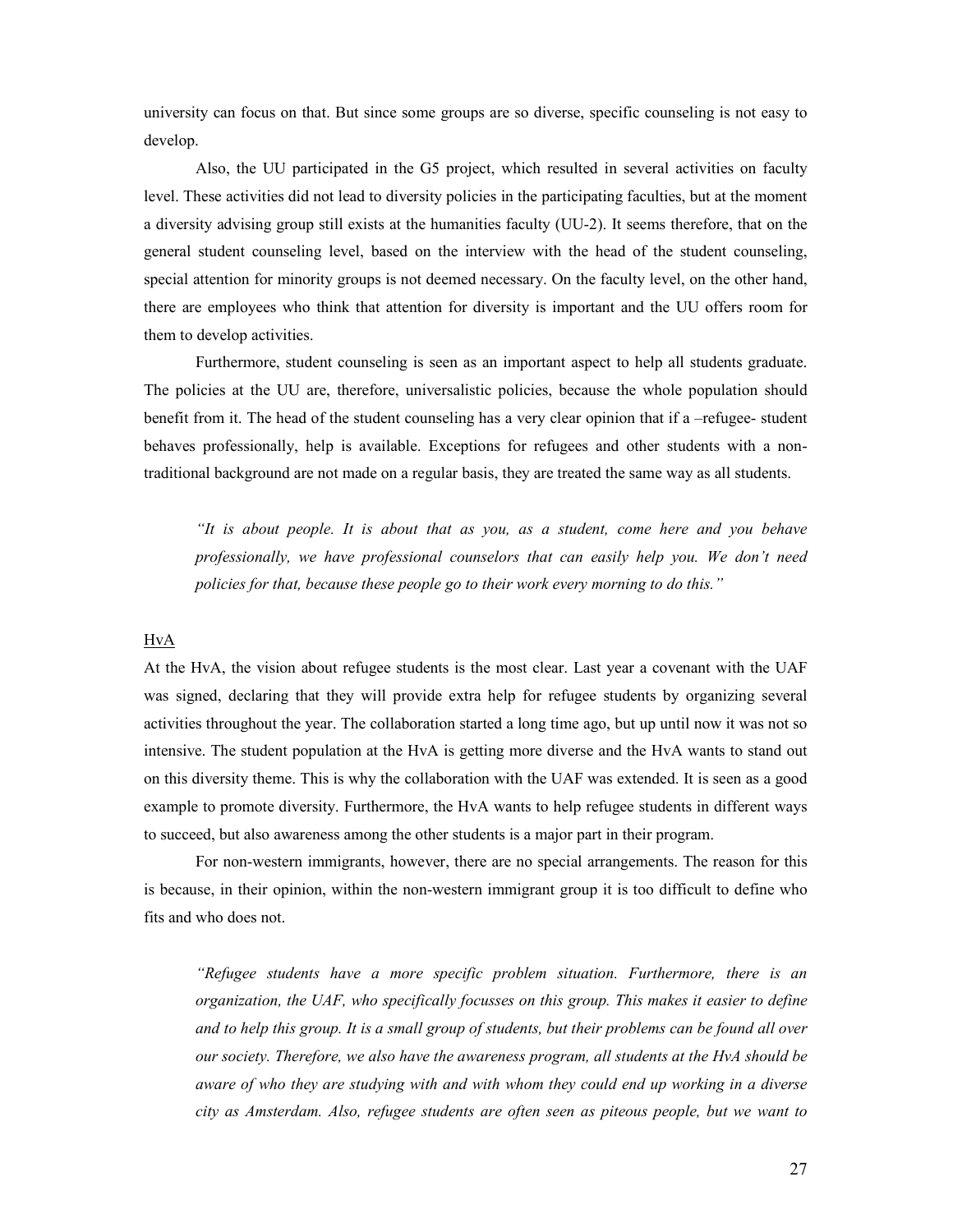*show them that they are not, that they are very strong people. When I hear what someone has been through and the way they look at their lives, it really inspires me."* 

The policies regarding refugee students at the HvA are selectivism policies. This group is seen as 'truly deserving' to have special benefits.

#### Fontys Hogeschool Eindhoven

At Fontys Eindhoven the policy organization is decentralized. This is in contrary to the other researched institutions, where policies are more made on a central level. Faculties at Fontys can develop their own policies, and only when the quality of education itself comes in danger or university wide goals are involved, central policies are developed. Non-western immigrants and refugee students are not groups which are very visible at Fontys, therefore, no central policies are available. Due to the decentralization and the lack of policies for refugee students, no relevant policies at Fontys can be put in the 'universalism' or 'selectivism' categories.

Because faculties can make their own policies, it could be possible that diversity policies or special arrangements for refugee students exist on the faculty level. However, it seems that only at the language department special attention exists. The contacted language teachers all mention differences between refugee students and other students.

*"Our refugee students find it more difficult to feel at home at this study, they find it more difficult to find their way to the secretariat and the computer environment in which they have to work. Also I think that the study pace is very high for them and they don't easily connect with the other students."* 

The language teachers also mention their collaboration with the UAF. They report their findings to the UAF, but would like to extend and improve this collaboration further. Also, they would like to have more arrangements for these students at Fontys.

*"I would like to see that special attention for these students becomes available by means of, for example, supervised homework hours, extra computer trainings or prolonged course duration."* 

 At the language department refugee students get help and support, however, language lessons are usually in the preparation phase, before studying. During the actual study process, refugee students do not receive extra help, because this target group is not considered large enough by the faculties.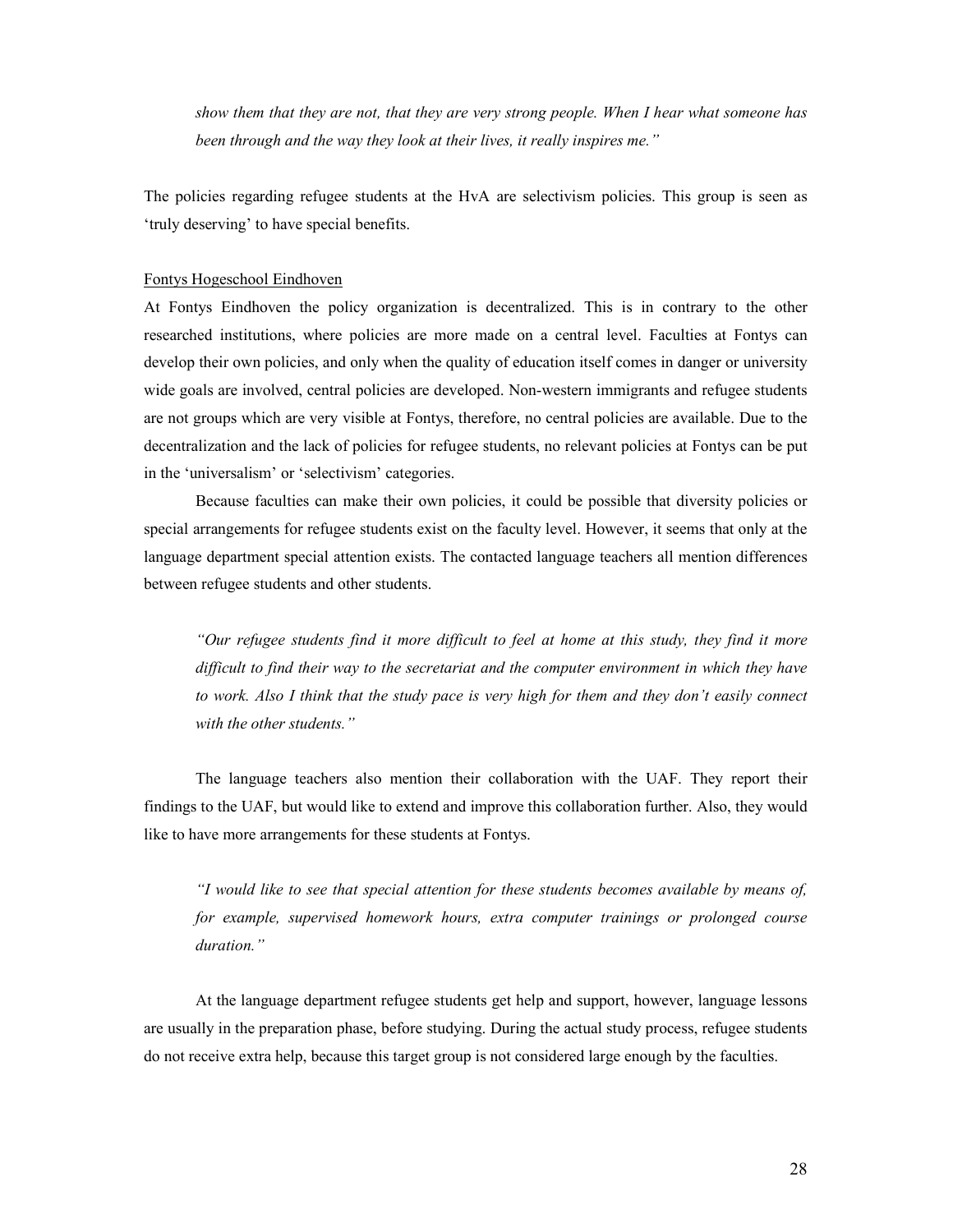#### **5.3 Sub question 3**

#### What are the main reasons refugee students drop out?

*In this section, the analysis of the interviews can be found. The labels (annex 2) are used to cluster the concepts in the four categories. The questions and answers all relate to the study and the institution the interviewees dropped out at, but because the majority continued studying, the answers can contain references to their current study.* 

#### **Academic concepts**

#### Study habits

To find the influence of study habits, questions were asked about how much time the interviewees spent studying, whether this was enough and whether they had good study habits in their opinion. The refugee students said they spent enough time studying but found it difficult to say whether their study habits were sufficient. However, they did not mention bad study habits as a reason to drop out. Some interviewees mentioned that because they lived in asylum seekers centres during their studies, they did not have a quiet environment to study and often they did not have access to a computer or the internet. This made it harder for them to study.

#### Study pace

The question 'could you keep up with the pace of your study?' was used to find the influence of study pace on dropout. Mainly due to external factors, such as the scientific jargon, the interviewees had difficulties with keeping up. Furthermore, they experienced difficulties due to the different system. In their countries, they were not used to the practical working groups, but only followed theoretical lectures. They did not know how to discuss the subject-matters with their fellow students in a working group.

*RsHvA1: "I was not prepared at all. In Africa we don't have working groups, I didn't know how to behave in this situation. The theoretical courses and exams were fine, I passed all of them. But I failed the practical assignments, because I had problems with communicating in the Netherlands and I didn't understand the system."* 

Not all refugee students had problems with the study pace, they could keep up with the other students and could adjust to the Dutch system without any major problems.

#### Ability to follow trajectory of choice

The interviewees were asked whether they chose their own study, whether they were satisfied with the information available beforehand and whether they got enough help with the decision. Most of the interviewees said they chose their studies independently. For some this turned out well, they chose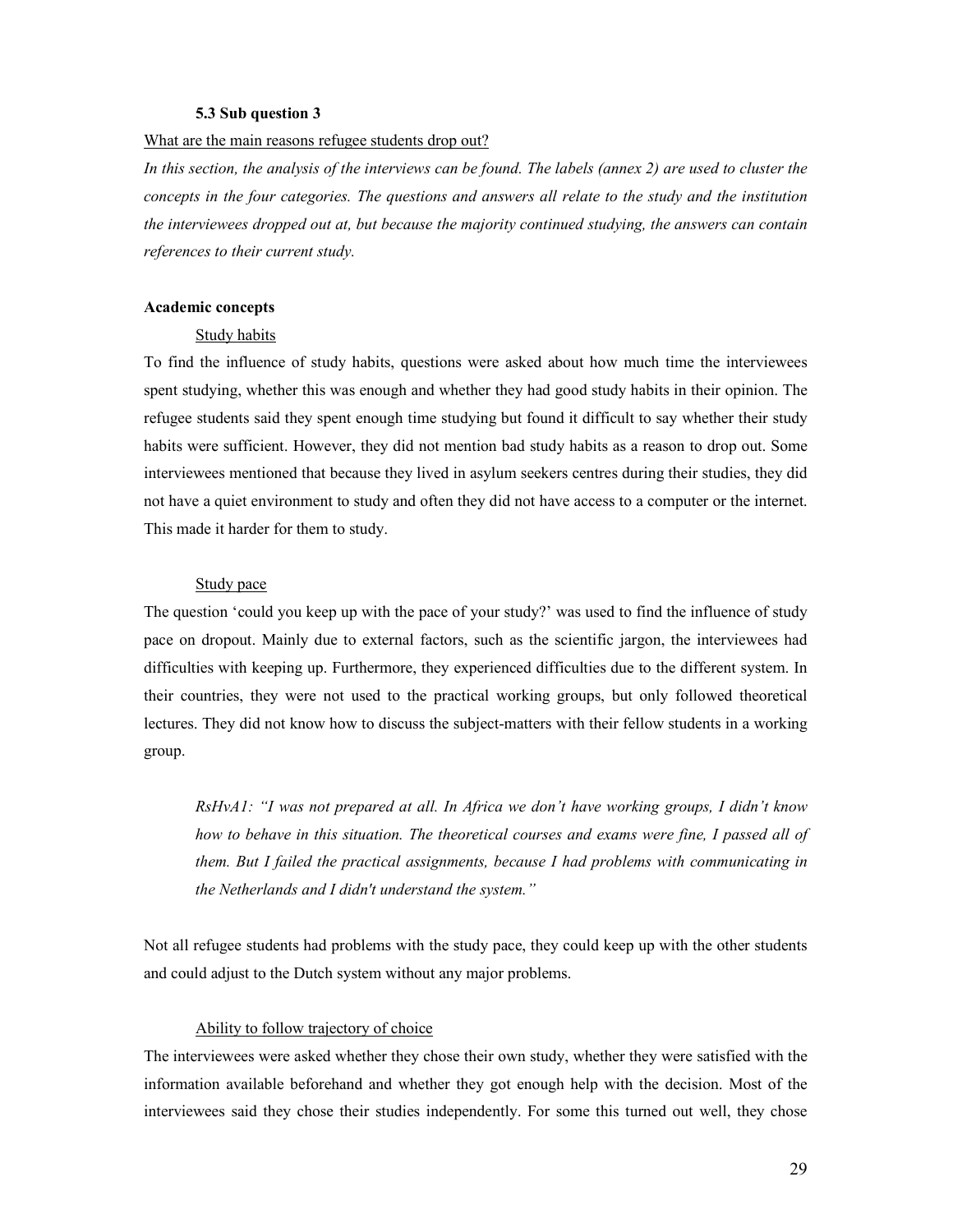what they wanted and were satisfied. Others wished that they received more help, they feel as if they could have made better choices if they had more information about the content and their own abilities.

*RsUu2: "I started my Master in Science at the UU, but it was a lot more scientific than I imagined. After a year the UAF and the UU decided I had to quit and that I could continue a bachelor in Science. I am happy that they gave me this change, but it had cost me a year. I would've liked to know before how scientific university is here."* 

Not all interviewees made their study choice independently, some got advice from friends, family and the UAF. With these advices, interviewees were satisfied and it had helped them to choose the right study. However, bad advice also led refugee students to make the wrong decision.

*RsHvA4: "If I could go back a couple of years, when I did the preparation year at the VU, I would have chosen to study Informatics there and not at the HvA. I didn't do that at the time, because of the wrong opinion of others. My friends and family said it was better if I would do a UAS study. They said it is too much science at the VU, with an UAS diploma it is easier to find a job. So I chose UAS, but now I regret that and I want to do my Master at the VU."* 

#### **Background and defining concepts**

#### Age

The age concept is usually influenced by other concepts. For example, policies which are age-related can lead to barriers, but this concept will be analysed later. In this section, the personal age-related feelings and barriers are analysed. The interviewees were asked if their age at the time of their drop out was influencing their study success positively, negatively or was of no influence. Some of the interviewees said that their age was only a difficulty because of age-related policy factors. The interviewees did not experience that they did not fit in due to their age.

#### Residence status

The interviewees were asked about their residence status during the study they dropped out at and the ones that did not have a permit were asked whether it complicated their study success. Difficulties due to this concept, the same as with the age concept, are also related to policy factors. Students without a valid permit cannot follow an internship and students without a permanent permit can experience insecurities about their stay in the Netherlands, which in turn can distract them from their studies. These concepts relate to the student having a permanent permit or not, and are therefore placed under this concept.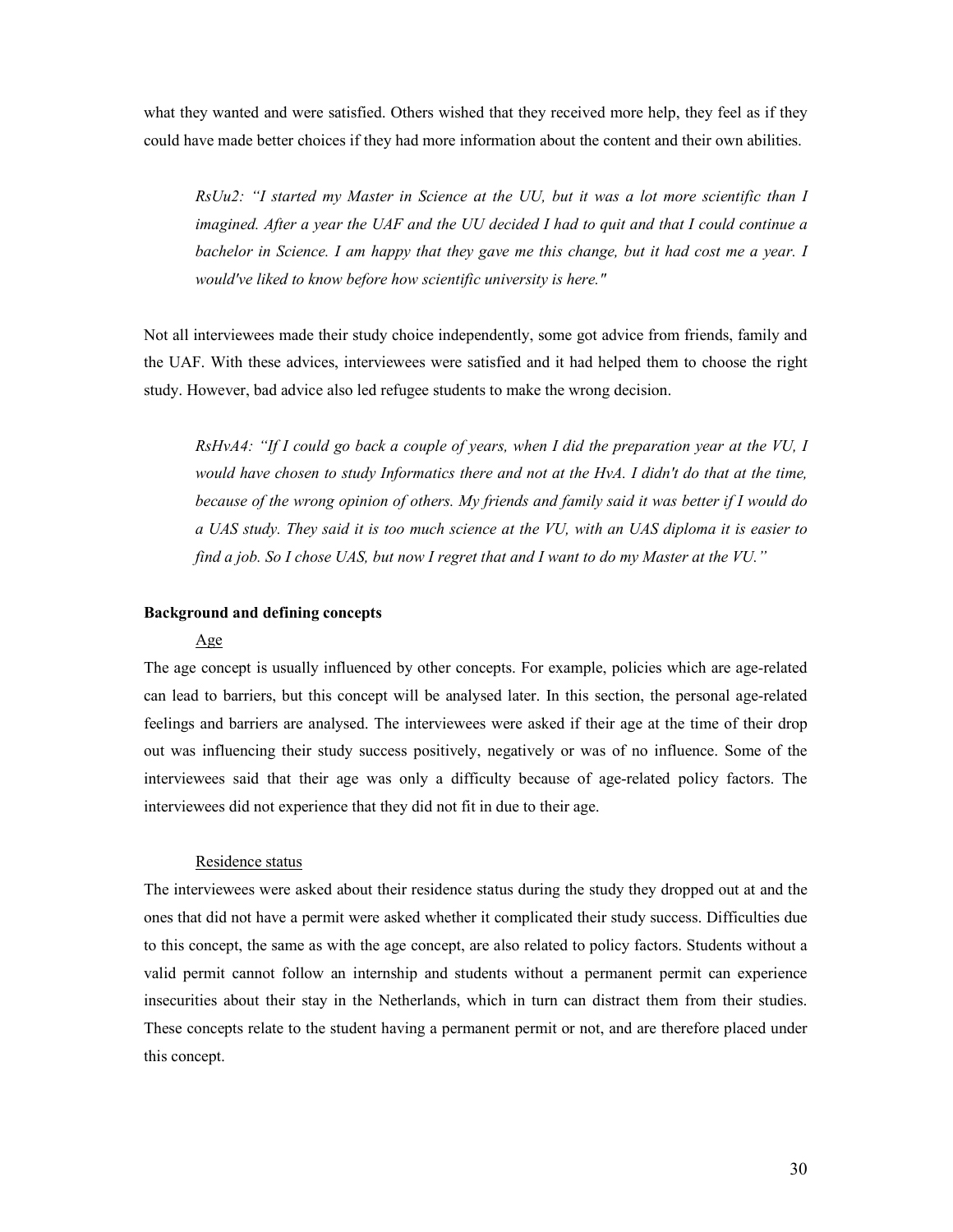Not all of the interviewees had a permanent residence permit. Their answers indicate that it is difficult for refugee students without a permit to study, but that some institutions help these students. This means that it depends on the situation of the refugee student and at which institution they study.

*RsVu4: "When I did my UAS study in Groningen I didn't have a residence permit. They knew my situation there and the teachers were really nice and involved. They made me feel comfortable and allowed me to study."* 

*RsHvA4: "My residence status was unsure, I had problems, I was afraid I had to leave the Netherlands. My future didn't make sense for me anymore. So I didn't feel motivated to continue anymore."* 

*RsVu1: "I started at the Utrecht UAS and I passed all the theoretical courses, but I had to quit, because I didn't have a residence permit. I wasn't allowed to do an internship. The same happened again at the VU, I had a temporary residence permit, but it was expired so I had to quit again."* 

Refugee students who either had a temporary or permanent permit did not experience difficulties due to their residence status.

#### Language level

Refugee students have to do a mandatory language test before entering the higher education, but it turns out that students who pass this test can still have trouble understanding the study content. Therefore, the students are not asked about their official language level, but about their own experiences.

Language turned out to be a problem among the interviewees. During the interviews, the interviewer noticed that some of the interviewees who claimed to have a good language level were difficult to understand and did not understand all the questions. This might be because they are ashamed to admit they do not understand it, or they overestimate their own language level.

Furthermore, differences between the ability to speak Dutch on conversation level and on scientific level exist. Refugee students are able to speak the language on conversation level well, but can experience problems during their study with the special jargon.

*RsFon1: "I understand the language and I can speak it, but these scientific names… It is difficult to understand in a different language."*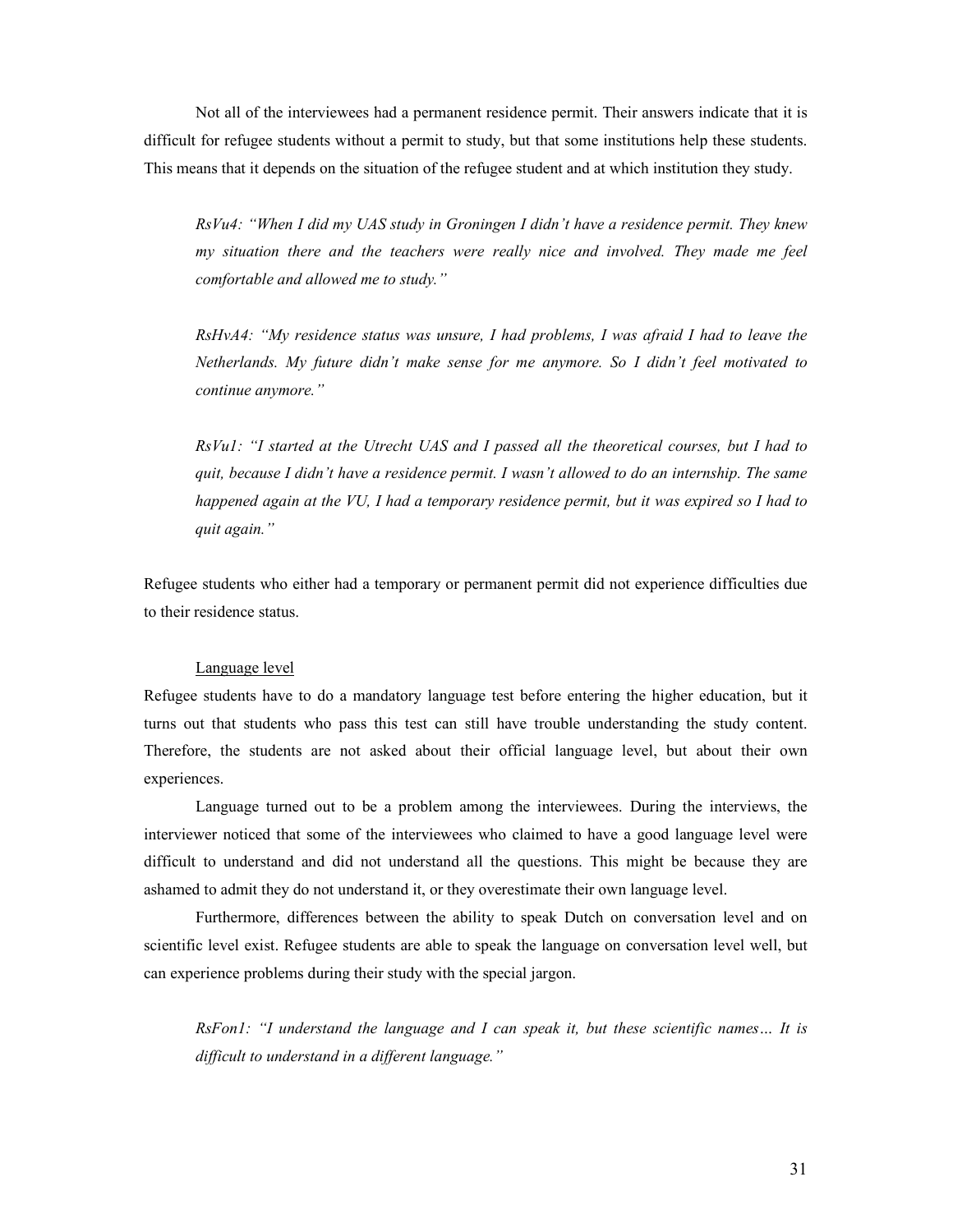For refugee students, learning the language can also be a way of trying to fit in with their fellow students. It is important for them to be able to understand everything correctly, in daily life as well as in class.

*RsVu4: "I don't want to be seen as 'the refugee student', I am a normal student and I studied hard to learn the language. If you really want to learn it, you will find your own way, it is your responsibility."* 

#### Prior education level

The interviewees were asked whether they studied in their country of origin, what they studied, if they finished it, if their diploma was accredited in the Netherlands and at which level they studied. The prior education levels of refugee students differ. Refugee students who arrived in the Netherlands at an early age went to high school here. Others have not been able to finish education in their country of origin because of wars and their flight and had to start again in the Netherlands. Another possibility is that refugee students finished higher education in the country of origin and got their diploma accredited in the Netherlands. Not every refugee student strives to get the diploma accredited, because they do not think that it will help them study in the Netherlands.

*RsHvA4: "In Iran I finished high school and I studied Electricity. I didn't like it so much and I didn't want to do this in the Netherlands, I wanted to study Informatics. So I didn't see why I had to get my Electricity diploma accredited here."* 

#### Education level parents

The education level of the parents was measured by asking whether the parents of the interviewees had studied and by asking them to describe this in terms of the Dutch education system. Fathers of the refugee students have most often studied at either university or UAS, while the mothers had only finished primary or high school. The education levels of the parents were not seen as a reason to make the decision to study.

#### Mental and physical status

To find out whether the mental and/or physical status of the students influenced the dropout process, the interviewees were asked to recall their health status. If they mentioned they had health problems, questions about the severity and whether it influenced their study process were asked.

The health status of the refugee students in general was good. However, the flight background could lead to mental problems that stood in the way of their study success.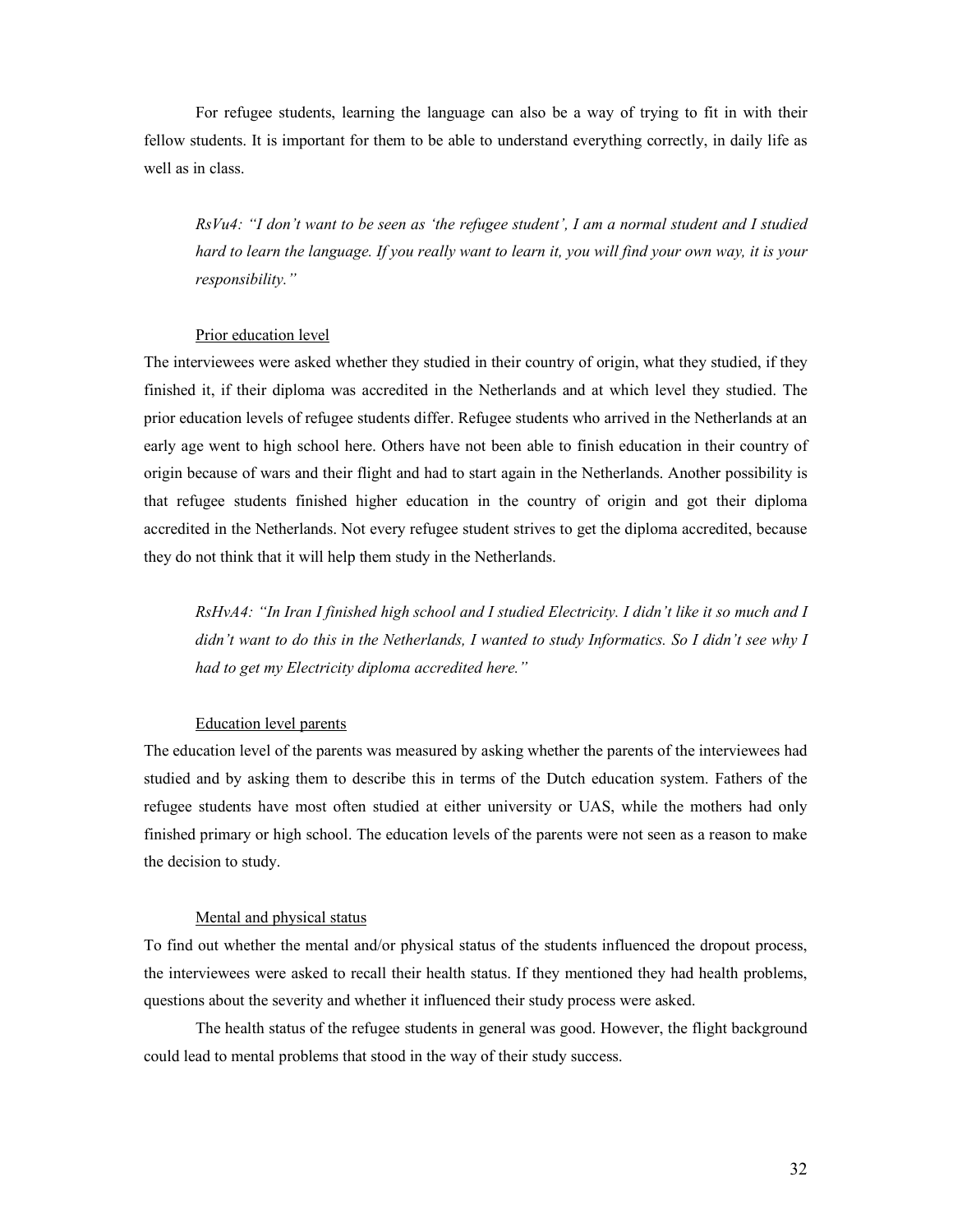*RsHvA3: "I do have sleeping problems, I have it since 2007. I have been in prison for a year, and I was afraid to sleep there. I have these problems ever since. The doctor said I should read a book and try to sleep, but that really doesn't help. I'm used to it now, but in the beginning it was really hard for me to focus on my study and still I don't feel very active."* 

Also, the physical status was sometimes seen as a reason for difficulties to continue studying. Pains and diseases made it hard to focus on studying.

*RsVu2: "It is the Dutch weather… my resistance is so low because of this bad weather the whole year. My body hurts and I'm sick a lot. This makes it complicated for me to study."* 

#### **Environmental concepts**

#### Policies

The questions about Dutch policies applied to the interviewees of almost 30 years or older, because they were old enough to be addressed by these policies. The refugee students did not experience problems with the application obligation and pressure from the Social Service. The bigger problem was that they are applying, but cannot find a job. Difficulties because of the study-financing policy were also experienced in this age group.

*RsVu3: "At the VU they told me to stop and get my things together and I could start the same program again next year. I thought it was a good idea at the time and I stopped. But I will be 30 soon. They did not tell me I do not get study financing after I am 30. How am I supposed to finance my study now? Now it is not possible to start again, I don't have money."* 

#### Finances and hours of employment

The financial situation and hours of employment are closely related concepts. The interviewees were asked questions about how they financed their study, whether this was enough, whether they had to work to finance their study and living costs and whether the amount of working hours affected the study success. The financial situation of the interviewees was not good, but they had enough income to study. The students got their finances by receiving study financing or state benefits, by working next to their study, by UAF funds and/or financed their study and living costs with a combination of these resources. Working next to studying is usually seen as impossible, because of the limited time the students have next to studying.

*RsUu2: "We don't have a lot of money, and my parents are also poor. But I've been studying full-time, it's not possible to work for me."*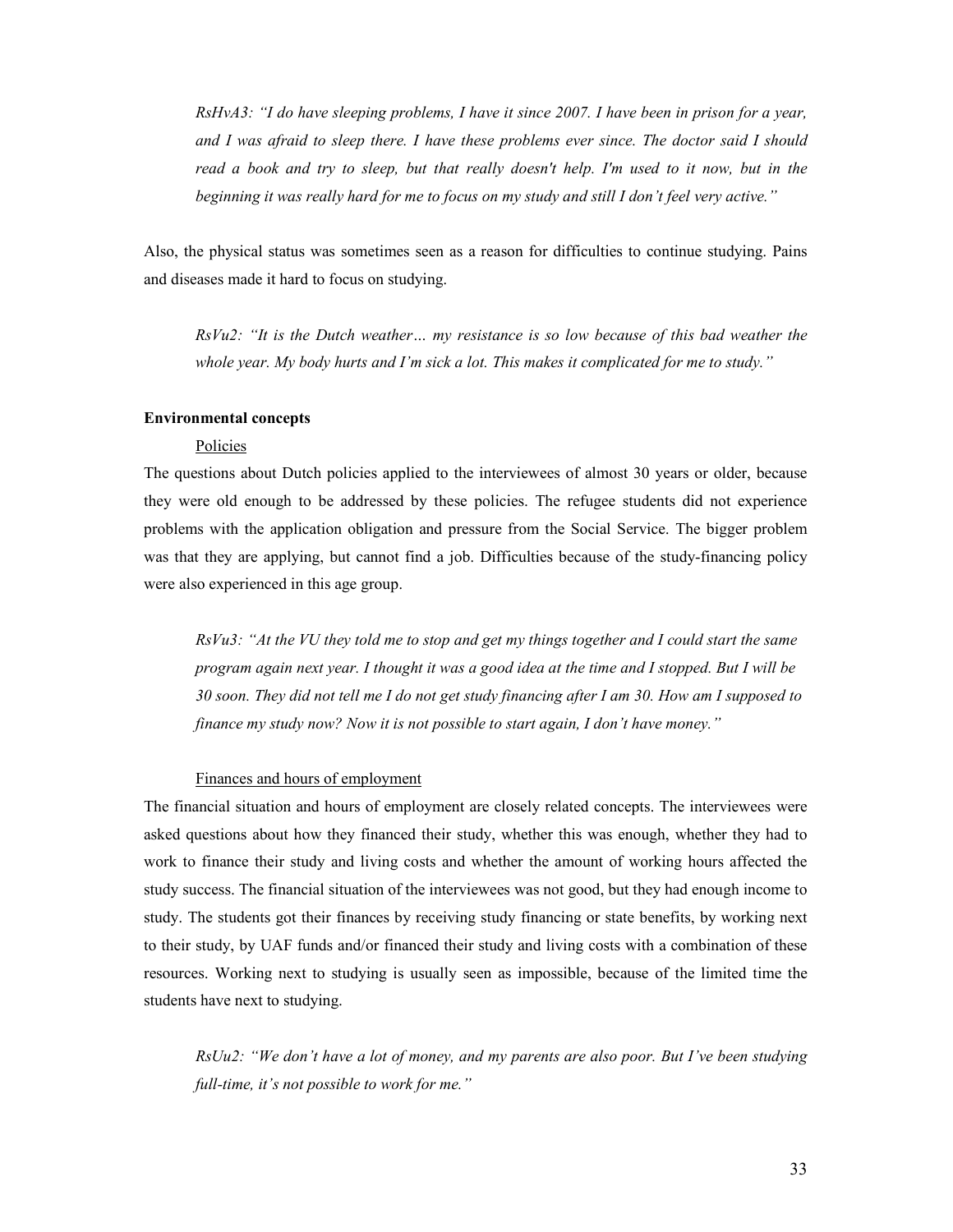Students who did work during their studies said that they had to work to survive, but that their study was the most important. Therefore, they made sure that they worked limited hours.

*RsHvA3: "Study financing is not enough to pay my study, you know. But I don't work that much, only in the weekends I work."* 

Very rarely having a job was more important than finishing a study on the achievable capability level. In these cases the working hours were also the main reason for dropout.

*RsVu2: "When I studied at the VU, it was too difficult for me to combine all the exams with my part time job. I lost interest in the subject, but I also needed a study program that I could combine with my job. So I went to a vocational education school, here it is easy."* 

#### Family responsibilities

The interviewees were asked whether they had to provide financial and/or health care to children or other family members. The care for family was a major reason to drop out or temporarily quit studying for the students who had family to take care of. Much time was put into the care of sick parents and going to important meetings with family members who did not speak Dutch well enough.

*RsVu3: "My wife came to the Netherlands and she didn't speak a word of Dutch. I had to go with her to every appointment with the municipality and I had to take care of all her administrative business. Because I had to be everywhere with her, I missed too many classes and I had to stop studying after two months."* 

The financial care of family members was seen as less of a problem. Some interviewees said they could not afford to take financial care and did not have time to work, which led to a feeling of guilt. However, they did not think it hindered them in their study process.

#### Diversity policies and special support at higher education institutions

Questions about whether the interviewees noticed diversity policies and/or special attention for refugee students at their institution were asked. It turned out that the interviewees did not know about diversity policies or special arrangements at their institution. The students who participated in a preparation year for non-native Dutch students at one of the institutions mentioned that they did get support in that year. However, during their study period, they did not see any special activities or arrangements. For Fontys, this can easily be explained, because it does not exist. Also at the UU, only a few faculties work with diversity and the interviewees studied at different faculties. At the HvA, the covenant with the UAF was signed only after the HvA interviewees dropped out.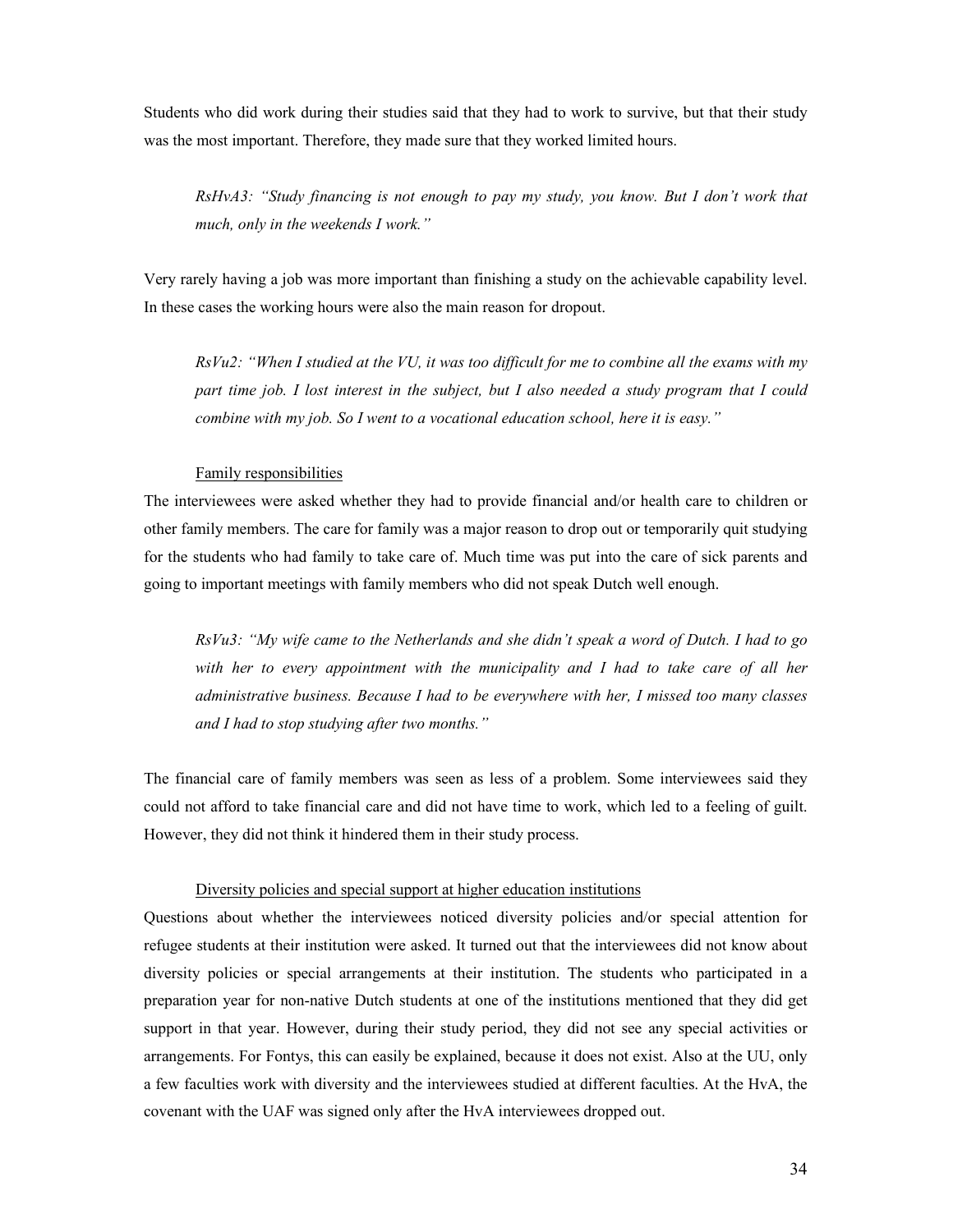*RsHvA1: "I passed everything besides the practical exam. I understood the written language but I could not speak it well enough. I see that the HvA offers language help now, but not in my time, I needed it too."* 

Only at the VU it is remarkable that none of the interviewees knew the diversity policy, because there are supposed to be many diversity activities.

#### **Capabilities**

#### Education goals

To find out the education goals of the interviewees, they were asked about their motivation to finish a study on the level they think they can achieve. The motivation to get a degree among the refugee students is high. The dropouts who had to start at a lower level seemed to have accepted this fact and did not mention having regrets. This means that they had to adjust their education goals, but realized their current study level fits better with their capabilities. Some, however, said they are determined to continue studying at university after they finish their UAS study.

*RsHvA4: "I made the wrong choice to study at an UAS institution. I'm able to go to university. So I will finish this first and do a pre-master and then a Master. I'm going for it, no matter what."* 

Education goals were not found for everyone. Sometimes being able to have a job next to studying was more important for the student than finishing education on the level he or she was able to finish.

*RsVu2: University was too difficult to combine with my part time job. I looked at UAS studies, but I thought it was also too much theory to combine. Now I'm studying at a vocational education school and it is easy for me and I'm able to work."* 

#### Goal commitment

From the answers on the question about how committed the interviewees were to reach their goal of graduating, it seemed that the barriers the interviewees encountered did not influence their commitment.

*RsVu4: "I was very demotivated when I didn't get support for my thesis and I had to quit. Now I regret it and I want to finish what I started. I started to contact my supervisor again, to ask what I have to do to finish my thesis. Because I worked hard and I know I can do it"*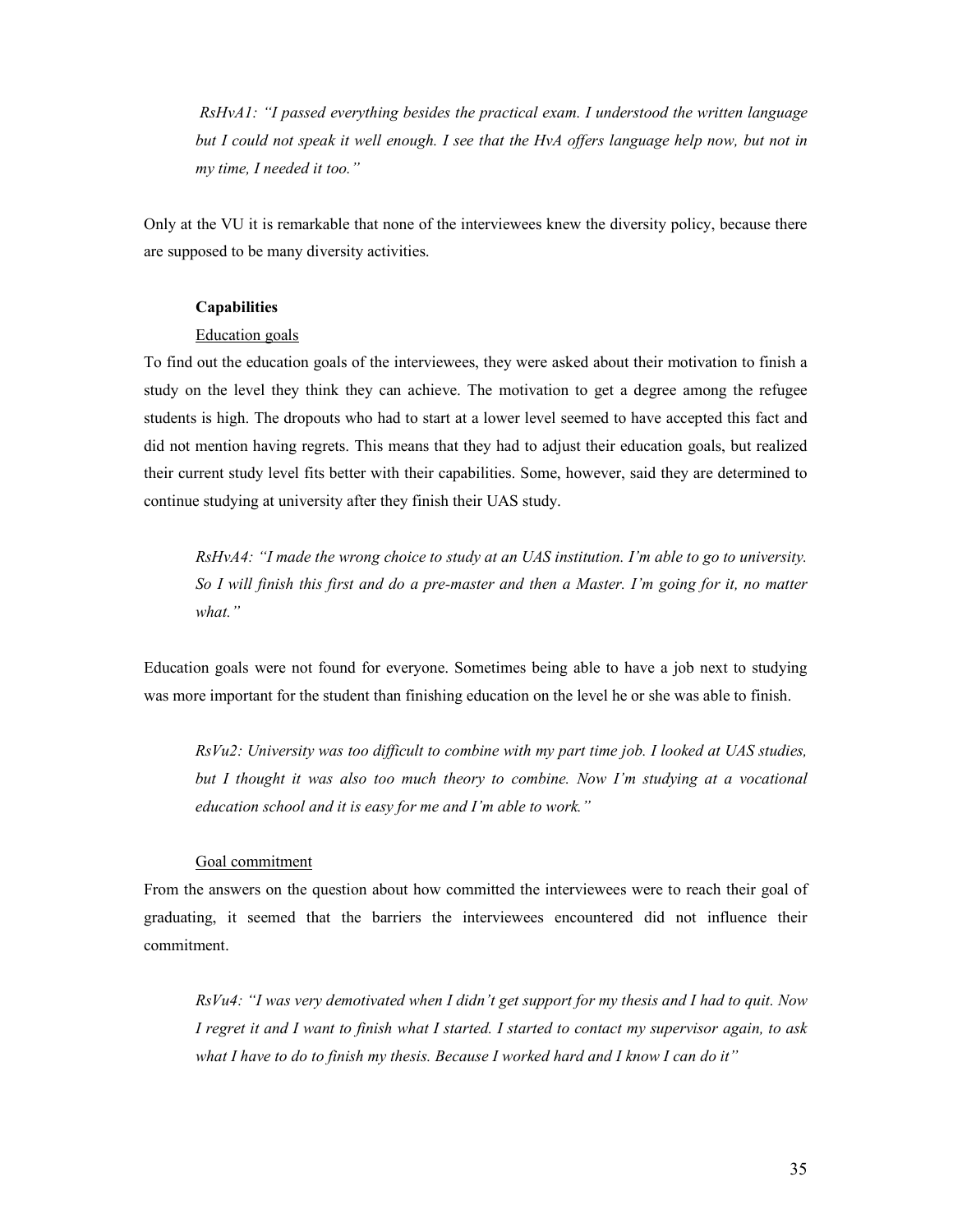Even though refugee students might feel as if they had to work harder than other students and that their institution should have helped them more, they are determined to get a degree eventually. Some students adjusted their goal, for example they went from university to UAS or to vocational education, but all of the interviewees started a new study or are planning to start when their circumstances will allow it. Students who do not receive financial help from the UAF anymore have more difficulties with their finances, but they continued studying on their own, which also shows their commitment to graduate.

#### Institutional commitment

The lack of counseling from the institution is one of the main reasons the refugee students dropped out. Refugee students did not know where to find the counseling they needed at the different institutions. Also, they experienced that students deans and mentors were not aware of their situation and could, therefore, not offer the proper help.

However, refugee students also take their own responsibility when it comes to counseling.

*RsVu2: "I quit my study program without talking to a student dean. I searched for them, but I couldn't find anyone. I guess I didn't really care enough to try harder to find someone to talk to. I'd made my decision already, so I don't blame the VU for not helping me."*

Most of the interviewees who dropped out at one institution continued at another. They went from university to UAS or vocational education, or the other way around. However, some switched from institution on the same level, because they were not satisfied and experienced low institutional commitment.

#### Opportunity to follow offered education

All previous mentioned concepts can get in the way of the capability 'opportunity or freedom to follow the education which is offered by the higher education institutions'. The concepts which turn out to be the main barriers in the freedom to follow the offered education are the resources language level and arrangements for refugee students at higher education institutions and the functioning family responsibilities. Mainly due to these concepts, refugee students do not have the freedom to choose the life they want.

#### **5.4 Sub question 4**

How satisfied were refugee student dropouts with the support at their higher education institution? *The interviewees were asked about the personal experiences at their institution, in order to compare the vision of the institution with the actual student experiences.*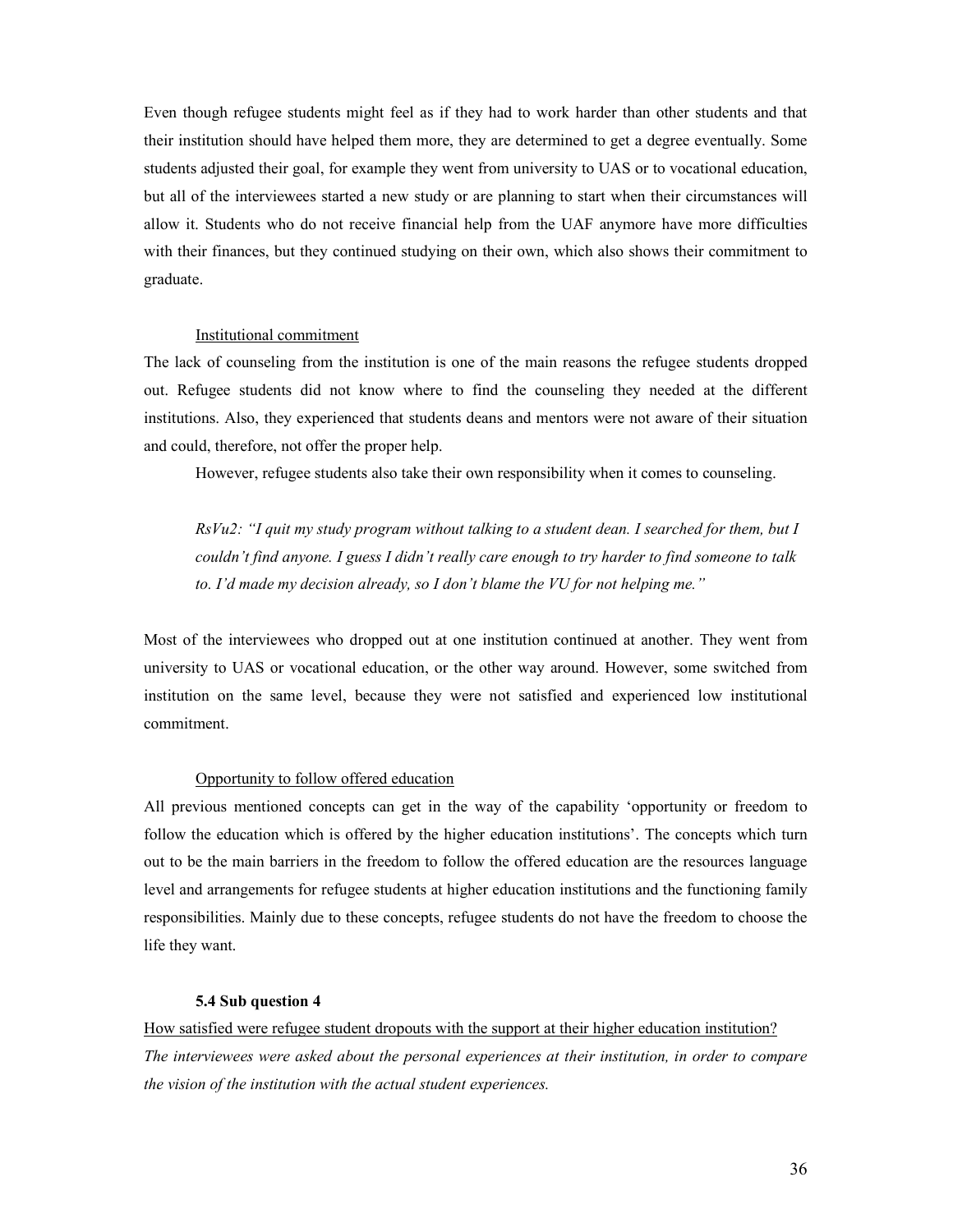VU

The VU has a diversity policy, but no special help for refugee students, besides a student dean who is more involved in this group. The main problem the interviewees at the VU encountered was lack of counseling. All four mentioned that they did not receive much support when they dropped out. Some did not ask for support, but others who did, could not find it.

*RsVu 1: "In the preparation year I did at the VU, the counseling was very good. I knew where to go to ask questions and there were always people helping me. When I started studying at the VU, I didn't get counseling anymore. I needed it, but maybe I also didn't get it, because I didn't ask for it."* 

*RsVu4: "I didn't experience any form of counseling at the VU. My thesis supervisor got an accident during my internship, so I had no supervisor anymore. Nobody ever said 'we see you always worked hard and you have a good list of grades, what is going wrong now? Why are you delayed?'. Nobody asked if I was planning to finish it and how it was going. Nothing, from their side there was nothing."* 

The interviewees stated that lack of support is a general problem, not specifically for refugee students. They also said that extra help for refugee students is not necessary, because they do not want to be seen as a group that needs extra attention. Despite the lack of counseling, they do see the VU as a good university.

#### UU

At the UU there are no diversity policies or arrangements for refugee students. The interviewees did not miss this. A problem at the UU, in combination with problems with the UAF, was the lack of support with choosing the right study.

*RsUu1: "The UAF allowed me to change studies, but they didn't want to give me a year to figure out what I really wanted. I want to study, but it is also very important for me that I make the right decision, and I need help with that. I did a study-choice test at the UAF, and I called often for the results, but I never got them. Also at the UU I expected more help and information available to make the right decision, but they didn't help me as well."* 

On the other hand, the UU did offer support to refugee students when it came to study problems. Therefore, it seems that it depends more on the employees the refugee students encounter than the situations.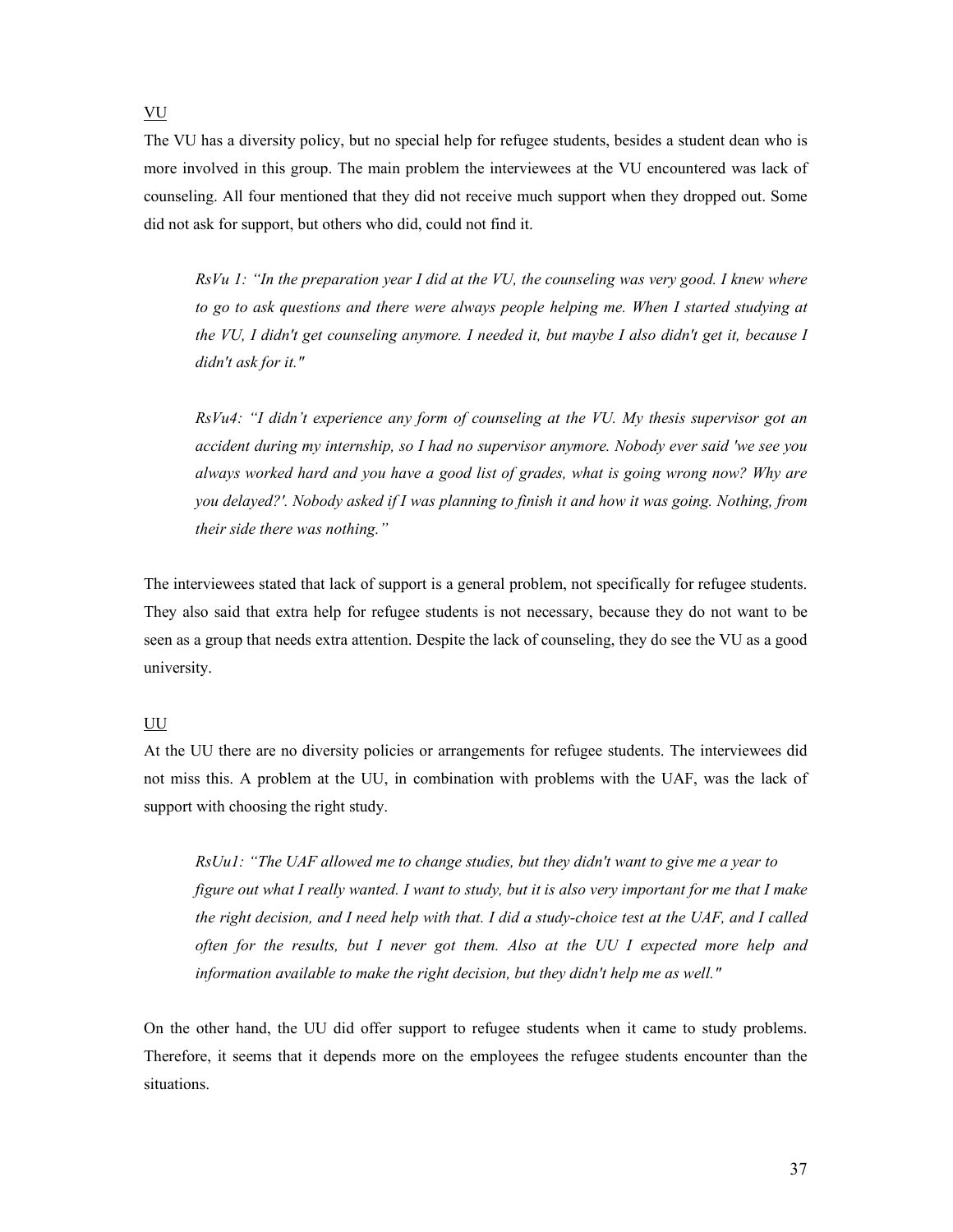#### HvA

The HvA has no diversity policy, but a covenant with the UAF since a year. The dropouts have not been studying at the HvA in the past year and have not experienced the possible improvements. The interviewees have mixed opinions about the counseling. Some claim that extra arrangements, such as language help, were necessary for them, while others were satisfied.

*RsHvA3: "I didn't notice I got a lot of extra help at the HvA. They gave me a bit more time at exams, because of my language level, but nothing more. I continued at the UAS-Utrecht and there I got extra exams and more possibilities."* 

*RsHvA4: "If it is necessary, we get extra time for exams. This is good, it is support, an opportunity, but it is for everybody. Which is good. We don't need extra support, there already is support for everybody who needs it."* 

*RsHvA2: "My parents live in Eindhoven and they needed someone to take care of them. I had to move to Eindhoven, so it wasn't possible to keep studying at the HvA. I explained the situation at the HvA and they advised me to switch to another institution, because my future was the most important. I am very pleased with the help they gave me."* 

#### Fontys

At Fontys Eindhoven, there are no diversity policies and arrangements for refugee students. According to the dropouts, the general counseling was not sufficient. They did not feel at home at the UAS and did not feel helped.

*RsFon1: "There was support for me, but the mentor only looked at my grades and made a study program. There was no follow up and no attention for the problems behind my low grades. Special attention for refugee students is necessary, especially in the first year, in the second year they should get the same attention as the others."* 

*RsFon2: "I sent many e-mails to the student deans from Fontys, because I want to switch to the Hague to study. They hardly reply to my e-mails and they promise things that they don't do. I don't know any other refugee students here, so I feel as if I am the only one with these kind of problems and I don't know how to get help."* 

#### Recommendations from dropouts

When the interviewees were asked to provide recommendations for their institutions to, if deemed necessary, improve arrangements for refugee students, the answers differed.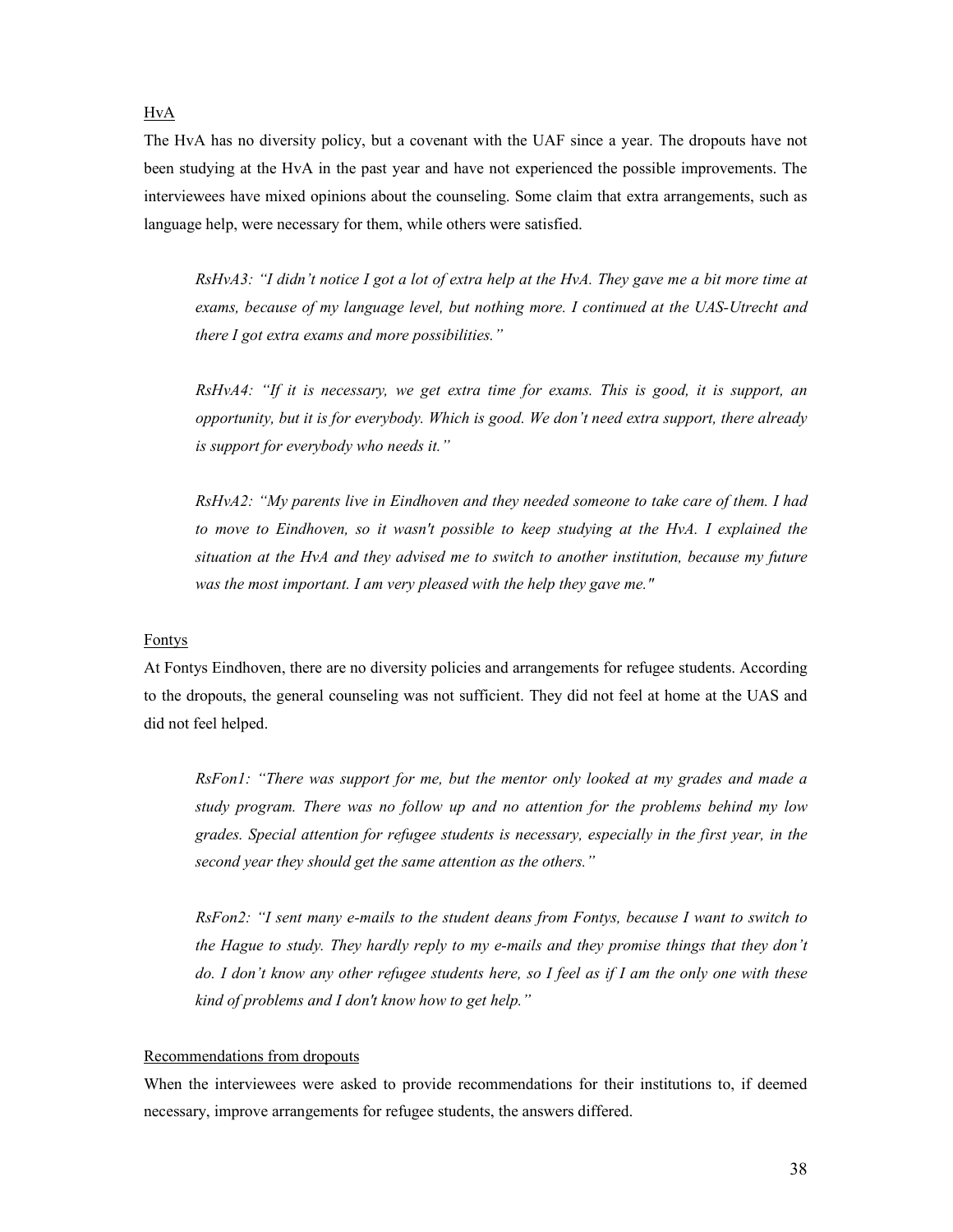Some interviewees mentioned that institutions should provide extra help, because refugee students have different and often difficult backgrounds. Interviewees suggested that an institution should have an employee who knows about their refugee background and to whom they can talk to about personal problems. Also, language help is necessary, for example by providing extra language lessons or offering more time during an exam. Furthermore, a better introduction before they start studying is mentioned as an improvement. Some students feel as though they are not prepared for Dutch student life.

*RsUu1: "More guidance in study choice is very important. I noticed that many students drop out in the first year, because they made the wrong choice. Enough information is important for every student, but we are new in this country, I think we need extra help from the UAF and the institution to make the right decisions."* 

*RsHvA3: "(…) because when I was in class, I got general attention from my mentor. But they don't know anything about me and my flight background. So it is better when mentors give more attention to refugee students. Not just for the language, but also for the background, for the person."* 

*RsVu3: "When the student is flexible and takes action, no extra support is needed for a refugee student. But it was difficult for me to adjust to the 'rules' at a Dutch university, how do you behave?, where do you have to go for help?, etc. These things should be made clear with a good introduction for refugee students. I think more support is not necessary."* 

On the other hand, some interviewees think that refugee students should be able to take care of themselves, just as any other student. If an individual needs extra support, it should be available at an institution, but they do not agree with 'their group of refugee students' needing extra attention.

*RsVu1: "Refugee students are 'so called' dependent and need to get extra help, but that is not true, it has to come from the student. They have to search and look and undertake action themselves. The Netherlands is a beautiful country, we have so many possibilities here, they should realize this."* 

## **6. Conclusion**

In this research the results of the study on reasons for dropout among refugee students at four Dutch higher education institutions are presented. The main question was: How do specific barriers,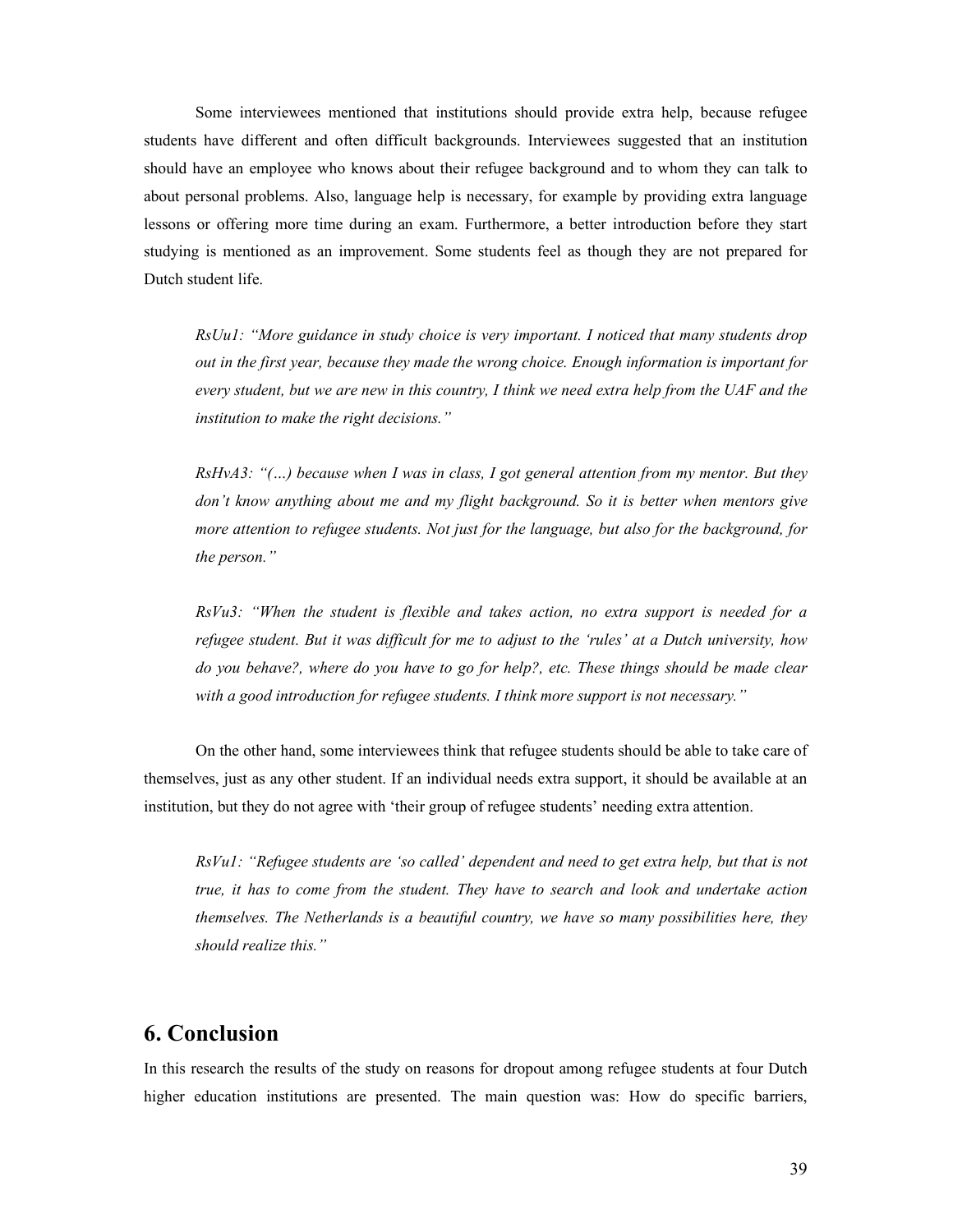functionings and capabilities lead to dropout among refugee students in four Dutch higher education institutions? In order to find the deeper lying reasons and barriers refugee students have and encounter when they drop out, Sen's capability approach (1979) was combined with Bean and Metzner's persistence theory (1985) to form an integrated theoretical framework for establishing the methods and interpreting the findings.

Derived from the theoretical framework, several expectations were made. It was expected that the achieved functionings mirror inequalities in functionings between the groups of refugee students and native Dutch students. The inequalities in functionings lie in specific barriers refugee students encounter while studying in the Netherlands. In line with Sen's capability approach, it was expected that because of these barries, refugee students are not free to choose the functionings and related capabilities they desire, which leads to more dropouts. Based on the adaptive preference formation (Goerne, 2010), it was expected that because of the constraints refugee students encounter, they adjust their expectations and aspirations downwards, which might explain the high dropout. Furthermore, diversity policies and other forms of support for refugee students at higher education institutions are expected to improve the functionings, which in turn leads to an increase in the capabilities of these students. And well implemented diversity policies and support will, therefore, lead to a decrease in dropouts.

The results of the study show that one factor all students agreed on was the importance of pursuing a degree. All interviewed dropouts started studying somewhere else, some part-time, some on a lower or higher level and some at a different institution, but all were determined to graduate eventually. This is in line with the expectation that refugee students will not choose different functionings from their capability set than native Dutch students, but that the difference in dropout mirrors an inequality in functionings. On the other hand, the expectation that due to the constraints refugee students encounter they will adjust their expectations and desires downwards does not seem to hold true. Only some students went to a lower study level, but they indicated that they could not handle the higher level, they did not switch due to the constraints. Also, the other way around: some of the students went from UAS to university, which shows that they adjusted their expectations and desires upwards. Their goal commitment is high, which indicates that other factors should explain why they were not able to choose the right functionings from their capability set to finish their previous studies.

The results from this study indicate that the following factors explain why refugee students might not have the opportunity to follow the offered education (capability): language problems, problems with counseling at the institution and care responsibilities. Because the refugee students felt obliged to take care of their sick parents or family members who do not speak the language, they did not experience having the possibility to choose this functioning. Furthermore, the majority of refugee students stated that lack of resources in the form of language support, lack of information about the content of the study and study counseling at their institution were major reasons to dropout, because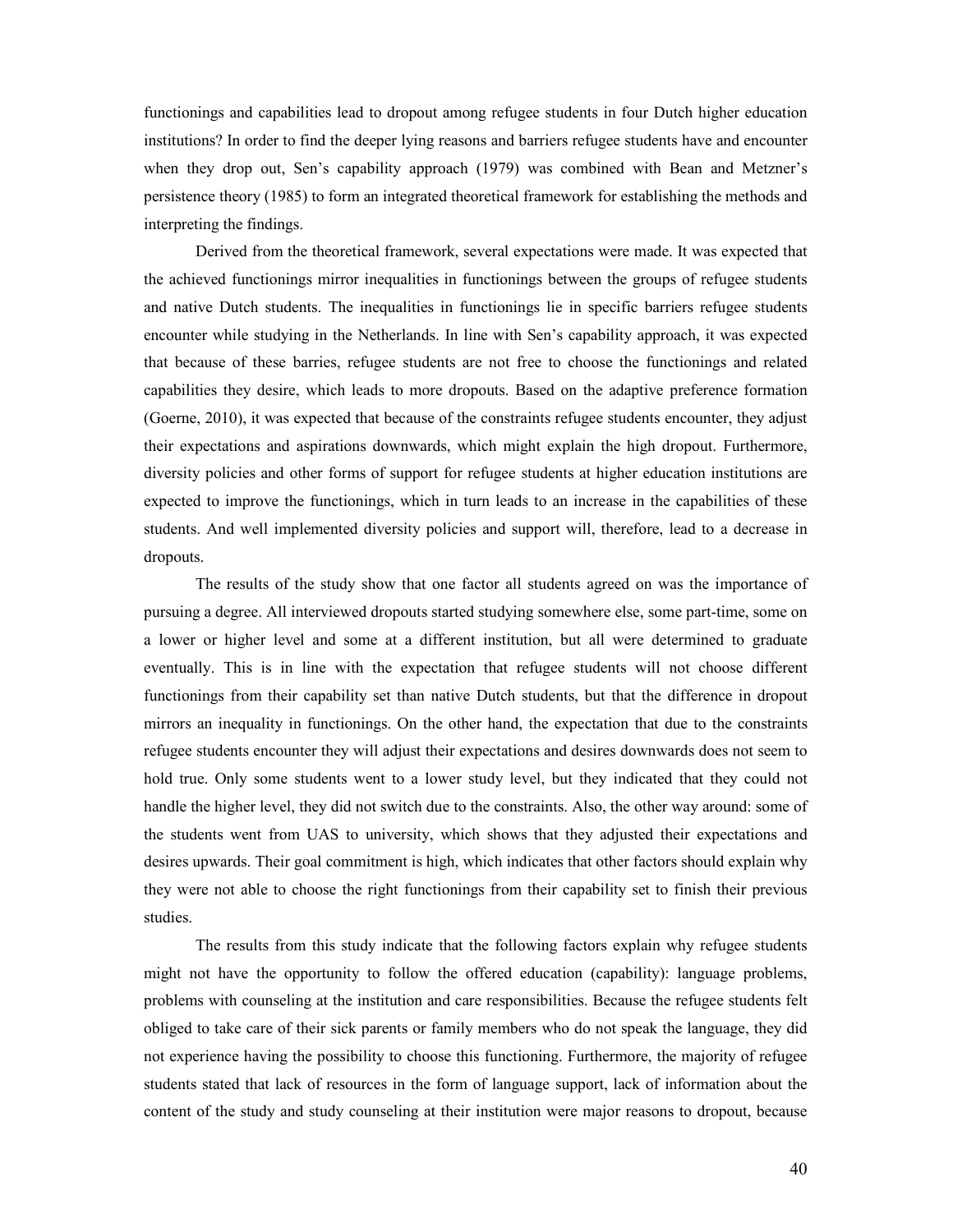they did not feel as if there were enough resources available to be free to choose their own functionings from their capability set.

Here the issue is if it is the institution's responsibility to provide these resources, because the refugee students indicate that extra help and attention is needed to get to the same starting position as their fellow Dutch students. However, other refugee students claim that they have the obligation to find their own resources to choose their functionings and succeed in the higher education system. In other words, refugee students have the responsibility to learn the language and find information about the study content and study counseling themselves. Overall it can be concluded that at least part of the refugee students would benefit from special arrangements at institutions. The barrier of care responsibilities is more complicated to tackle, because again it is the issue whether it is the institution's responsibility to provide help. Most institutions have counseling for students with problems in the private sphere and Dutch students can also be in a situation where they have to take care of family members. Therefore, the recommendations of this research will focus less on care responsibilities and mainly on study related counseling for refugee students.

No big differences in satisfaction between the institutions with or without extra support came up in the results. Only at the VU there was little awareness that a student dean specialised in refugee student support worked there. At the other institutions, the refugee students did not encounter extra support. From the current analysis, it turns out that the embedded vision of an institution is important in policy making. The VU and the HvA are both located in a city with much diversity. Because of the core values of both institutions, they want to profile themselves as institutions that are open for all students, regardless of background. This leads to the extended policies of the VU and the HvA regarding non-western immigrants and refugee students. The UU is a large university with a small population of refugee students scattered over the faculties. An extended policy for refugee students is, therefore, not a priority at the UU. The main reasons for Fontys to not have policies on the institution level is the decentralized way of policy making and the low percentage of refugee students. Only the most important values at Fontys have policies on the institution level and extra care for refugee students is, considering the percentage, not a core value.

Furthermore, differences in type of policy exist between the institutions. Whereas the HvA has selectivistic policies, the UU has universalistic policies regarding student counseling. The HvA thinks that refugee students deserve special benefits, whereas the UU has the opinion that all students should receive equal forms of counseling. At the VU the policies lie somewhere in the middle between universalism and selectivism. At Fontys, due to the decentralising policy making and the nonexistence of diversity policies, applying the categories is irrelevant.

 What further complicates the situation are privacy reasons. Higher education institutions are not allowed to keep track of their refugee students. Even at the HvA, where there are special arrangements, refugee students have to be contacted by an UAF counselor and only when they show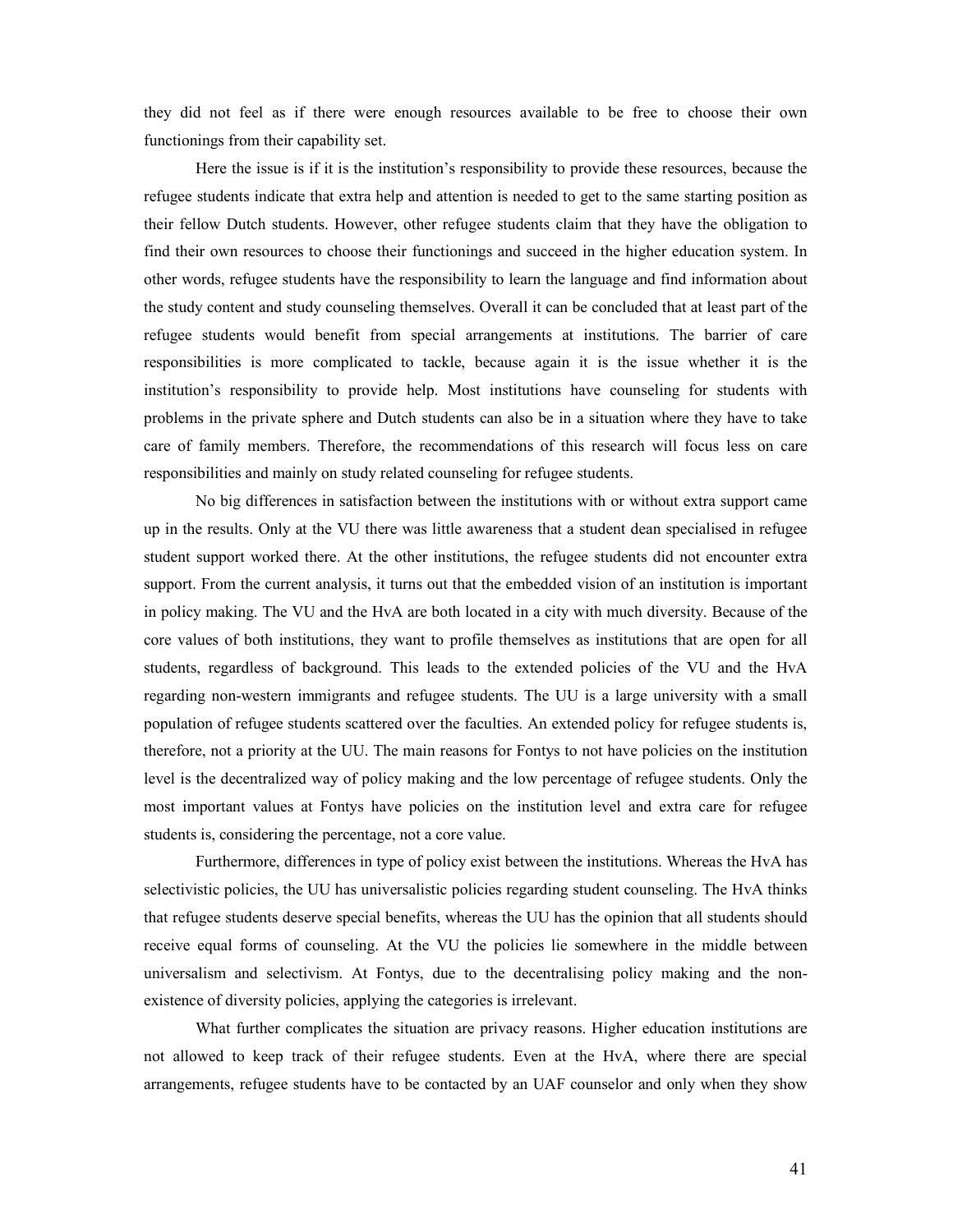up at activities they can be asked if the HvA can register them as a refugee. Higher education institutions are not aware of who is in the target group, what makes it complicated to form policies.

#### **6.1 Discussion**

The current research is mainly based on interviews with dropouts and employees from higher education institutions. The interviews provide the deeper lying reasons and thoughts behind the policies at the institutions and behind the reasons the students dropout. However, the response among dropouts to participate was low. After sending e-mails, reminder e-mails and contacting the students by phone, the limit for participants was reached. Therefore, part of the students who did not reply to the e-mails have been interviewed by telephone. The same questions have been asked and both methods have their own advantages and disadvantages, but the different methods of face-to-face and telephone interviews might have influenced the results.

 Furthermore, using in-depth interviews provides results for a very small group. The results, therefore, give an indication of the thoughts and constraints refugee students have, but are not generalizable to the whole population. A larger sample would have provided more reliable results. In the next section, recommendations for the policy field and for future research will be given to complement the current research.

#### **6.2 Recommendations**

*Ideally, a higher education institution should offer extra language lessons and special counseling for refugee students. Because most institutions are not aware of their refugee student population and do not see the reason to implement arrangements, the recommendations are made easy to accomplish for the institutions. The UAF has to take the lead in providing better resources for refugee students and institutions.* 

#### *1. Collaboration between the UAF and higher education institutions*

It turned out that refugee students can benefit from extra counseling during their study process. Refugee students also found it harder than their fellow students to know where to find counseling at their institution, because they experience difficulties with adjusting and finding their way in the Dutch system.

Therefore, a recommendation for both the UAF and the institutions is to organize an introduction day for new refugee students at the institution. The UAF has the contact information and the institution can provide the required information for general student counseling or, if available, special help for refugee students. The participants would have liked this kind of information activity, because, according to them, the normal introduction did not suffice. Also, they would have liked to meet other refugee students during such activities. Furthermore, a mentoring system of older refugee students at an institution, who help the new to adjust in the new environment and to whom new students can ask questions, can help to decrease drop out. Receiving information from refugee students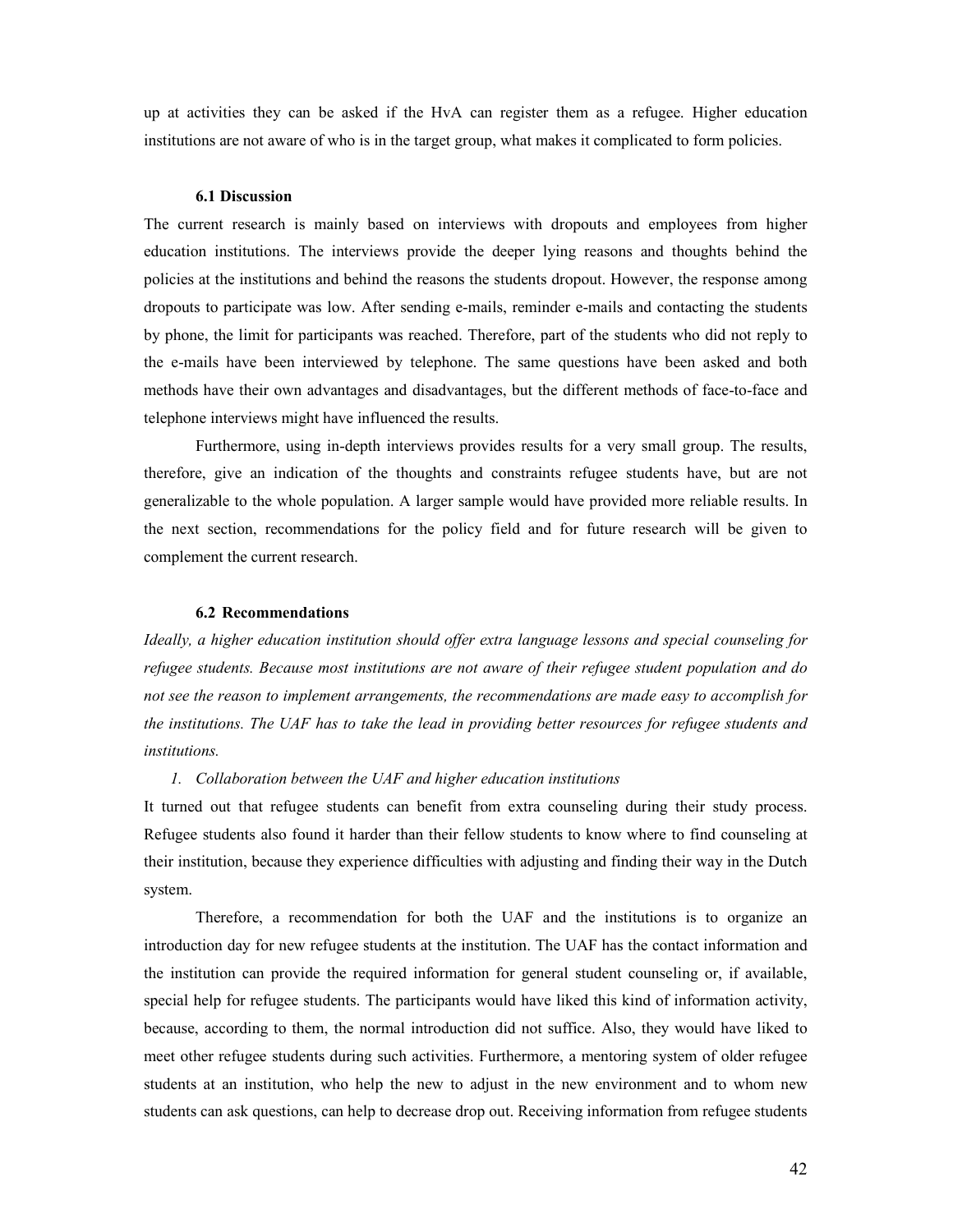who have been in the same new situation at an institution is considered helpful by the interviewees, and some also indicate that they would not mind being a mentor for new refugee students.

 Another recommendation is to improve the communication between the UAF and the institutions. Due to privacy reasons, most institutions are not aware of their refugee student population. However, the UAF is aware of the population of every institution and has the contacts of every student. When an improvement in communication is established, an institution can become more aware of their refugee student population and organize activities more easily. A good example is the HvA, they organize activities for refugee students and let the UAF invite the students. This is possible due to the good communication between the organizations.

#### *2. UAF database*

An important recommendation for the UAF is to make a greater effort to find the reasons for dropout and to keep better track of their dropped out clients. In the database in which the UAF keeps track of their clients, the reasons for dropout are not filled in for every student. In order to get a clearer picture of the reasons students dropout, a personal conversation with the dropout student and the UAF study counselor should be held and a summary with these reasons should be included in the database. Future research can be carried out to make a guideline for these conversations and to instruct the student counselors about how to carry out the conversation and how to report the findings. With this guideline, the UAF can have its own internal research. The UAF can keep track of refugee students and can find personal reasons and background characteristics of all students who dropout to improve their counseling.

 Another reason for the importance of proper registration directly after a student drops out is the low response rate of clients to participate in research. The UAF has noticed this already in the contacts with their clients and also in this research the response rate was very low. If the UAF builds an extensive database, this information can be used in future research when dropouts are difficult to reach.

#### *3. Future research*

Besides a more extensive database for research purposes, another recommendation for future research is to include more students from different higher education institutions. The current research was focused on the four institutions and the group of dropout refugee students was, therefore, too small to carry out a survey. However, when all dropouts in the past five years are taken into account, a survey among this group, together with in-depth interviews can be used to provide more data on dropout reasons, which can lead to better intervention methods to decrease dropout.

 Also, current refugee students can be asked to participate in future research. Because the current research only included participants who dropped out, their characteristics are not compared to students who remained studying. Therefore, a longitudinal study which follows refugee students who are studying throughout a longer period can provide better results for characteristics of students who drop out and who persist.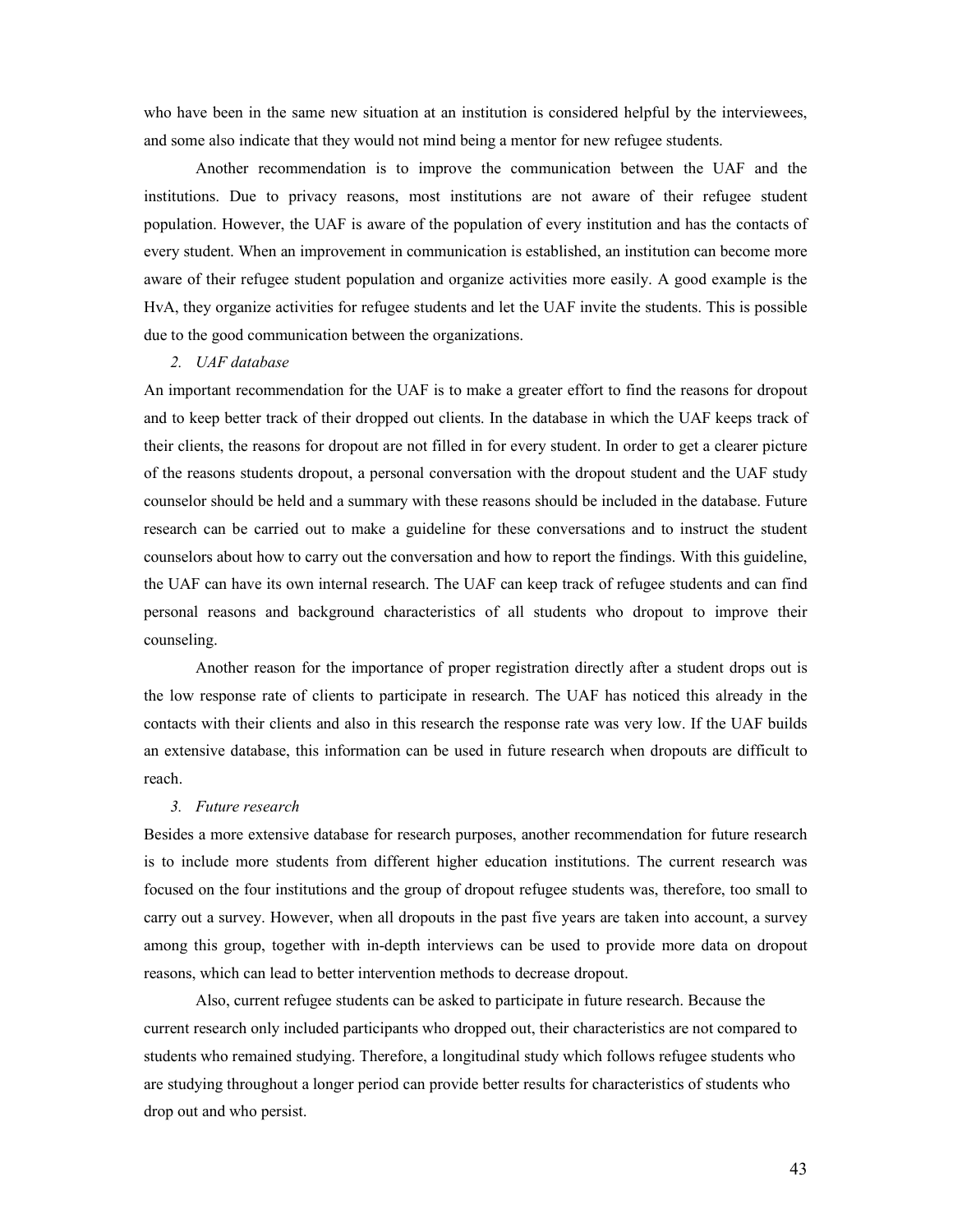## **References**

- Banks, L. & MacDonald, D. (2003). *Refugees into higher education. A report from the Health & Social Policy Research Centre at the University of Brighton for the Community University Partnership Programme.* Brighton: University of Brighton.
- Bean, J.P. & Metzner, B.S. (1985). A conceptual model of non-traditional undergraduate student attrition. *Review of Educational Research, 55*, 4, 485-540.
- Boeije, H. (2005). *Analyseren in kwalitatief onderzoek. Denken en doen.* Amsterdam: Boom onderwijs.
- Crul, M. & Wolff, R. (2002). *Talent gewonnen. Talent verspild? Een kwantitatief onderzoek naar de instroom en doorstroom van allochtone studenten in het Nederlands Hoger Onderwijs 1997 - 2001.*Utrecht: ECHO
- European Commission (2012). *Progress in reducing early school leaving and increasing graduates in Europe, but more efforts needed.* Brussels, press release.
- Goerne, A. (2010). *The capability approach in social policy analysis. Working Papers on the Reconciliation or Work and Welfare in Europe.* Edinburgh: RECWOWE.

HBO-raad (2012). Feiten en cijfers. Retrieved from http://www.HBO-raad.nl/HBO-raad/feiten-encijfers/cat\_view/60-feiten-en-cijfers/63-onderwijs/70-uitval on 09-03-2013.

- Hellemans, M. & Merckx, G. (2004). *Rijkdom aan verscheidenheid: diversiteit op de werkvloer.*  Antwerpen - Appeldoorn: Garant Uitgevers.
- Henderikse, W., van Doorne-Huiskes, A. & Schippers, J. (2007). *Diversiteit geïnventariseerd. Een onderzoek naar nieuwe bevindingen op het gebied van diversiteitsbeleid.* Utrecht: VanDoorneHuiskes en partners.
- Hulsker, J. (2001). *Uitval is geen toeval een onderzoek naar de uitval onder vluchteling-studenten.* Utrecht: ECHO.
- Inspectie van het Onderwijs (2007). *Aandacht voor allochtone studenten in het hoger onderwijs*. Utrecht: Inspectie van het Onderwijs.
- Inspectie van het Onderwijs (2009). *Aandacht voor diversiteit in het hoger onderwijs*. Utrecht: Inspectie van het Onderwijs.
- Marginson, S., Weko, T., Channon, N., Luukkonen, T. & Ober, J. (2008). *Reviews of tertiary education - The Netherlands*. Paris: OECD.
- Mkandawire, T. (2005). *Targeting and universalism in poverty reduction.* Geneva: United Nations Research Institute for Social Development.
- Nooijens, S., Rietdijk, S. & Wijngaards-de Meij, L. (2013a). *Overeenkomsten en verschillen in studie-ervaring en succes Farmacie. G5 project Universiteit Utrecht.* Utrecht: Universiteit Utrecht.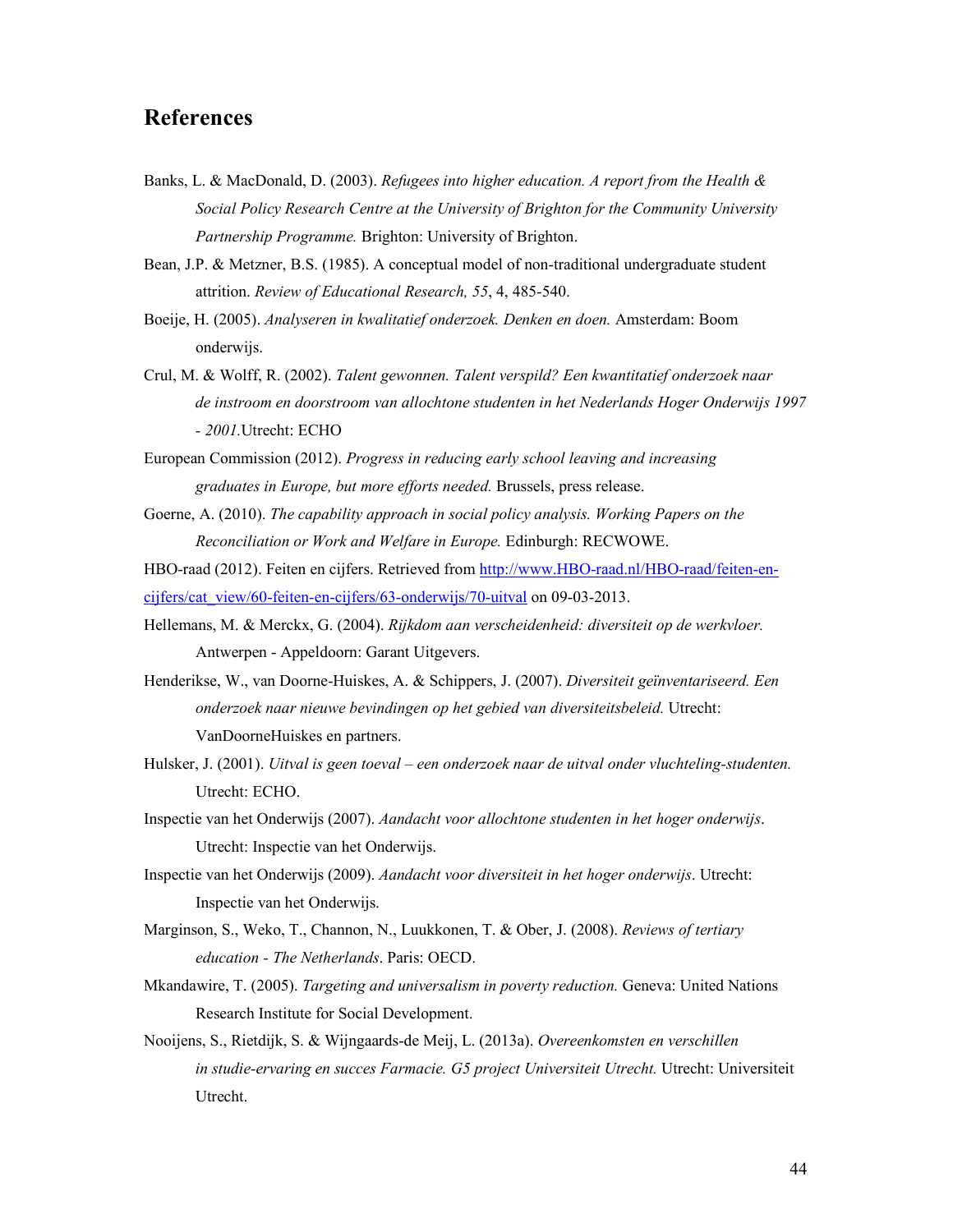- Nooijens, S., Rietdijk, S. & Wijngaards-de Meij, L. (2013b). *Overeenkomsten en verschillen in studie-ervaring en succes Geesteswetenschappen. G5 project Universiteit Utrecht.* Utrecht: Universiteit Utrecht.
- Nooijens, S., Rietdijk, S. & Wijngaards-de Meij, L. (2013c). *Overeenkomsten en verschillen in studie-ervaring en succes Sociale Wetenschappen. G5 project Universiteit Utrecht.* Utrecht: Universiteit Utrecht.
- Robeyns, I. (2003). Sen's capability approach and gender inequality: Selecting relevant capabilities. *Feminist Economics, 9,* 2*,* 61–92.
- Robeyns, I. (2005). The capability approach: a theoretical survey. *Journal of Human Development, 6*, 1, 93-114.
- Rovai, A.P. (2003). In search of higher persistence rates in distance education online programs. *Internet and Higher Education 6*, 1–16.
- Sen, A. (1999). Development as freedom. In: Van wel, F., Knijn, T., Abma, R., & Peeters-Bijlsma, M. (2012). Partially disabled employees: Dealing with a double role in the Netherlands. *European Journal of Social Security, 14*, 2, 86-110.
- Sen, A. (1979). *Equality of What?* Stanford University: Tanner Lectures on Human Values.
- Sen, A. (2005). Human rights and capabilities. *Journal of Human Development, 6*, 151-166.
- Sen, A. (1992). Inequality Re-Examined. Clarendon Press, Oxford. In: Séverine, D. & Shahani, L. (2009). *An introduction to the human development and capability approach: Freedom and Agency (p.31).* Sterling: Earthscan.
- Séverine, D. & Shahani, L. (2009). *An introduction to the human development and capability approach: Freedom and agency.* Sterling: Earthscan.
- Severiens, D., Wolff, R., Rezai, S. (2006). *Diversiteit in leergemeenschappen. Een onderzoek naar stimulerende factoren in de leeromgeving voor allochtone studenten in het hoger onderwijs.* Utrecht: ECHO.
- Sociaal en Cultureel Planbureau (2012). *Jaarrapport integratie 2011*. Den Haag: Sociaal en Cultureel Planbureau.
- Stichting OER (2008). *Universiteit versus diversiteit. Onderwijsrapport.* Utrecht: Stichting OER.
- Stichting voor Vluchteling-Studenten UAF (2012). *Talenten verzilveren. Meerjarenbeleidsplan 2013- 2016.* Utrecht: UAF.
- Stichting voor Vluchteling-Studenten UAF (2012). *Jaarverslag 2011*. Utrecht: UAF.
- Stichting voor Vluchteling-Studenten UAF (2008). *Afstuderen en uitval bij UAF-cliënten in HBO en WO.* Utrecht: UAF.
- Tinto, V. (1975). Dropout from higher education: a theoretical synthesis of recent research. *Review of Educational Research, 45,* 1, 89–125.
- UNHCR (1967). Convention and protocol relating to the status of refugees.
- UNHCR (2006). Master Glossary of Terms. UNHCR, Rev.1.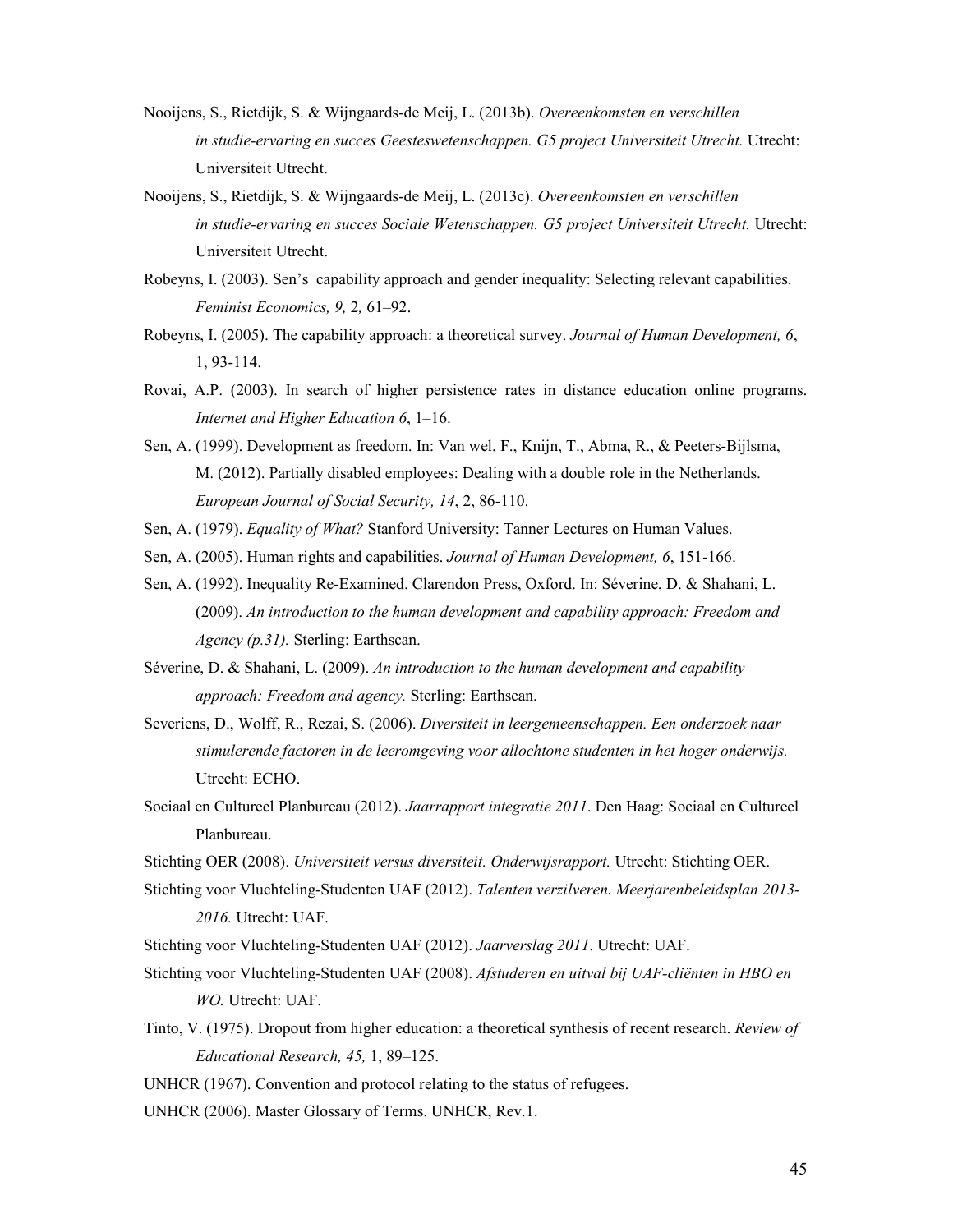- Van Remoortere, C., Simons, J., de Graef, G. & Bastiaens, J. (2009). *Tellen en meetellen in het hoger onderwijs: naar een geïntegreerd diversiteitsbeleid.* Leuven: Acco.
- Van Wel, F., Knijn, T., Abma, R., & Peeters-Bijlsma, M. (2012). Partially disabled employees: Dealing with a double role in the Netherlands. *European Journal of Social Security, 14*, 2, 86- 110.

Vluchtelingenwerk (2012). *Vluchtelingen in getallen 2012.* Retrieved from http://www .vluchtelingenwerk.nl/pdf-bibliotheek/VLUCHTELINGEN\_IN\_GETALLEN\_2012\_def\_OO.pdf

on 15-02-2013.

- Waterval, D. & Meziani, M. (2009). Binding van allochtone studenten creëert hoger studiesucces. *Thema 4, Hoger onderwijs, 2*, 9-15.
- Wolff, R. (2007). *Met vallen en opstaan. Een analyse van instroom, uitval en rendementen van niet-westers allochtone studenten in het Nederlandse hoger onderwijs 1997-2005.*  Utrecht: ECHO.

#### Websites

Fontys. Retrieved from www.fontys.nl used April-June 2013.

HvA-1. Retrieved from www.hva.nl used March-June 2013.

- HvA-2. Retrieved from http://www.hva.nl/studeren/samenwerking-hva-en-uaf/ used March- June 2013.
- UAF-1. Retrieved from http://www.uaf.nl/over\_het\_uaf/wat\_wij\_doen used February March 2013.
- UAF-2. Retrieved from http://www.uaf.nl/over\_het\_uaf/geschiedenis used February March 2013.
- UU-1. Retrieved from www.uu.nl used March-June 2013.

UU-2. Retrieved from http://www.uu.nl/faculty/humanities/NL/project/g5-project/adviesgroepdiversiteit/Pages/default.aspx on 28-05-2013.

VU-1. Retrieved from www.vu.nl used March-June 2013.

VU-2. Retrieved from http://www.vu.nl/nl/over-de-vu/profiel-en-

missie/uitgelicht/diversiteit/activiteiten/index.asp used April -May 2013.

VU-3. Retrieved from http://www.vu.nl/nl/over-de-vu/profiel-en-missie/missie-kernwaarden-enambities/index.asp on 15-06-2013.

VU-4. Retrieved from http://www.vu.nl/nl/over-de-vu/profiel-en-missie/uitgelicht/diversiteit/ index.asp used April - May 2013.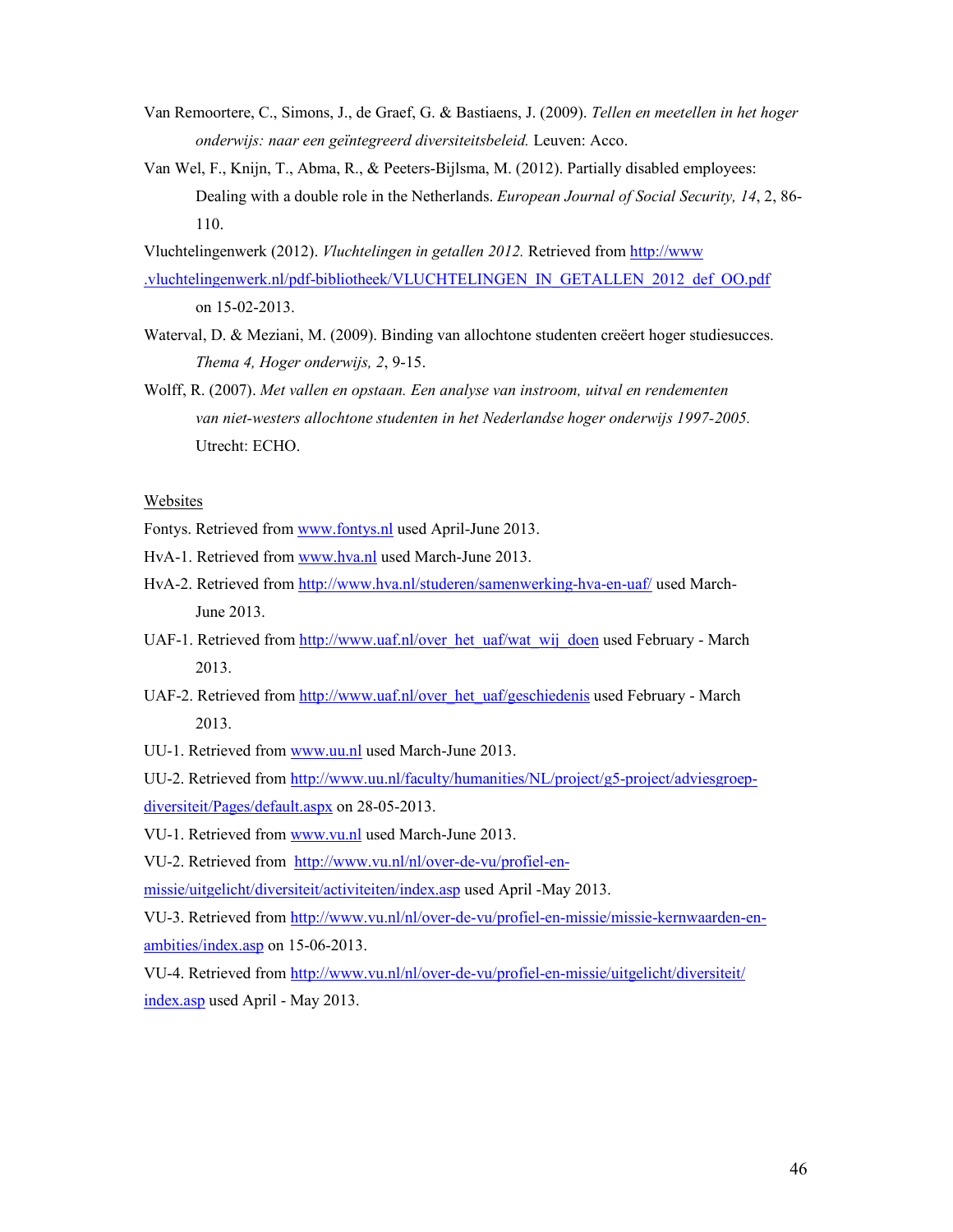## **Annexes**

#### **Annex 1. Topic list interviews at higher education institutions**

#### Introductie

- Uitleggen waar het onderzoek over gaat.
- Uitleggen waarom deze deelnemer is gevraagd om mee te werken.
- Vragen of het gesprek opgenomen mag worden en aangeven dat de resultaten anoniem worden verwerkt.

#### Achtergrond vragen

- Wat is uw rol binnen de universiteit/hogeschool?

#### Diversiteitsbeleid & visie onderwijsinstelling

- Diversiteitbeleid aanwezig of niet?
	- $\circ$  Ja  $\rightarrow$  totstandkoming, aspecten en reden voor het beleid
	- $\circ$  Nee  $\rightarrow$  waarom niet?
	- o Persoonlijke mening over de aan- of afwezigheid van diversiteitbeleid

#### Regelingen voor vluchteling studenten & visie onderwijsinstelling

- Beleid en/of andere regelingen/ondersteuning beschikbaar voor vluchteling studenten?
	- $\circ$  Ja  $\rightarrow$  totstandkoming, aspecten en reden hiervoor
	- $\circ$  Nee  $\rightarrow$  waarom niet?
	- o Persoonlijke mening over de aan- of afwezigheid hiervan

Worden de huidige activiteiten op de juiste manier geïmplementeerd? Zou er verbetering nodig zijn om uitval te voorkomen? Indien nodig, wat zou er mogelijk verbeterd kunnen worden?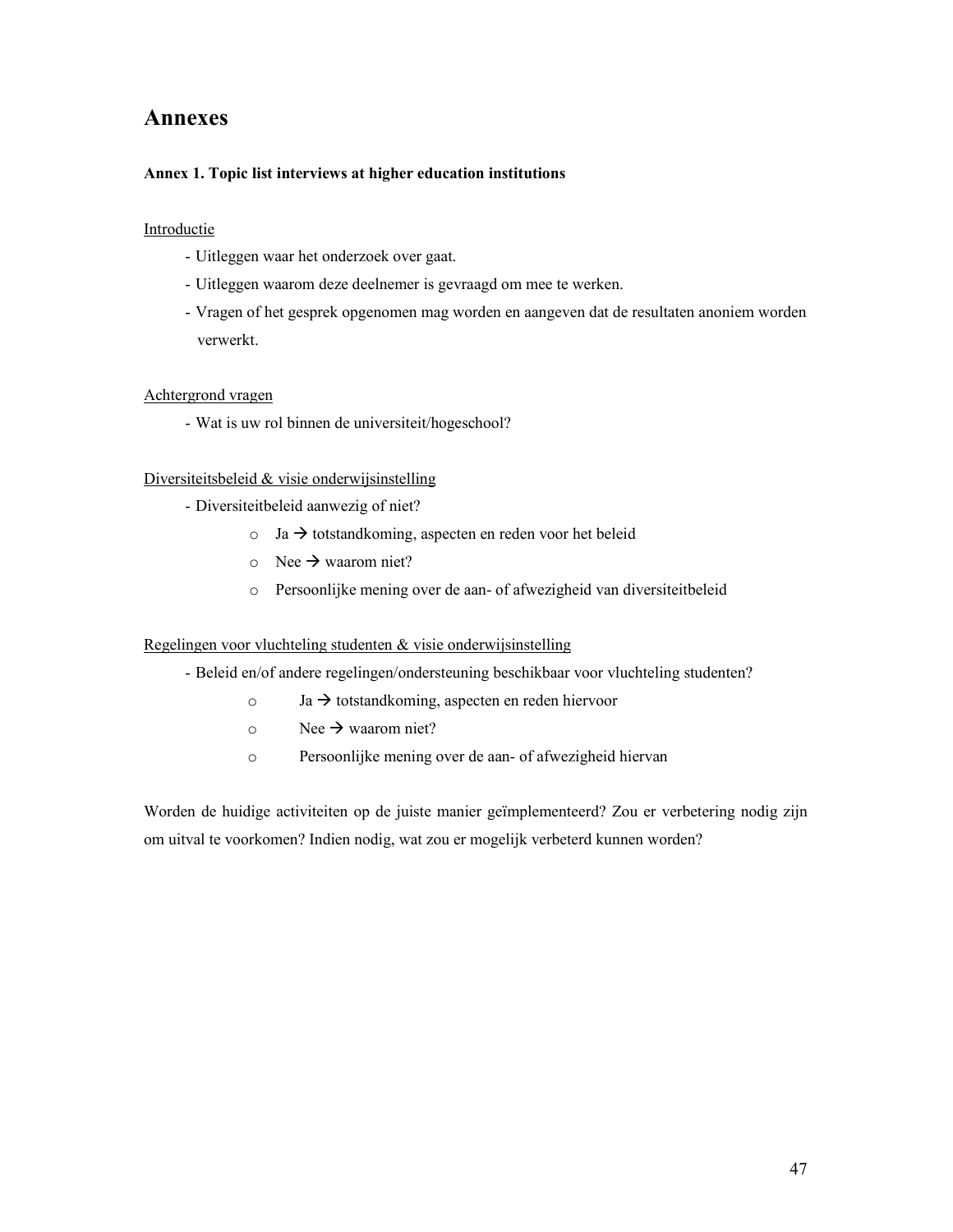## **Annex 2. Interview checklist for refugee student dropouts and the corresponding questions per label**

## Introductie

- o Uitleggen waar het onderzoek over gaat en waarom deze deelnemer is gevraagd.
- o Mag het gesprek worden opgenomen? De resultaten blijven anoniem.
- o Uitleggen dat de vragen gaan over de studie waarbij de deelnemer is uitgevallen.

#### Achtergrond vragen

## - **Label: Background questions**

- Waar heeft u gestudeerd?
- Waar komt u oorspronkelijk vandaan?
- Wanneer bent u in Nederland aangekomen?
- Heeft u op dit moment een relatie?
- Wat is uw huidige situatie qua werk of studie?
- Waarom bent u gaan studeren in Nederland?
	- o Wat wilde u bereiken?

#### **Category: Background and defining factors**

## - **Label: Age**

- Wat is uw leeftijd?
	- o Heeft uw leeftijd u op enige manier geholpen dan wel in de weg gezeten tijdens uw studie?

## - **Label: Residence status**

- Wat is uw huidige verblijfsstatus?
- Wat was uw verblijfsstatus toen u uitviel?
	- o Als het antwoord 'geen vaste verblijfsvergunning' is: heeft u tijdens uw studie moeite ondervonden doordat u geen vaste verblijfsvergunning had?

## - **Label: Health status**

- Hoe is uw huidige mentale en fysieke gezondheidstoestand?
- Hoe was uw mentale en fysieke gezondheidstoestand toe u studeerde?
	- o Heeft deze gezondheidstoestand invloed gehad op uw studie?
- Heeft u tijdens uw studie last gehad van stress?
	- o Heeft u het idee dat dit meer of minder stress was dan uw medestudenten hadden?

## - **Label: Language level**

- Hoe is uw niveau van de Nederlandse taal?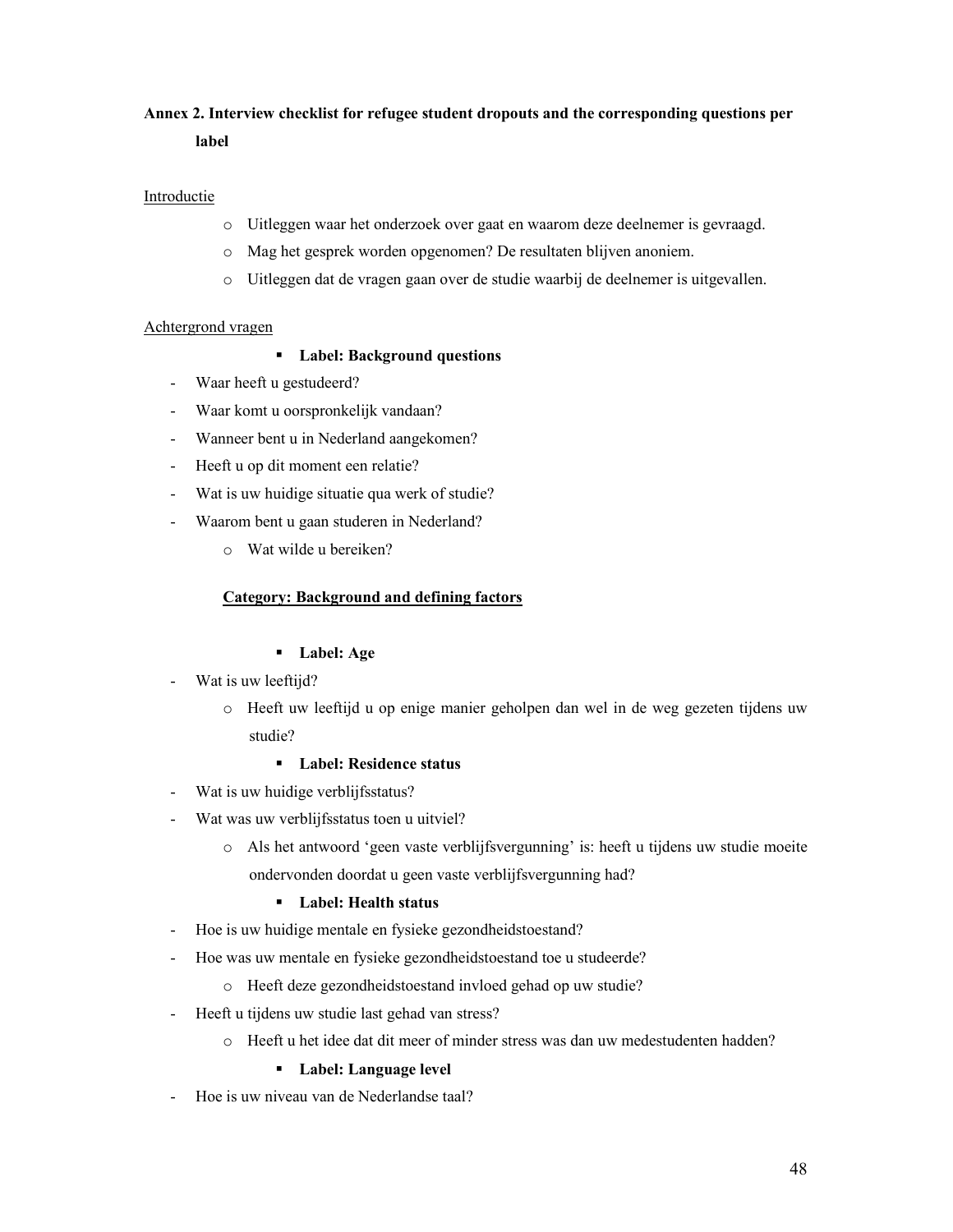o Heeft u tijdens uw studie moeite ondervonden met de stof begrijpen en mee te komen tijdens werkgroepen door uw niveau van de Nederlandse taal?

## - **Label: Education level parents**

- Hebben uw ouders gestudeerd?
	- o Wat hebben ze gedaan als u het vergelijkt met het Nederlandse onderwijssysteem?
	- o Wat is hun huidige situatie qua werk en/of studie?

## - **Label: Prior education**

- Wat was uw opleiding in uw land van herkomst  $\rightarrow$  richting, niveau, afgerond, diploma erkent in Nederland?

#### **Category: Academic concepts:**

## - **Label: Study habits**

- Hoeveel tijd besteedde u gemiddeld aan uw studie?
	- o Was dit naar uw eigen mening genoeg om goede resultaten te halen?
- Had u volgens uzelf een goede manier van studeren?

## - **Label: Study pace**

- Kon u het tempo van uw studie goed bijhouden?

## - **Label: Ability to follow trajectory of choice**

- Heeft u uw studie zelf kunnen kiezen?
	- o Bent u tevreden met de informatie die vooraf beschikbaar was over uw studie?
	- o Heeft u, indien dit nodig was, genoeg hulp gekregen om de juiste keuze te maken?

#### **Category: Environmental concepts**

## - **Label: Finances**

- Hoe bekostigde u uw studie?
	- o Kon u uw studie en levensonderhoud betalen?

## - **Label: Hours of employment**

- Heeft u gewerkt naast uw studie?
	- o Zo ja, hoe veel uur gemiddeld per week?
	- o Had u genoeg tijd over om te studeren?

## - **Label: Family responsibilities**

- Heeft u kinderen en/of andere familieleden die van u afhankelijk waren tijdens uw studie?
	- o Qua zorg
	- o Financieel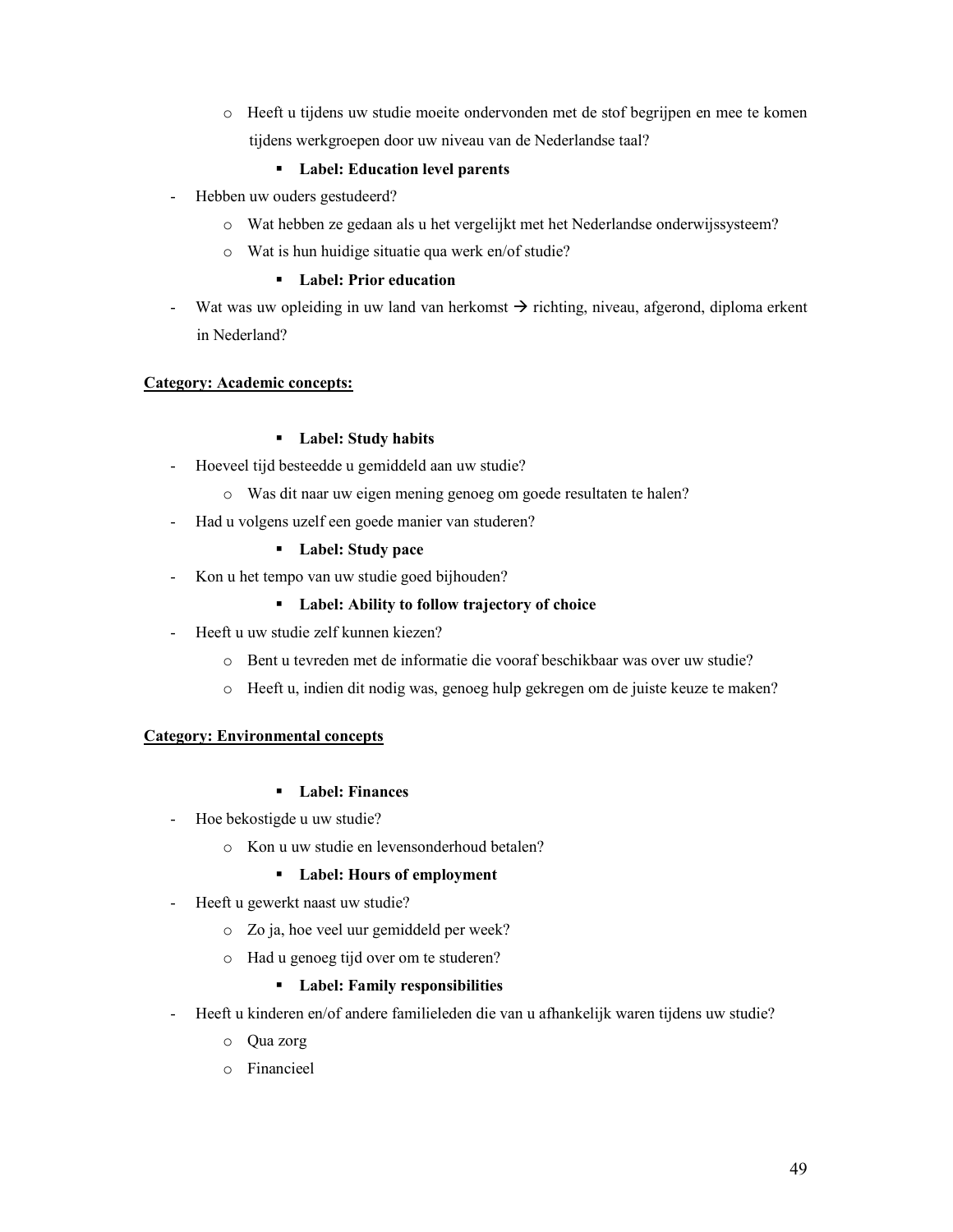## - **Label: Diversity policies and special support at higher education institutions**

- Hoe ervoer u de begeleiding vanuit uw onderwijsinstituut?
	- o Algemene begeleiding voor studenten?
	- o Diversiteitbeleid?
	- o Speciale aandacht of regelingen voor vluchteling studenten?

## **Category: Capabilities**

## - **Label: Goal commitment**

- Hoe gemotiveerd was u tijdens uw studie om uw diploma te halen?

## - **Label: Institutional commitment**

- Waarom bent u bij uw onderwijsinstelling gaan studeren?
	- o Voordelen/nadelen?
	- o Zou u uw instelling aanraden aan andere studenten? Waarom wel/niet?

#### *Als dit nog niet naar voren is gekomen uit voorgaande vragen:*

- Waarom bent u gestopt met uw opleiding?
- Heeft u tijdens uw studie contact gehad met andere vluchtelingstudenten?
	- o Zo ja, kent u andere vluchtelingstudenten die zijn uitgevallen? *(sneeuwbalmethode)*
	- o Zo nee, had u behoefte gehad aan contact met andere vluchteling studenten?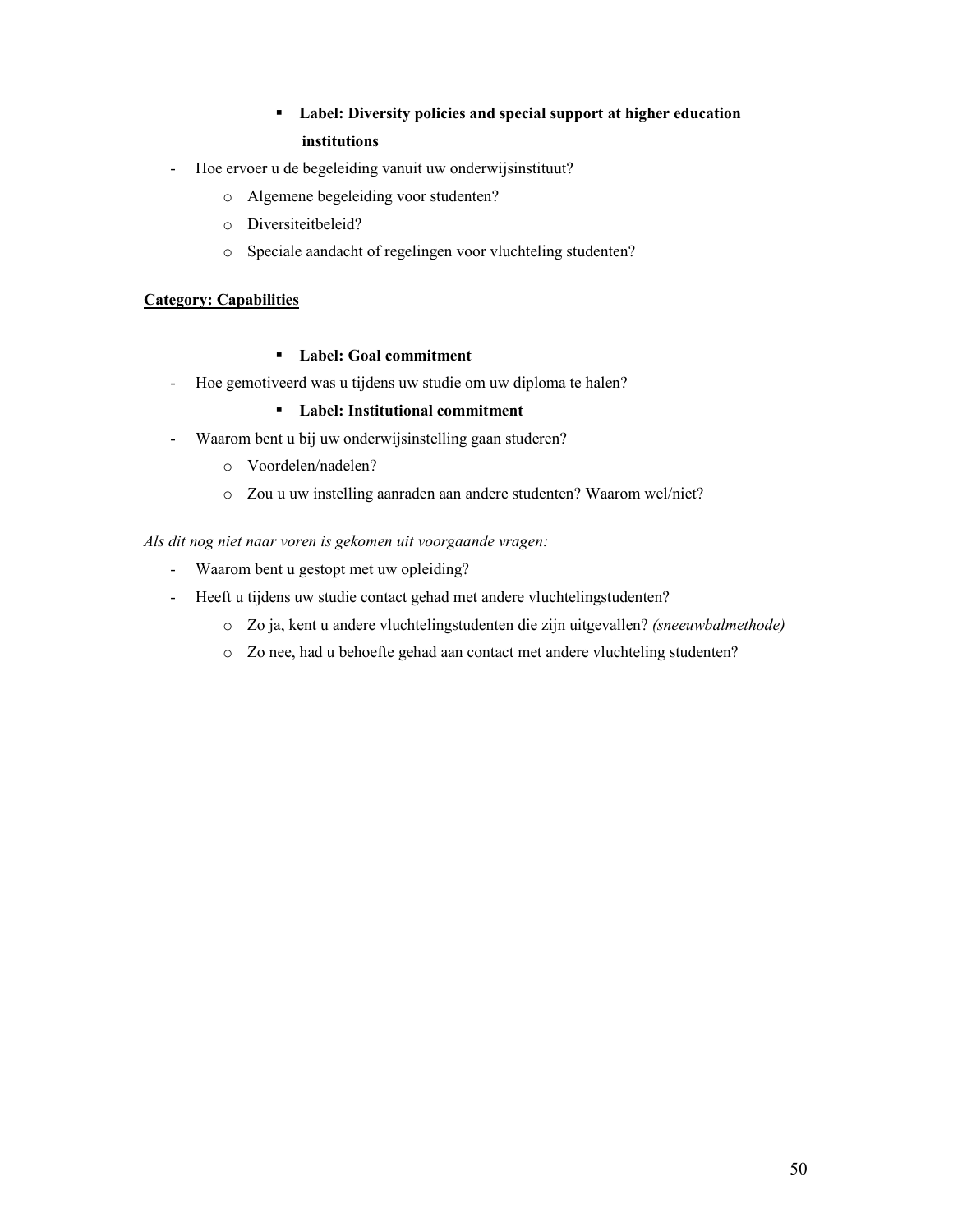#### **Annex 3. Questionnaire for language teachers at Fontys Eindhoven**

**Hartelijk dank voor uw medewerking aan het onderzoek over uitval onder vluchteling studenten. Zou u zo uitgebreid mogelijk de onderstaande vragen willen beantwoorden en terug willen mailen. Uw eigen ervaringen en meningen met en over vluchteling studenten en voorzieningen aan de Fontys hogeschool zijn belangrijk voor het onderzoek. De antwoorden die u geeft zullen volkomen anoniem worden verwerkt in het onderzoek.** 

Kunt u omschrijven wat uw functie inhoudt en hoe u hiermee in aanraking komt met vluchteling studenten?

Merkt u in een gemengde klas verschil tussen vluchteling studenten, andere allochtone leerlingen en Nederlandse leerlingen, zo ja kunt u dat omschrijven? Denkt u hierbij aan verschil in aandacht, moeite met de stof, vragen, studietempo etc.

Heeft Fontys Hogeschool, voor zover u weet, speciale voorzieningen of beleid voor vluchtelingstudenten en/of niet-westerse allochtonen?

Als Fontys Hogeschool speciale voorzieningen of beleid heeft, wat houdt dit in, hoe wordt het uitgevoerd en heeft het volgens u een toegevoegde waarde?

Als Fontys Hogeschool geen speciale voorzieningen of beleid heeft voor vluchtelingstudenten en/of niet-westerse allochtonen, denkt u dat dit inderdaad niet nodig is, of zou u liever zien dat er wel speciale aandacht is voor deze groepen?

Heeft u nog op- of aanmerkingen op het beleid van Fontys Hogeschool en/of het werken met deze groep studenten?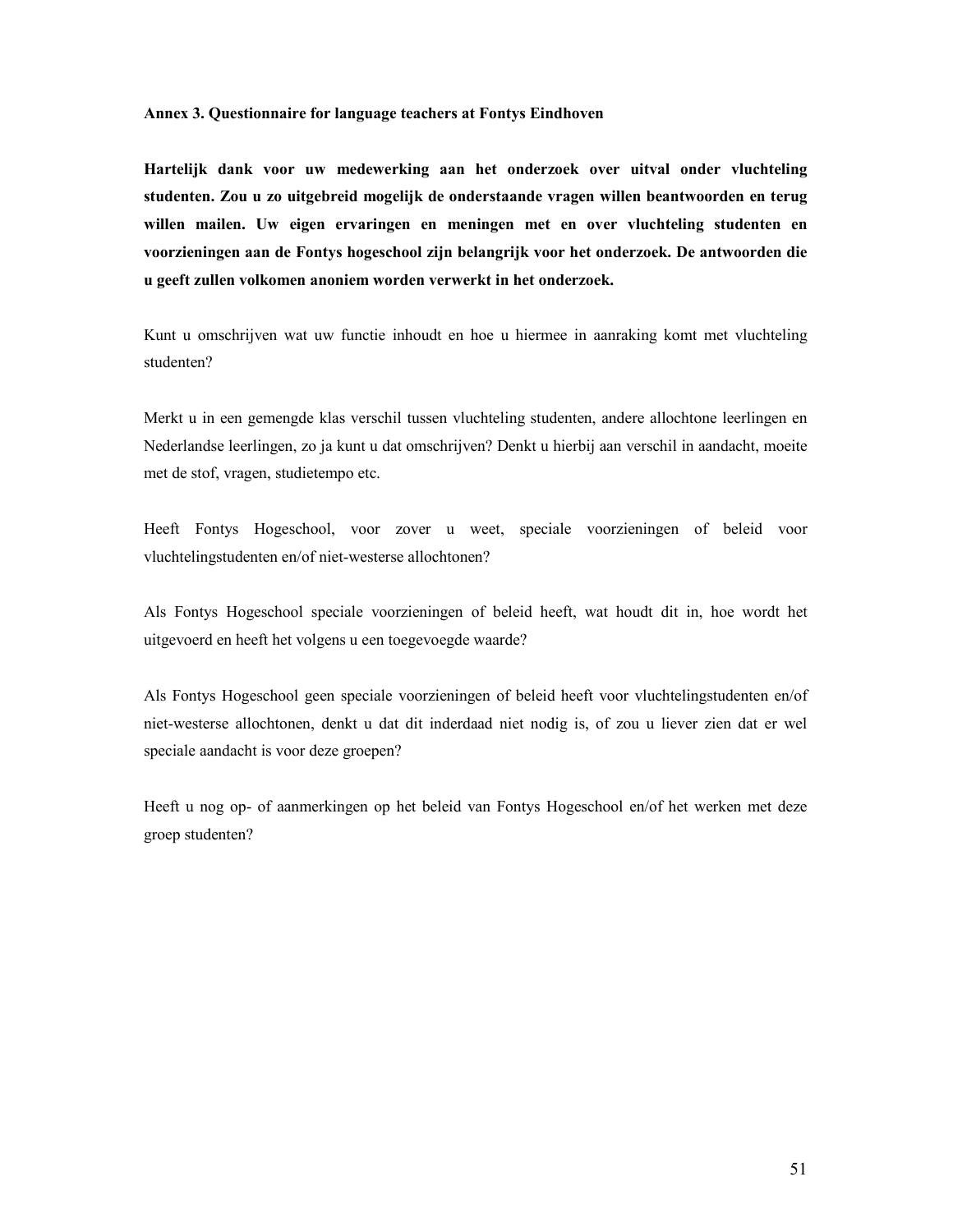#### **Annex 4. E-mail to dropouts for participation in the interviews**

Beste student,

Het UAF is bezig met een onderzoek naar uitval van vluchteling-studenten tijdens de studie. Dit onderzoek wordt uitgevoerd door Loes van Velzen, masterstudent aan de UU. Centraal staat de vraag wat de redenen zijn voor uitval en of verschillende onderwijsinstellingen beleid hebben opgesteld om deze uitval te voorkomen. De onderwijsinstellingen die in het onderzoek worden meegenomen zijn de Vrije Universiteit, de Universiteit Utrecht, Fontys Eindhoven en de Hogeschool van Amsterdam.

Omdat je tijdens je studie aan 1 van deze instellingen bent gestopt met de opleiding, zou Loes van Velzen graag een afspraak met je maken voor een gesprek over je ervaringen tijdens je studie en met de instelling waar je gestudeerd hebt en de redenen dat je met de studie bent gestopt. Met de resultaten van het onderzoek hoopt het UAF in de toekomst invloed uit te kunnen oefenen op uitval- en diversiteitsbeleid van de onderwijsinstellingen. Jouw ervaringen zijn daarom heel belangrijk voor het UAF!

De interviews zullen plaatsvinden in de eerste twee weken van mei en zullen een half uur tot een uur duren. De exacte dag en locatie worden in overleg afgesproken. Eventuele reiskosten worden vergoed. Je gegevens worden volledig anoniem behandeld.

Als je wilt meewerken aan dit onderzoek, stuur dan een email naar loesvanvelzen@gmail.com en zij zal contact opnemen voor een afspraak. Mocht je geen belangstelling hebben om mee te werken, laat me dat dan ook even weten.

Vast bedankt voor de medewerking!

Groeten,

Brenda Teunissen Teamleider afdeling Studentenbegeleiding Stichting voor Vluchteling-studenten UAF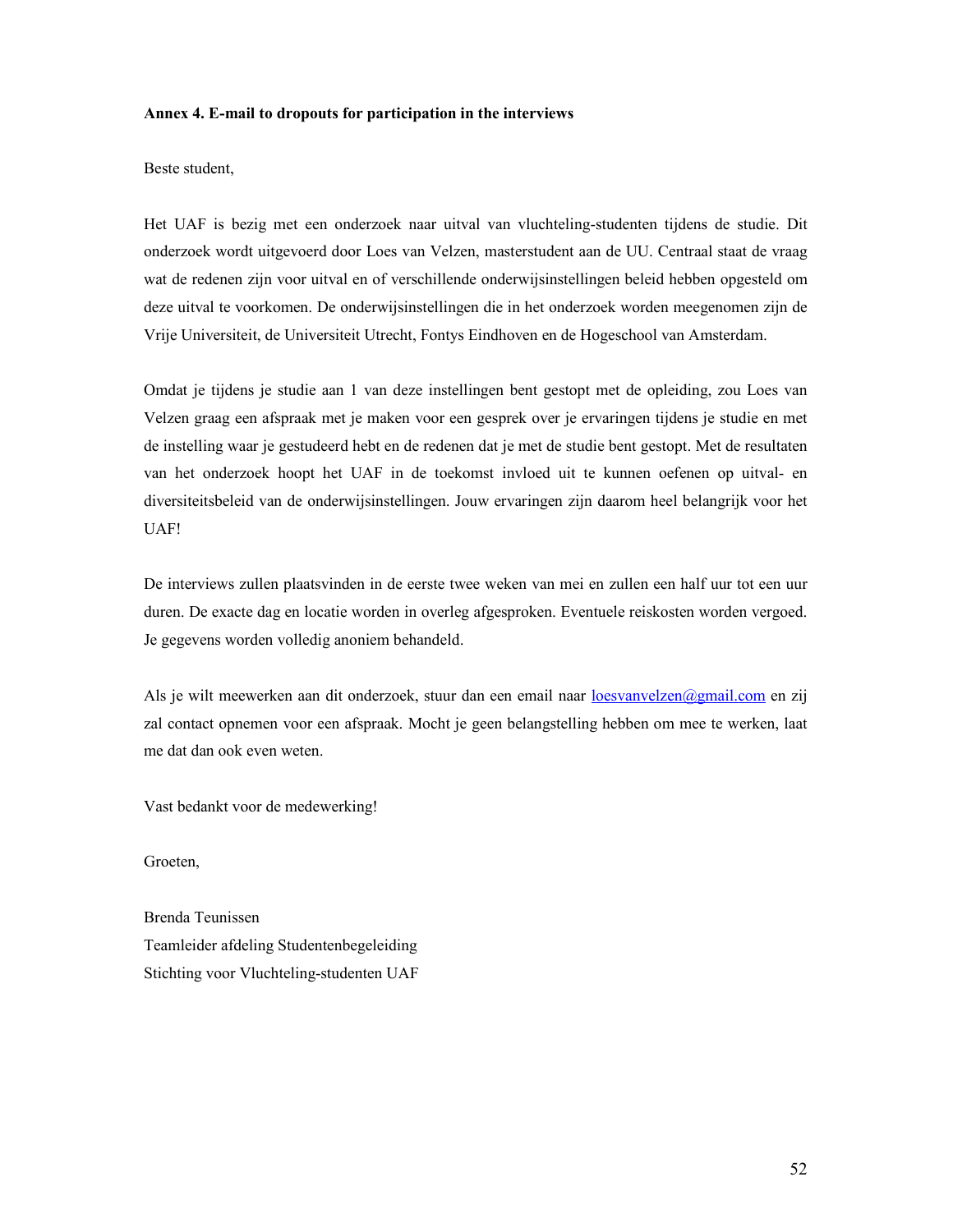## **Annex 5. Features of the student participants**

| Participant    | Higher      | Age | <b>Sex</b>     | Analysis | Country of   | Years in the   |
|----------------|-------------|-----|----------------|----------|--------------|----------------|
|                | education   |     |                | code     | origin       | Netherlands    |
|                | institution |     |                |          |              |                |
| 1              | VU          | 25  | $\mathbf{F}$   | RsVu1    | Uzbekistan   | 12             |
| $\overline{2}$ | VU          | 25  | $\mathbf{F}$   | RsVu2    | <b>Burma</b> | 5              |
| $\overline{3}$ | VU          | 29  | M              | RsVu3    | South-Africa | $\overline{7}$ |
| $\overline{4}$ | <b>VU</b>   | 29  | $\mathbf{F}$   | RsVu4    | Iran         | 18             |
| 5              | UU          | 37  | M              | RsUu1    | Iran         | 14             |
| 6              | UU          | 36  | M              | RsUu2    | Afghanistan  | 5              |
| $\overline{7}$ | <b>HvA</b>  | 43  | $\overline{F}$ | RsHvA1   | Rwanda       | 15             |
| 8              | <b>HvA</b>  | 31  | $\overline{F}$ | RsHvA2   | Afghanistan  | 8              |
| $\overline{9}$ | <b>HvA</b>  | 23  | M              | RsHvA3   | Sri Lanka    | 5              |
| 10             | <b>HvA</b>  | 32  | $\mathbf{M}$   | RsHvA4   | Iran         | $\overline{7}$ |
| 11             | Fontys      | 34  | M              | RsFon1   | Sudan        | 9              |
| 12             | Fontys      | 31  | $\mathbf F$    | RsFon2   | Pakistan     | 8              |